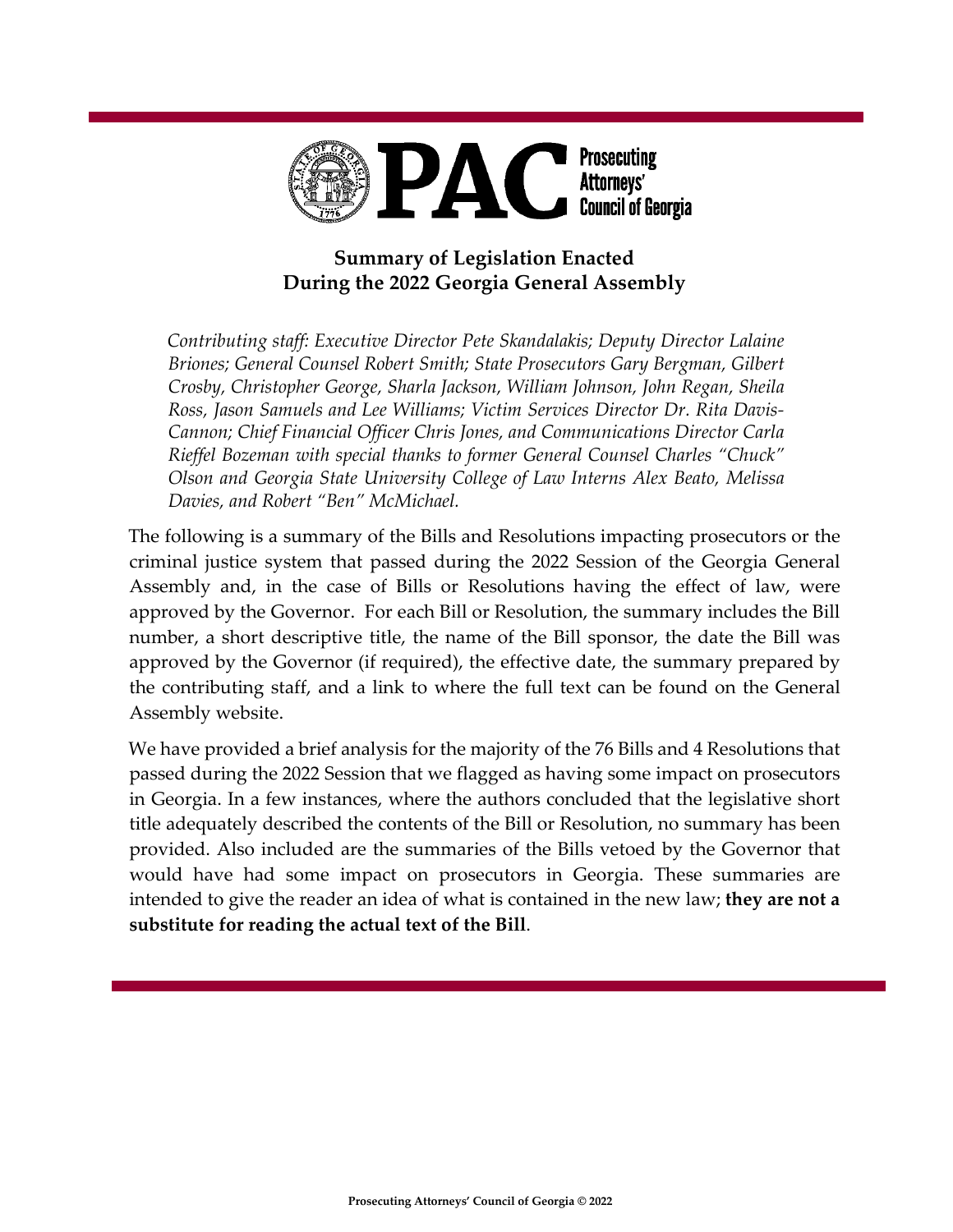### **As Passed Bills and Resolutions**

#### **[HB 0056](https://www.legis.ga.gov/legislation/58848) | Blue Ridge Judicial Circuit; superior court; provide additional judge | Wesley Cantrell**

House Bill 56 increases the number of Superior Court Judges in the Blue Ridge Judicial Circuit from 3 to 4. The Governor will make the initial appointment and the new judge will start serving on January 1, 2023, for a two-year term. The new judge will run for election in 2024 for a four-year term.

*Effective Date: January 1, 2023*

### **[HB 0218](https://www.legis.ga.gov/legislation/59180) | Crimes and offenses; weapons carry license reciprocity in this state; expand | Mandi Ballinger**

The Act amends O.C.G.A. § 16-11-126 which addresses the carrying of weapons and weapons carry licenses. Under O.C.G.A. § 16-11-126, a person licensed to carry a weapon in another state is authorized to carry a weapon in Georgia, provided that the issuing state reciprocates by recognizing licenses issued by Georgia.

This Act repeals the requirement that an issuing state reciprocate before their licenses will be recognized. Under this Act, if a person is licensed to carry a weapon by another state, they will be authorized to carry a weapon in Georgia**.** The provision applies to persons who are not residents of Georgia.

Further, the Act mandates that the Attorney General shall enter into an agreement with any state that requires an agreement to recognize and give effect to a weapons carry license issued by Georgia.

*Effective Date: July 1, 2022*

### **[HB 0246](https://www.legis.ga.gov/legislation/59232) | Motor vehicles; issuance of replacement licenses and permits; increase fee | Sam Watson**

The Act amends O.C.G.A. § 40-5-31 which addresses replacement driver's licenses and permits by increasing the fee for replacing a lost or damaged license from \$5 to \$10.

The Act also amends O.C.G.A. § 40-5-64 which addresses limited driving permits - by increasing the fee for a limited driving permit from \$25 to \$32, and by increasing the fee to renew a limited driving permit from \$5 to \$10.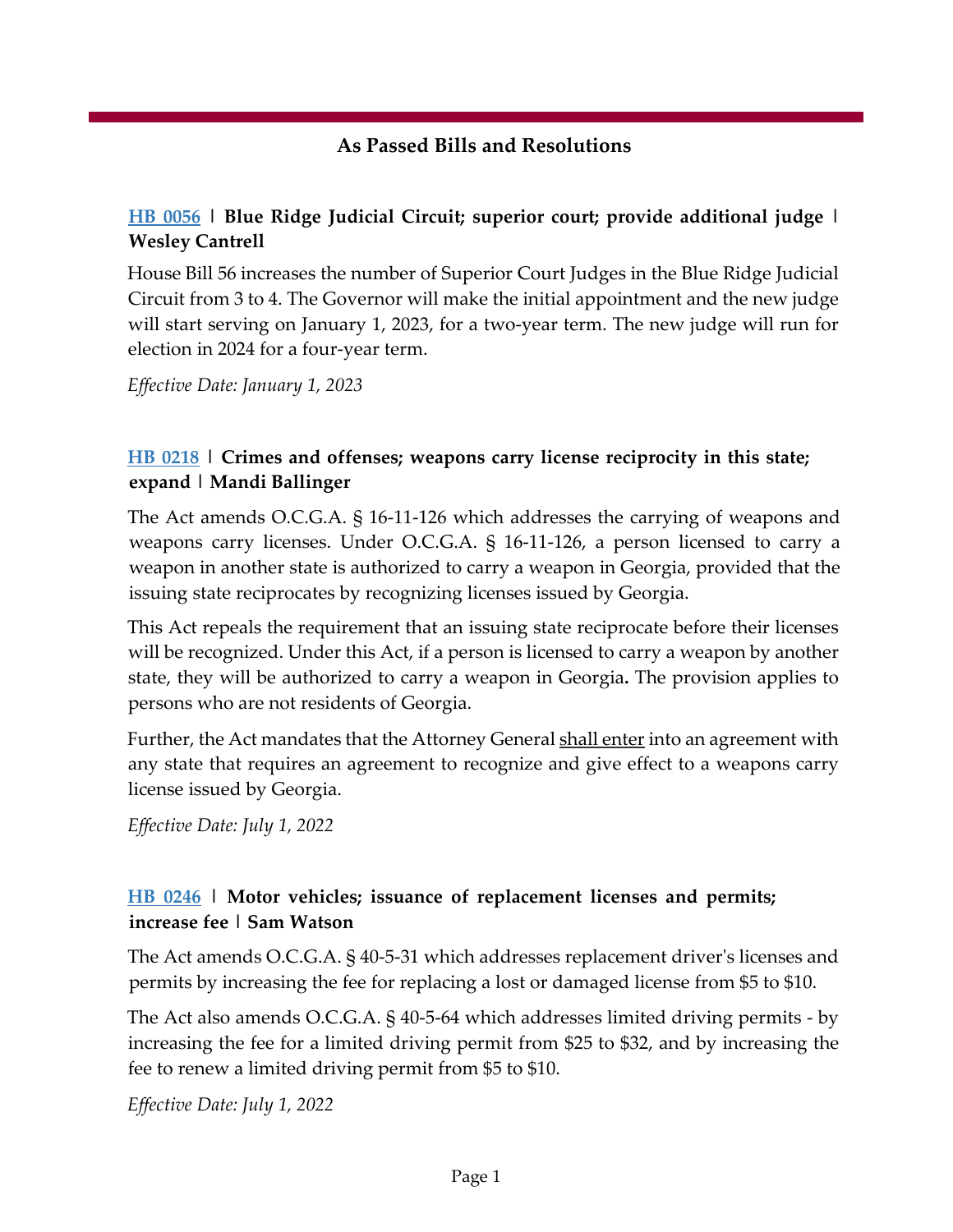# **[HB 0275](https://www.legis.ga.gov/legislation/59284) | Fire protection and safety; random drug tests for certain firefighters, emergency medical services personnel, paramedics, and cardiac technicians; require | Lauren McDonald**

HB 275 was significantly changed and no longer reflects the caption.

HB 275 amends O.C.G.A. § 33-6-5 by making it illegal for an insurance company to cancel, refuse, or modify health insurance coverage solely because the applicant or account holder donated a liver, pancreas, kidney, intestine, lung, or bone marrow. HB 275 also changes O.C.G.A. § 48-7-27 by revising methods for calculating taxable net income by allowing computation of organ donation expenses up to \$25,000.

*Effective Date: July 1, 2022*

# **[HB 0342](https://www.legis.ga.gov/legislation/59409) | Professions and businesses; certain advertisements related to plumbing; prohibit | Dale Washburn**

The Act amends O.C.G.A. § 43-14-8 related to the licensing of master plumbers and journeyman plumbers.

Presently, the pages of our penal code prohibit pernicious pseudo-plumbers from performing their prestidigitation to the prejudice of pitiable people oft left penniless. In other words, if you want to make a living as a plumber, you need a valid license from the Division of Master Plumbers and Journeyman Plumbers.

The Act adds a new section forbidding a person not holding a valid license from the Division of Master Plumbers and Journeyman Plumbers from advertising in any manner that such person is in the business or profession of plumbing as a master plumber or journeyman plumber.

Pursuant to O.C.G.A. § 43-14-14, a violation is a misdemeanor, and upon conviction the violator shall be fined not more than \$1,000, imprisoned for not more than 6 months, or both.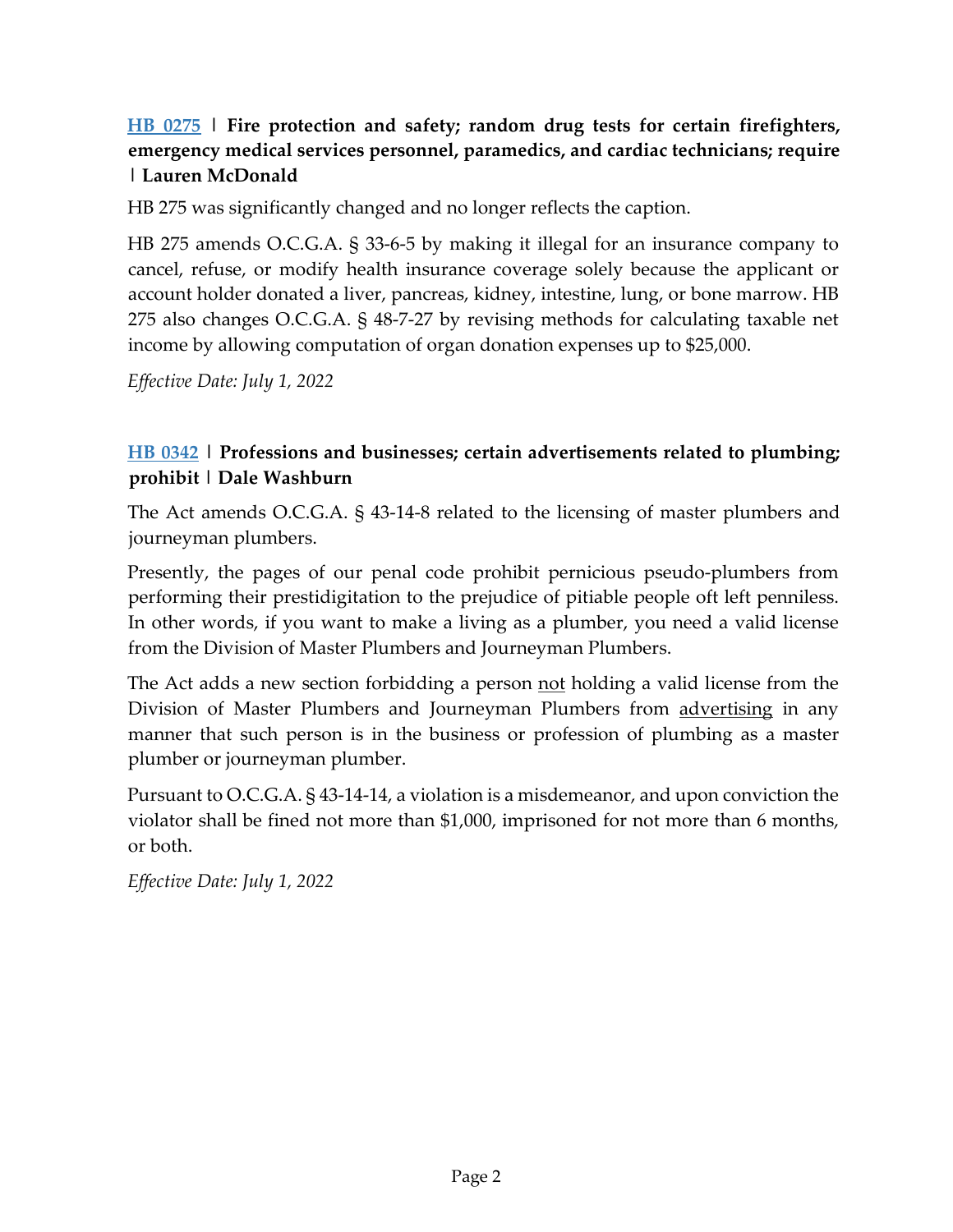### **[HB 0343](https://www.legis.ga.gov/legislation/59410) | Game and fish; rebuttable presumption of violation by individuals in possession of hunting paraphernalia while on others' lands; provide | Trey Rhodes**

O.C.G.A. § 27-3-1 makes it illegal to go onto the property of another person to hunt animals. HB 343 increases the maximum fine for violations. First time violations increase from \$500 to \$975; second violations in a two-year period go from \$1,000 to \$2,000; third or subsequent violations in a three-year period go from \$2,000 to \$3,000.

*Effective Date: July 1, 2022*

#### **[HB 0409](https://www.legis.ga.gov/legislation/59571) | Judicial Legal Defense Fund Commission; establish | Stan Gunter**

House Bill 409 does two things. Sections 1 and 2 provide a new process for appointing conflict prosecutors. Previously, when a District Attorney or Solicitor-General had a conflict, they would notify the Attorney General and the Attorney General would find a conflict-free prosecutor. That responsibility now falls on the Executive Director of the Prosecuting Attorneys' Council of Georgia. Who can be appointed does not change and lawyers with the State Law Department are specifically listed as prosecutors who could handle matters when needed.

The second part of HB 409, Sections 3 and 4 creates a list of attorneys and a fund to pay them to represent Justices of the Supreme Court and Judges from the Court of Appeals, State-wide Business Court, and Superior Court when the Justices or Judges are sued for actions taken or for the nonperformance of required actions by a judge and the Attorney General has declined to represent them and the Department of Administrative Services determines that there is no insurance policy to provide representation.

*Effective Date: July 1, 2022*

#### **[HB 0478](https://www.legis.ga.gov/legislation/59725) | Evidence; expert testimony in criminal cases; change rules | Bonnie Rich**

The Act repeals O.C.G.A. § 24-7-707 relating to experts in criminal cases and applies the standard in civil cases *Daubert v. Merrell Dow Pharmaceuticals, Inc*., 509 U.S. 579 (1993). Also expressly provides that Federal Court precedent will apply.

It amends O.C.G.A. § 24-7-702, relating to expert opinion testimony in civil actions, medical experts, pretrial hearings, and precedential value of federal law. The Code Section shall now apply to ALL proceedings, not just civil ones.

A witness who is qualified as an expert by knowledge, skill, experience, training, or education may testify thereto in the form of an opinion or otherwise, if: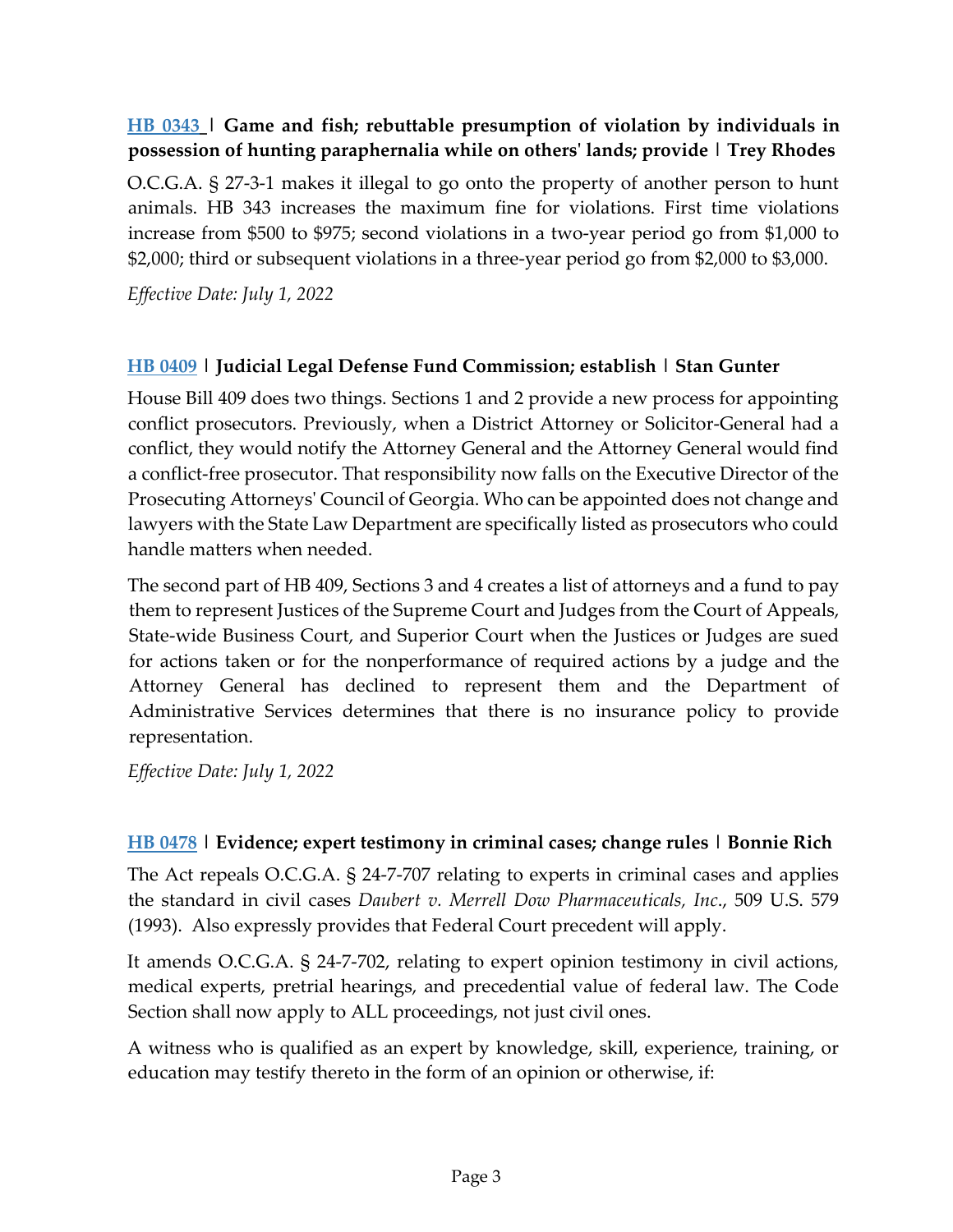- The expert's scientific, technical, or other specialized knowledge will help the
- trier of fact to understand the evidence or to determine a fact in issue;
- The testimony is based upon sufficient facts or data;
- The testimony is the product of reliable principles and methods; and

The expert has reliably applied the principles and methods to the facts of the case.

It is the intent of the legislature that, in **ALL** proceedings, the courts of the State of Georgia not be viewed as open to expert evidence that would not be admissible in other states. Therefore, in interpreting and applying this Code section, the courts of this state may draw from the opinions of the United States Supreme Court in *Daubert v. Merrell Dow Pharmaceuticals, Inc*., 509 U.S. 579 (1993); *General Electric Co. v. Joiner,* 522 U.S.136 (1997); *Kumho Tire Co. Ltd. v. Carmichael*, 526 U.S. 137 (1999); and other cases in federal courts applying the standards announced by the United States Supreme Court in these cases."

*Effective Date: Any motion made, hearing or trial commenced on or after July 1, 2022.*

# **[HB 0508](https://www.legis.ga.gov/legislation/59802) | Commerce and trade; commercial recordings, musical performances, and audiovisual works; provide protections | Kasey Carpenter**

HB 508 creates a new code section, O.C.G.A. § 10-1-393.16, making it unlawful to advertise or conduct a musical performance using a false, deceptive, misleading affiliation, connection, or association between a performing and recording group without the group's express authorization. Violations are subject to punishment through civil enforcement actions and investigation by the Attorney General's office. If criminal charges are appropriate, the AG is to turn over information to a prosecutor for their review.

HB 508 also creates another new code section, O.C.G.A. § 10-1-932, which requires any website or online service that disseminates third-party party content to disclose their name, physical address, phone number, email address and post it prominently on their website. O.C.G.A. § 10-1-933 creates a private cause of action for a declaratory judgment upon proof that there was a violation of the article. The movant must provide a 14-day notice to the other party, allowing them that time to cure the violation. In addition, the court could award attorney's fees to the prevailing party.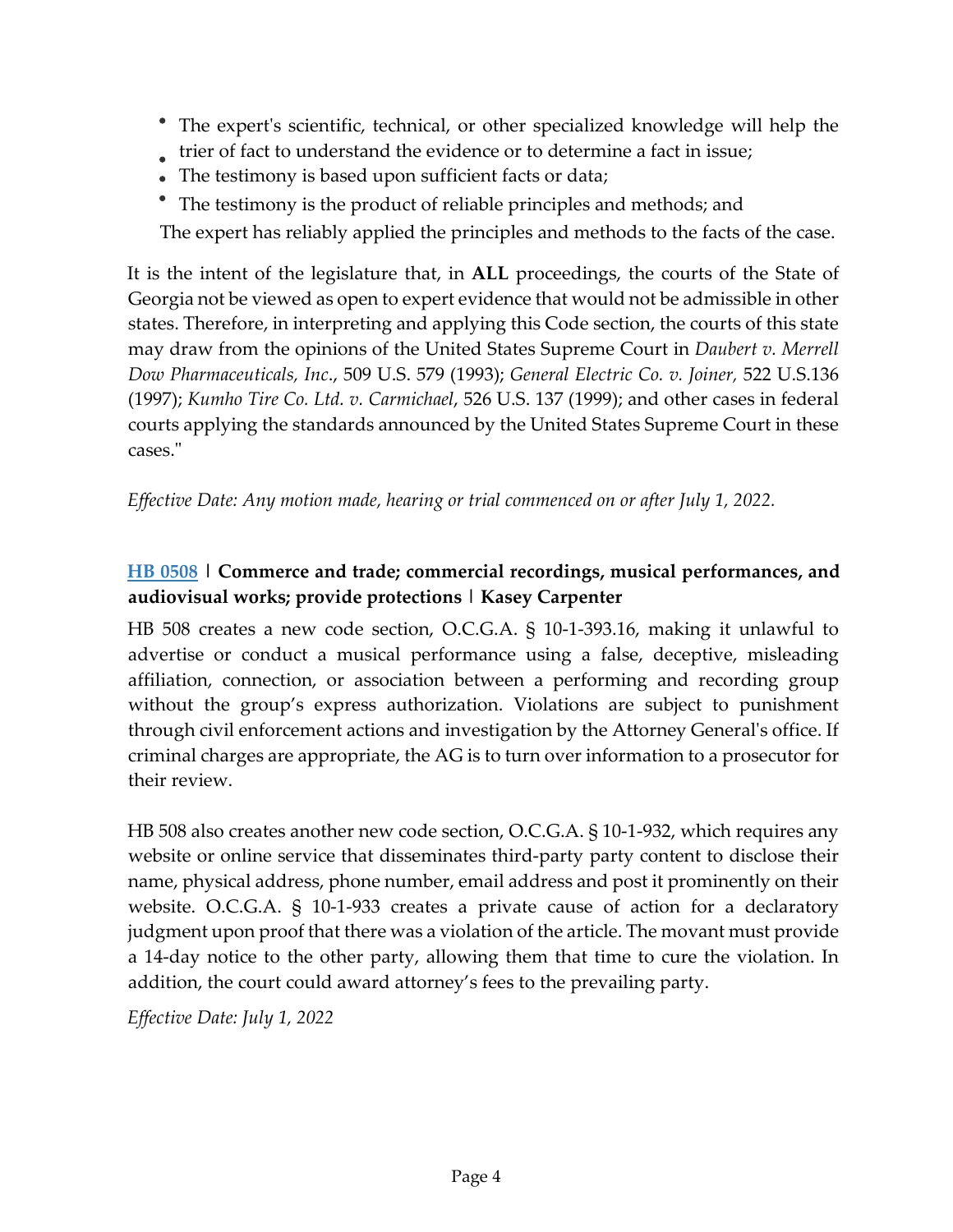# **[HB 0614](https://www.legis.ga.gov/legislation/59989) | Griffin Judicial Circuit; assignment of cases; revise method | Karen Mathiak**

HB 614 makes changes to the local operating procedures of the Griffin Judicial Circuit. All civil and criminal cases are assigned to the judges as provided by general law. After July 1, 2021 Juvenile Court judges are appointed based on a majority vote of the Superior Court Judges. Also, the Chief Judge of the Superior Courts will be the result of a majority vote of the other Superior Court Judges every other year on July 1 starting on July 1, 2021. Finally, any vacancy in the office of the Chief Magistrate of Fayette County will be filled as provided by general law.

*Effective Date: July 1, 2022*

#### **[HB 0624](https://www.legis.ga.gov/legislation/60023) | South Georgia Judicial Circuit; additional judge of the superior court; provide | Darlene Taylor**

HB 6245 increases the number of Superior Court Judges from 2 to 3 in the South Georgia Circuit starting on July 1, 2022. The Governor would make the initial appointment and the election would take place in 2024.

*Effective Date: July 1, 2022*

#### **[HB 0752](https://www.legis.ga.gov/legislation/60440) | Psychiatric Advance Directive Act; enact | Sharon Cooper**

HB 752 amends Title 37 by adding an entire new Chapter 11 to provide for a "psychiatric advance directive" where a competent adult may create an advanced directive to make decisions about their mental health treatment---including the right to refuse specific care. There is a sample of the directive in the statute. Anyone acting in reliance upon the directive or the direction of a mental health care agent shall not be prosecuted.

*Effective Date: July 1, 2022*

#### **[HB 0878](https://www.legis.ga.gov/legislation/61089) | Clayton County; State Court; provide salary of solicitor-general | Rhonda Burnough**

HB 878 changes the salary of the Solicitor-General of Clayton County. As of July 1, 2022, the Solicitor-General will be paid 95% of the total compensation of the Chief Judge for the State Court of Clayton County or \$120,000. Additionally, the Solicitor-General will be paid 1.5% of their base salary and supplement received multiplied by the number of complete years of service as Solicitor-General. The total salary is capped at the greater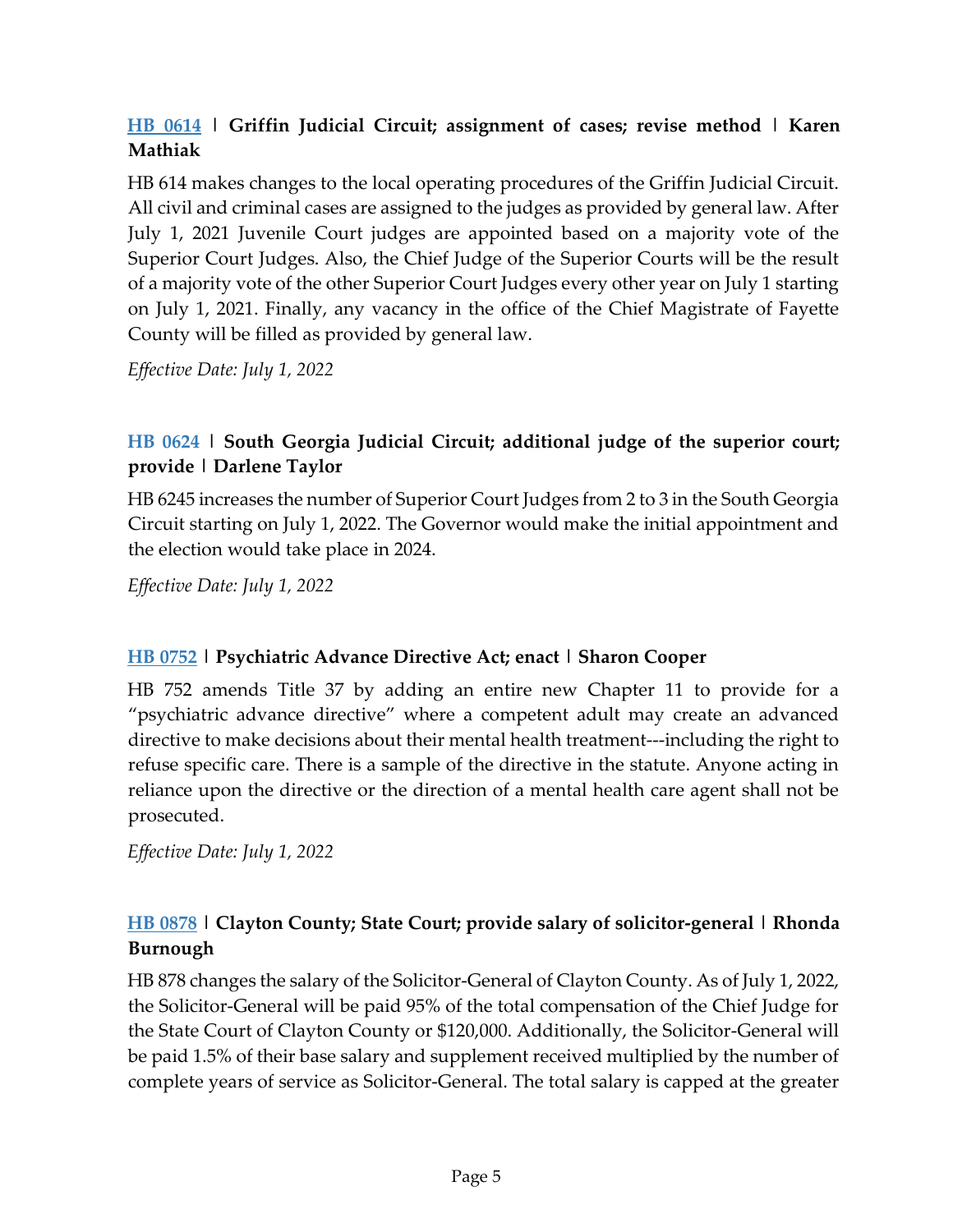of \$161,358.25 or 95% of the total compensation of the Chief Judge for the State Court of Clayton County.

Additionally, HB 878 authorizes the Solicitor-General to employ assistants, deputies, and other attorneys, as well as investigators and support staff as authorized by the board of commissioners. Any investigator must be POST certified and has the authority to act as a peace officer, including having the power to make arrests and apply for any warrant within Clayton County.

*Effective Date: July 1, 2022*

#### **[HB 0916](https://www.legis.ga.gov/legislation/61141) | Superior and State Court Appellate Practice Act; enact | Rob Leverett**

HB 916 is a comprehensive 53-page Act seeking to unify the various procedures (e.g. notice of appeal, petition for *certiorari*) through which appeals from lower courts, tribunals, etc. are had to either Superior Court or State Court. It does so by repealing in its entirety Chapter 3 of Title 5 relating to appeals to Superior or State Court and creating a new Chapter 3 to be known as the Superior and State Court Appellate Practice Act. The new procedure does not apply to Juvenile Courts, the Municipal Court of Columbus and "[a]ny other court from which an appeal directly to the Court of Appeal or the Supreme Court is authorized." (New 5-3-4 (b) (1) (2) and (8)). Appeals are to be had by "Petition for Review" (as opposed to the previous "notice of appeal") upon final orders issued by a "lower judicatory" ("judicatory" is a defined term) to a Superior or a State Court (known as a "reviewing court"). The procedure encompasses both "appellate review" and *de novo* review by the reviewing courts and deals with service of process, transcripts, records, supersedeas, etc.

The procedure covers misdemeanor criminal cases heard in lower judicatories in which review is held in Superior Court or State Court. If a petitioner files a petition for review in the wrong court, the petition is not to be dismissed, but transferred to the correct reviewing court.

*Effective Date: July 1, 2023; applies to petitions for review filed in Superior or State Court on or after such date.*

### **[HB 0963](https://www.legis.ga.gov/legislation/61239) | Controlled substances; Schedule I and IV; change certain provisions | Butch Parrish**

HB 963 modifies O.C.G.A. § 16-13-25, the controlled substances schedule. The changes are as follows: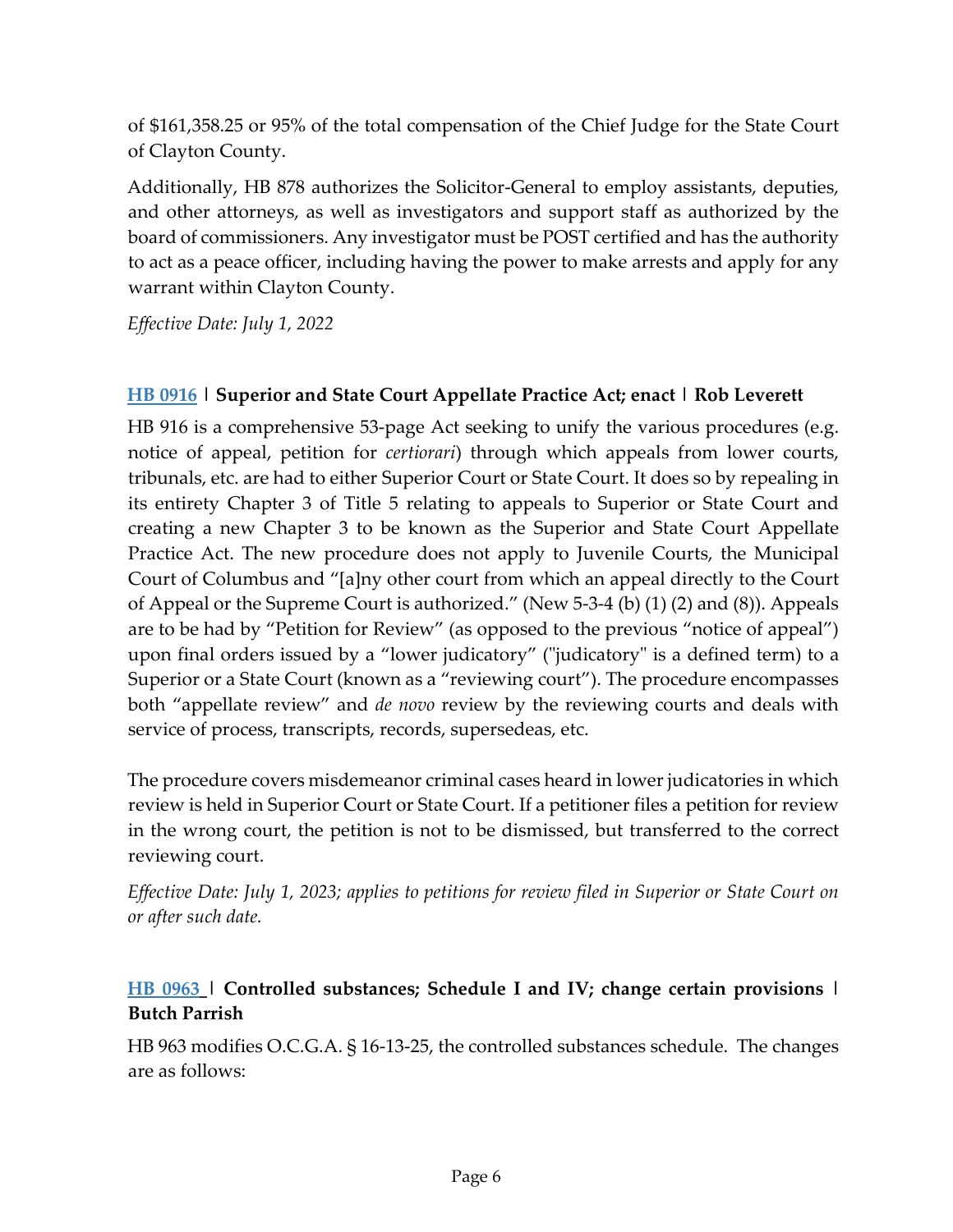New subparagraphs are added and reserved subparagraphs are utilized to add more controlled substances to Schedule I, IV, and "dangerous drugs" lists. A few substances in the dangerous drug paragraph that were formerly listed are changed to "reserved."

Some of the newly listed substances are:

- Tianeptine an antidepressant not approved for use in the United States.
- Para-methoxymethamphetamine (PMMA) a stimulant and psychedelic drug.
- Methiopropamine structural analog of methamphetamine.
- Fluclotizolam a designer drug.

*Effective Date: May 13, 2022*

# **[HB 0972](https://www.legis.ga.gov/legislation/61248) | Professional counselors; licensing requirements; change certain definitions | Dave Belton**

This Act amends O.C.G.A. § 43-10A-3 relating to licensing therapists to move the definitions of Commission on Accreditation for Marriage and Family Therapy Education and a Council on Social Work Education to a different part of the statute. In O.C.G.A. § 43-10A-4, the Act changes the requirements of the members of the Georgia Composite Board of Professional Counselors, Social Workers, and Marriage and Family Therapists by eliminating term limits from the 1980's. Such outdated parts are eliminated elsewhere in the Act. It adds interns and practicum students to the exemptions of holding themselves out as those who are practitioners.

The Act further updates licensing and credential requirements for professional counselors in O.C.G.A. § 43-10A-11. The Act updates O.C.G.A. § 43-10A-20 by increasing the misdemeanor fine for violating O.C.G.A. § 43-10A-7 or -19 on licensing requirements and licensing fraud from \$100 to \$500 to \$1,000. *Effective Date: July 1, 2022*

### **[HB 1009](https://www.legis.ga.gov/legislation/61342) | Motor vehicles; use of personal delivery devices to transport cargo; authorize | Todd Jones**

HB 1009 is an Act that adds a new class of vehicle to the list of those exempted from the definition of "motor vehicle" in O.C.G.A. § 40-1-1 (33)

New O.C.G.A. § 40-1-1 (43.1) and (43.2) are added, defining "Personal Delivery Device" (43.1) to be a device that operates on pedestrian areas to transport cargo without carrying passengers. (Delivery drones and similar things.) A "Personal Delivery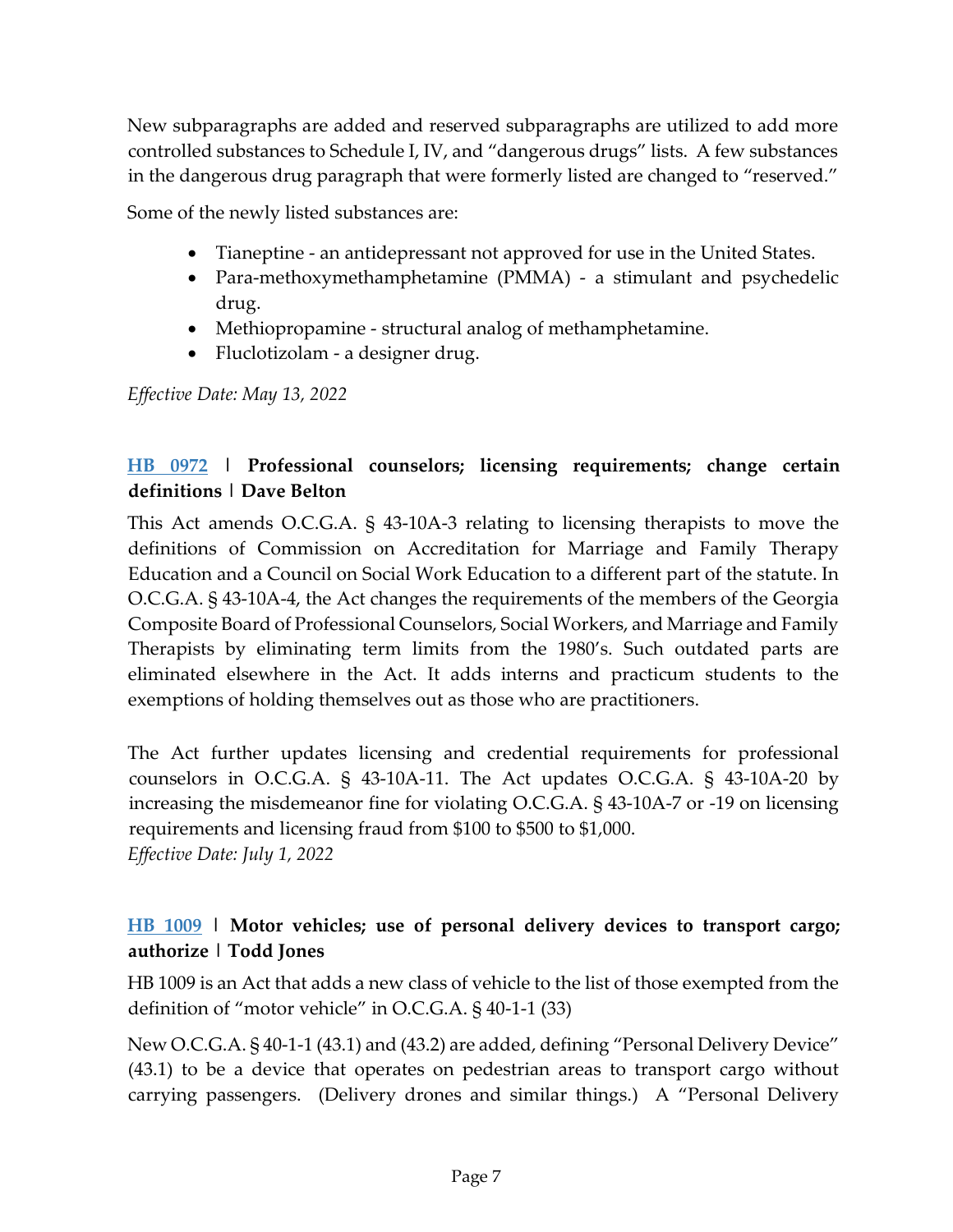Device Operator" (43.2) is the person who actually controls or monitors the delivery device as it operates. A "Personal Delivery Device Owner (43.3) is the entity who owns the device. PDDs are also added to the type of vehicles contemplated by a bike path.  $(6.2)$ .

O.C.G.A. § 40-6-320 to include PDDs, allowing them to operate on roadways and sideways, adding a requirement they yield to pedestrians or people in wheelchairs, and may only be used on highways with a speed limit of 45 mph or less, and they use a bike lane, shoulder, or remain as close as practicable to the extreme right of the roadway unless crossing or avoiding an obstacle.

O.C.G.A. § 40-6-321 is amended to include PDDs, requiring that they emit a sound when within 6 feet of a vehicle, or person on foot or in a wheelchair.

O.C.G.A. § 40-6-322 is amended to include PDDs, limited their speed to 20 mph on a roadway, bike lane, or shoulder, 4 mph on a sidewalk or shared use path, and from 3.5 fps to 4 mph within a crosswalk.

O.C.G.A. § 40-6-323 and 40-6-324 are amended to include PDDs.

O.C.G.A. § 40-6-325 is amended to include PDD's, requiring a braking system, lights on the front and rear, and ID number and contact number for the owner on each device.

New O.C.G.A. § 40-6-327 requires monitoring of the PDD while in operation, and general liability coverage for PDDs in the amount of \$250,000.

New O.C.G.A. § 40-6-328 holds that laws involving leaving the scene of a crash are satisfied if the PDD remains on scene and the operator contacts law enforcement to relay the required information.

New O.C.G.A. § 40-6-329 (formerly O.C.G.A. § 40-6-327) is amended to add civil monetary penalties for the violation of this chapter, not to exceed \$500.

New O.C.G.A. § 40-6-329.1 generally restricts local authorities from regulating PDDs.

New O.C.G.A. § 40-6-329.2 bars PDDs from being operated within a surface transportation project as defined in O.C.G.A. § 36-61-2.

*Effective Date: July 1, 2022*

# **[HB 1011](https://www.legis.ga.gov/legislation/61351) | Motor vehicles; amber strobe lights; permitting requirements; exempt low speed vehicles | Don Hogan**

HB 1011 is an Act that changes statutes relating to low-speed vehicles and emergency vehicle permitting.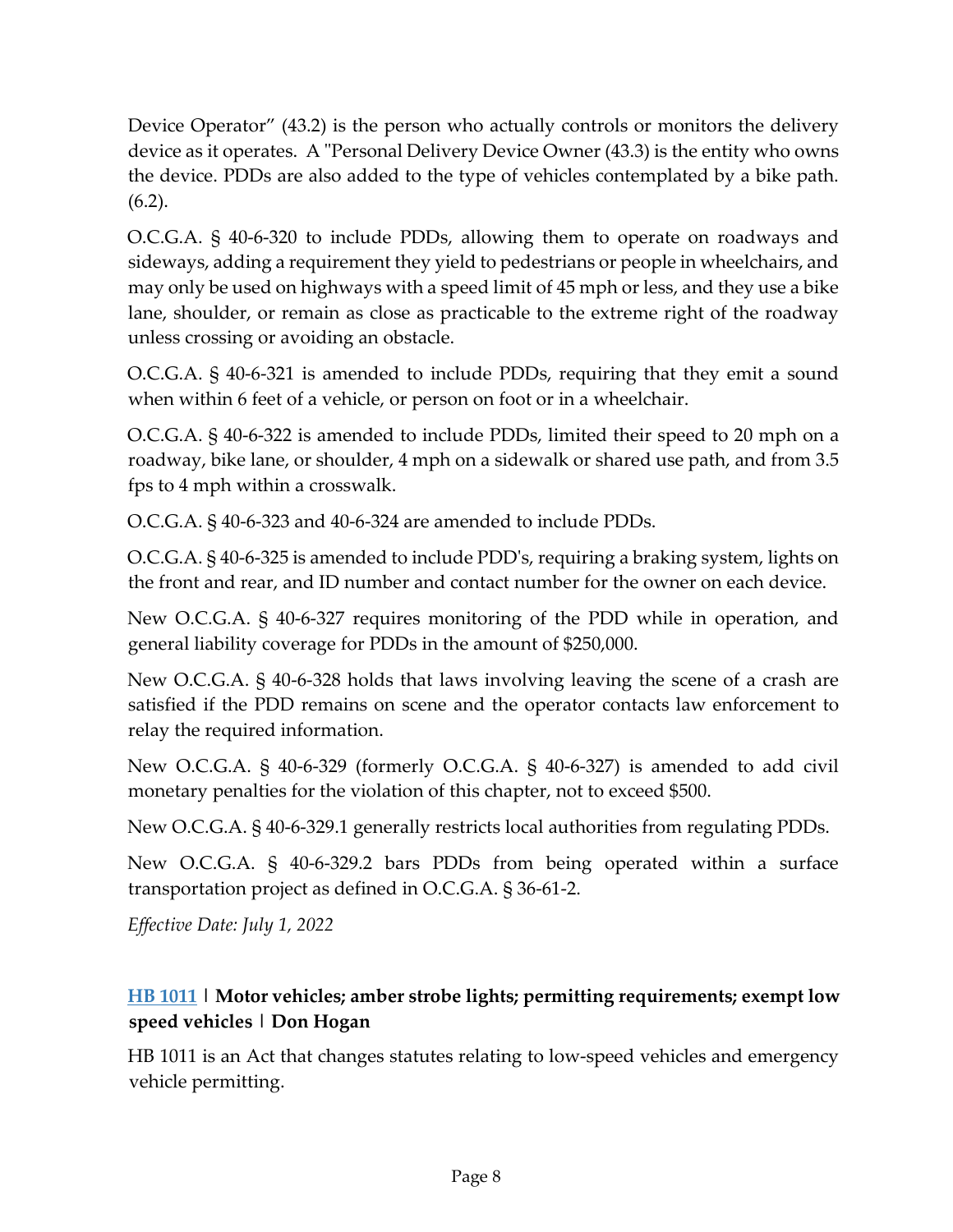O.C.G.A. § 40-8-35 is amended to remove subsection (b), which required permits for amber strobe lights and low speed vehicles to be issued by county tag offices.

O.C.G.A. § 40-8-92 is amended to hold that all permits issued by the Department of Public Safety for emergency vehicles to operate flashing/revolving lights shall be valid for five years. (Under current law, only federal, state, county, or municipal govt. vehicles could be permitted for this long - all other emergency vehicle permits were valid for only one year. There is also language added that any low-speed vehicle shall not be required to have a permit for the use of an amber strobe light.

*Effective Date: July 1, 2022*

#### **[HB 1013](https://www.legis.ga.gov/legislation/61365) | Mental Health Parity Act; enact | David Ralston**

The Act amends O.C.G.A. § 37-3-42, relating to emergency admission of persons arrested for penal offenses and report by officer. A peace officer may take any person to an emergency receiving facility if: (i) the peace officer has probable cause to believe that the person is a mentally ill person requiring involuntary treatment; and (ii) the peace officer has consulted either in-person or via telephone or telehealth with a physician, as provided in O.C.G.A. § 37-3-41, and the physician authorizes the peace officer to transport the individual for an evaluation. To authorize transport for evaluation, the physician shall determine, based on facts available regarding the person's condition, including the report of the peace officer and the physician's communications with the person or witnesses, that there is probable cause to believe that the person needs an examination to determine if the person requires involuntary treatment. The peace officer shall execute a written report detailing the circumstances under which the person was detained; and this report shall be made a part of the patient's clinical record.

The Act revises O.C.G.A. § 37-3-101, relating to transportation of patients. Notwithstanding subsections (a) or (b) of this Code section, for initial transports to an emergency receiving facility initiated by a peace officer pursuant to O.C.G.A. § 37-3-42, the emergency receiving facility shall coordinate all subsequent transports with the law enforcement agency employing such peace officer or a qualified private nonemergency transport provider or ambulance service.

Further amends O.C.G.A. 37-7-42, relating to emergency admission of persons arrested for penal offenses, report by officer, and entry of report into clinical record. (2) A peace officer may take any person to an emergency receiving facility if: (i) the peace officer has probable cause to believe that the person is an alcoholic, a drug dependent individual, or a drug abuser requiring involuntary treatment; and (ii) the peace officer has consulted either in-person or via telephone or telehealth with a physician, as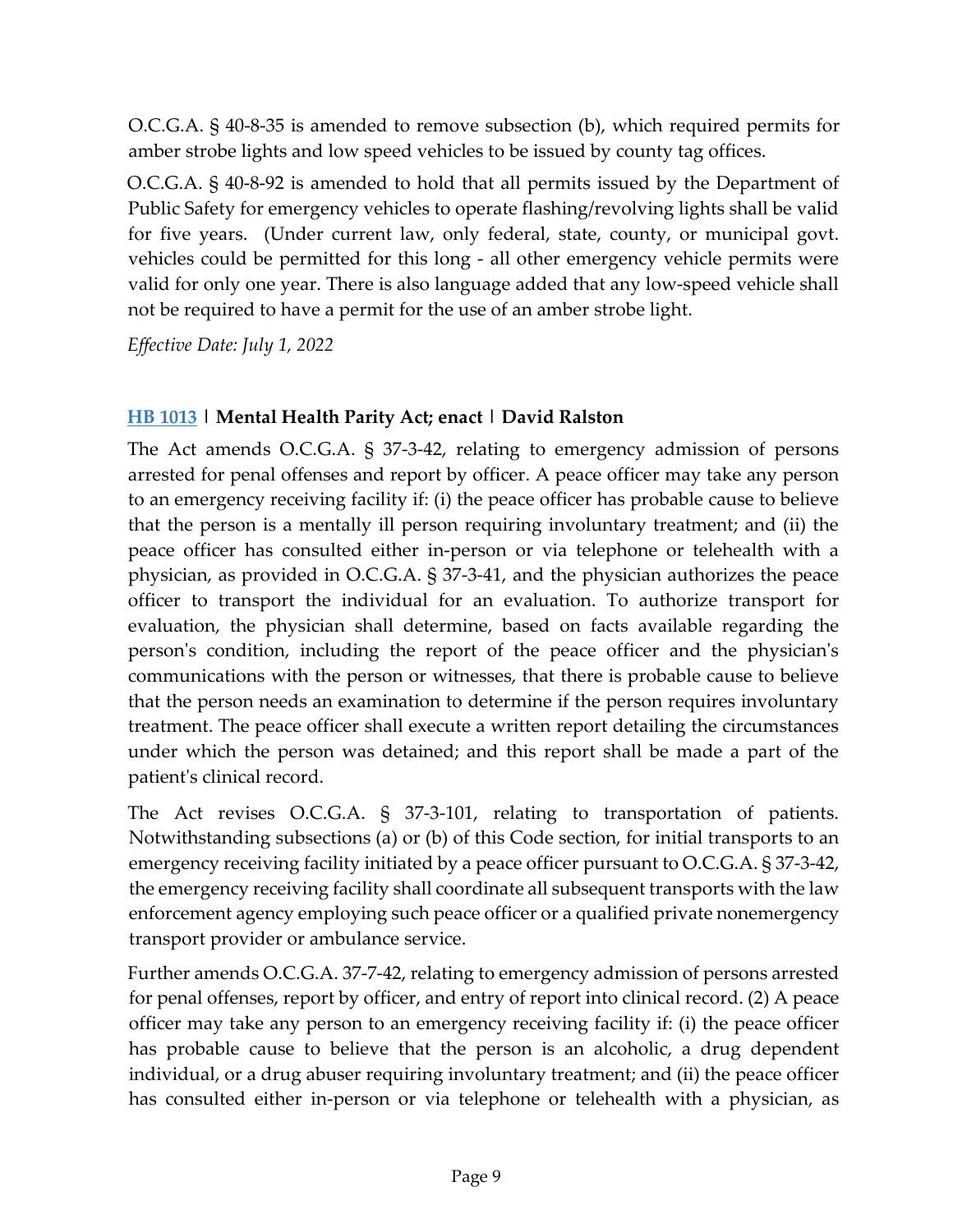provided in O.C.G.A. § 37-7-41, and the physician authorizes the peace officer to transport the individual for an evaluation. To authorize transport for evaluation, the physician shall determine, based on facts available regarding the person's condition, including the report of the peace officer and the physician's communications with the person or witnesses, that there is probable cause to believe that the person needs an examination to determine if the person requires involuntary treatment. The peace officer shall execute a written report detailing the circumstances under which the person detained; and this report shall be made a part of the patient's clinical record.

Notwithstanding subsections (a) or (b) of this Code section, for initial transports to an emergency receiving facility initiated by a peace officer pursuant to O.C.G.A. § 37-7-42, the emergency receiving facility shall coordinate all subsequent transports with the law enforcement agency employing such peace officer or a qualified private nonemergency transport provider or ambulance service.

If a mental health court division has been established in the county under O.C.G.A. § 15-1-16 that also serves participants with co-occurring substance use disorders, they may receive moneys collected pursuant to O.C.G.A. § 15-21-101, relating to the collection of fines for the County Drug Abuse Treatment and Education Fund for the purposes of the mental health court division.

*Effective Date: July 1, 2022*

#### **[HB 1055](https://www.legis.ga.gov/legislation/61408) | Motor vehicles; revise definition of all-terrain vehicle | Jason Ridley**

HB 1055 is an Act that amends the definition of "all-terrain vehicle" found in O.C.G.A.  $§$  40-1-1(3).

The maximum dry weight to qualify as an ATV under this section is increased to 3,500 pounds. The current maximum is 2,500 pounds.

*Effective Date: July 1, 2022*

### **[HB 1117](https://www.legis.ga.gov/legislation/61537) | Bryan County; State Court; authorize collection of technology fee | Ron Stephens**

HB 1117 allows the State Court of Bryan County to impose a \$5 technology fee on every civil case filed and a \$5 surcharge on all fines imposed. The State Court can use the funds collected for (1) Computer hardware and software purchases; (2) Lease, maintenance, and installation of computer hardware; and (3) Purchase, lease, maintenance, and installation of imaging, scanning, facsimile, communications, projection, and printing equipment and software needs of the Court. The fees and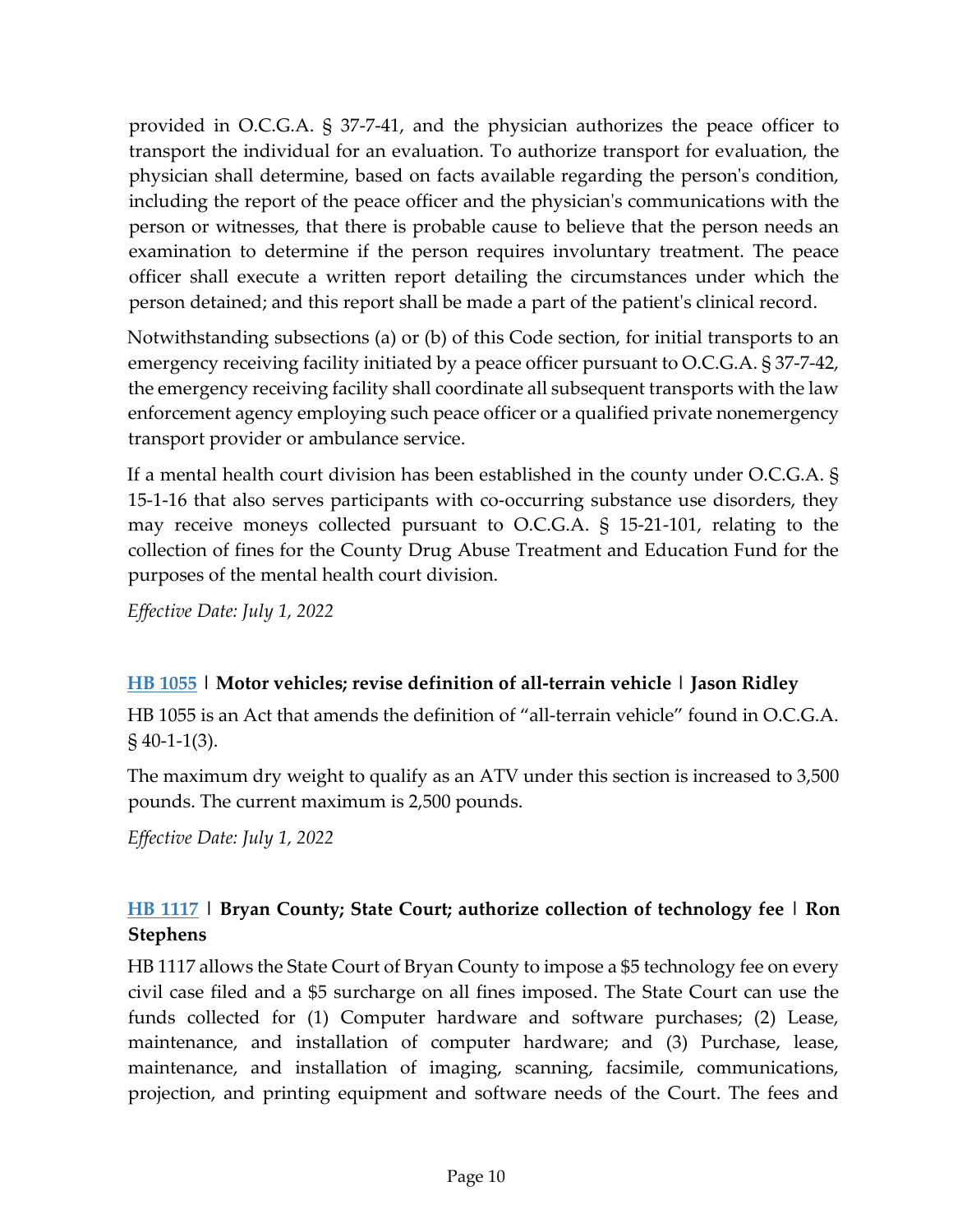surcharges can be imposed from July 1, 2022 until July 1, 2031. Any funds that remain in the account after July 1, 2030 can be used by Bryan County for their technology needs.

*Effective Date: July 1, 2022*

### **[HB 1134](https://www.legis.ga.gov/legislation/61559) | Crimes and offenses; prosecute offenses involving criminal gang activity; provide for concurrent authority | Chuck Efstration**

This Act adds Section (n) to O.C.G.A. § 16-15-4 of the Gang Act, giving the Attorney General concurrent jurisdiction over gang crimes to District Attorneys. This is not the same status they have with Human Trafficking (Original).

*Effective Date: July 1, 2022*

#### **[HB 1146](https://www.legis.ga.gov/legislation/61577) | Motor vehicles; law enforcement vehicles be equipped with primarily blue flashing or revolving lights; provide | Jodi Lott**

HB 1146 is an Act that amends O.C.G.A. §§ 40-1-7 and 40-8-91, related to blue lights for officers enforcing traffic, making the following changes:

- Replaces "must" with "shall" place a visible blue light on the roof of a police vehicle not equipped with permanent exterior mounted roof blue lights.
- Lights must be "primarily blue in color." (Previous text said only "colored lights."
- Removes the requirement that each Georgia State Patrol Post have no more than two vehicles without exterior mounted roof lights.

*Effective Date: July 1, 2022*

### **[HB 1147](https://www.legis.ga.gov/legislation/61578) | Game and fish; hunting and trapping of raccoons and opossum year round; authorize | Trey Rhodes**

Starting on May 10, 2022 it is open season on Opossum and Raccoon in Georgia. They may be hunted or trapped all year long unless the Board of Natural Resources decides to close parts of the year.

*Effective Date: May 10, 2022*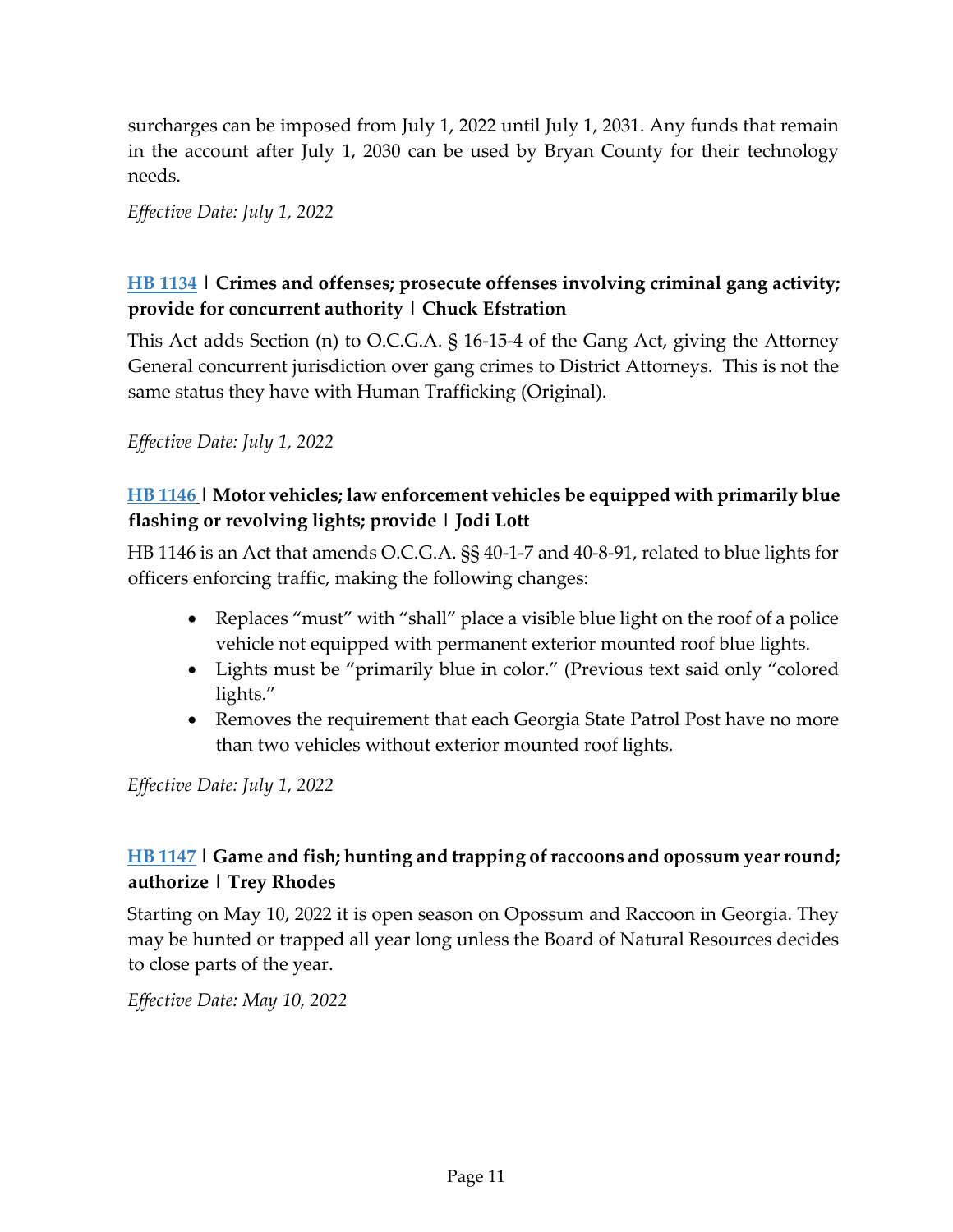### **[HB 1148](https://www.legis.ga.gov/legislation/61579) | Game and fish; possession of cervid carcasses; remove definitions; provisions | Trey Rhodes**

House Bill 1148 amends O.C.G.A. § 27-5-2.1 regarding Cervid Carcasses of animals. Cervids are animals in the family Cervidae (Mammals in the Deer Family). For a more expansive list, please see this link: https://en.wikipedia.org/wiki/List\_of\_cervids

This bill is designed to protect Georgia's Deer Herds against Chronic Wasting Disease, a disease that can decimate a cervid population. For more information, please follow this link: [https://en.wikipedia.org/wiki/Chronic\\_wasting\\_disease](https://en.wikipedia.org/wiki/Chronic_wasting_disease)

This bill removes the definition of "clean" from O.C.G.A. § 27-5-2.1 and makes it a misdemeanor to import or possess a whole cervid carcass or cervid carcass part from a place outside of Georgia, unless the carcass or carcass part falls into an exception. HB 1148 also reduces the number of exceptions from seven to four.

Additionally, there is a new section (d) which authorizes the Department of Natural Resources to take further steps to restrict the movement or transport of carcass or carcass parts upon the detection of chronic wasting disease in this Georgia or any county adjacent to its borders. Violations of this Code Section would also be a misdemeanor.

*Effective Date: July 1, 2022*

### **[HB 1175](https://www.legis.ga.gov/legislation/61674) | Georgia Raw Dairy Act; enact | Clay Pirkle**

HB 1175 is a two-part bill. The first part, for which the bill is named, creates a new Article 18 to Chapter 2 of Chapter 26 covering raw milk. Raw milk or milk products produced in accord with regulations implementing the new article will be legal to sell for human consumption.

The Commissioner of the State Department of Agriculture will have duties to ensure safe production and sale of raw milk products.

The Commissioner may adopt regulations to carry out the article.

Violations of the new article for such things like manufacturing or importing for sale raw milk or raw milk products without a permit from the Department of Agriculture or improper handling or storing raw milk will be misdemeanors.

*This part of the Act becomes effective July 1, 2023.* 

The Second part of the HB 1175 prevents prosecution of testing equipment used to determine if a controlled substance has been "adulterated" which contains a synthetic opioid as a drug related object under O.C.G.A. § 16-13-32.2 and related code sections

*This part of the Act becomes effective July 1, 2022.*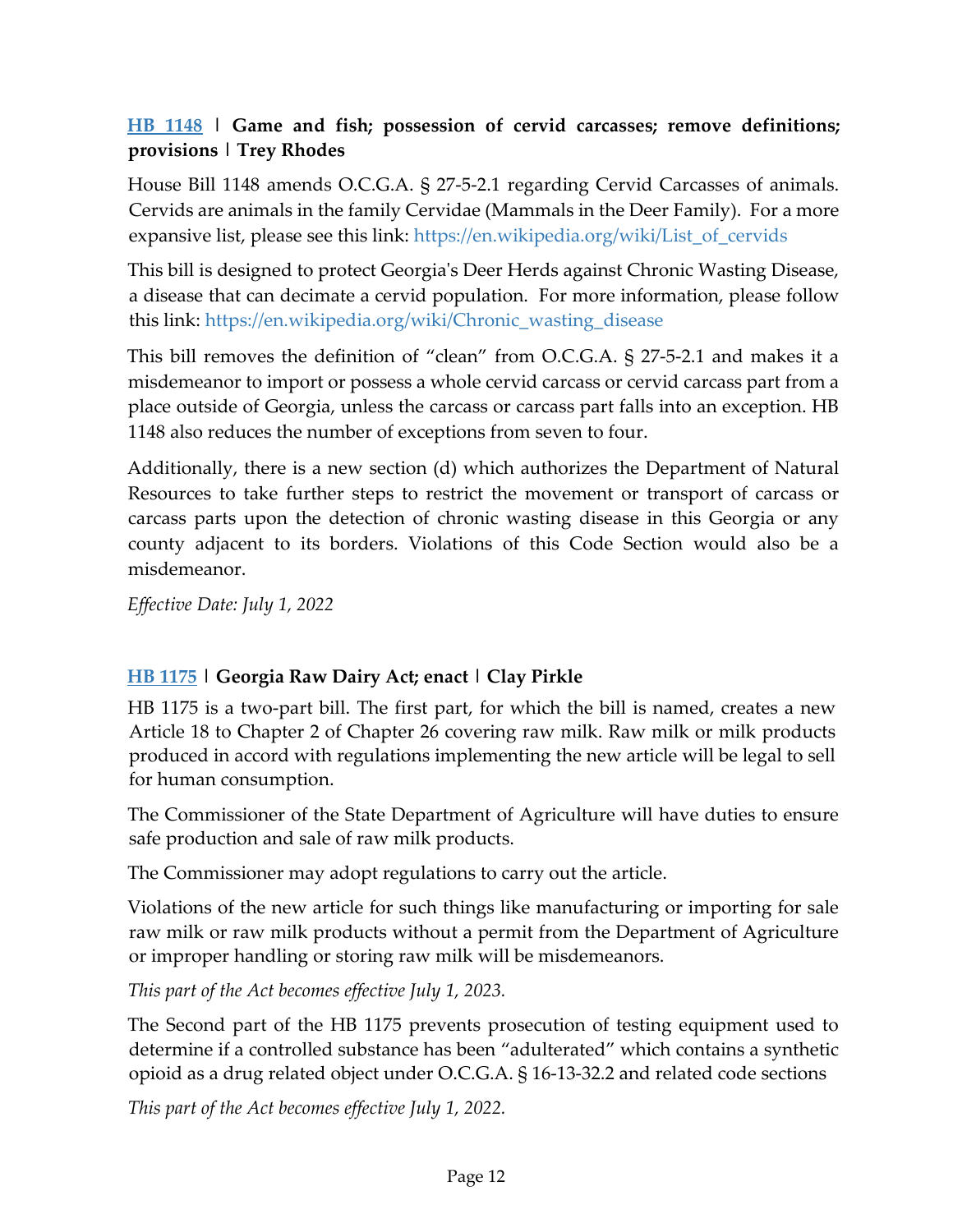### **[HB 1183](https://www.legis.ga.gov/legislation/61682) | Criminal procedure; increase time allotted to try a criminal case in judicial emergencies; provide | Stan Gunter**

HB 1183 relates to professional bondsmen and bond forfeitures. O.C.G.A. § 17-6-15  $(b)(1)(E)(ii)$  is amended to provide that for a professional bond company operating continuously for 18 months or longer in the county, the cash escrow account or other form of collateral shall not exceed 5 (down from 10) percent of the current outstanding bail bond liability of the company and "such cash escrow account shall not be required to have on deposit an amount in excess of \$1,000,000.00."

O.C.G.A. § 17-6-72 relates to when the surety is entitled to a remission of the payment of the bond. Subsection (d) (1) is amended to clarify that remission may be had if within 120 days after entry of the judgment and the application for remission is filed within 120 days of payment of the judgment. Paragraph (d)(2) is amended to provide that the bond must be paid within 120 days of entry of judgment and the delay has not prevented prosecution of the principal. Subsection (e) is amended by changing paragraph (1) to be 120 days from entry of judgment instead of from payment of judgment. Similarly, subparagraph  $(e)(2)(A)$  is amended to be 120 days from entry of judgment instead of from payment of judgment.

*Effective Date: July 1, 2022*

# **[HB 1188](https://www.legis.ga.gov/legislation/61687) | Criminal procedure; each act of child molestation charged as a separate offense; provide | Jodi Lott**

The Act amends O.C.G.A. § 16-6-4, relating to child molestation and aggravated child molestation by curing the unit of prosecution issue. When a person does an immoral or indecent act involving touching of any child under the age of 16 years with the intent to arouse or satisfy the sexual desires of the child or the person, and such person touches such child in multiple areas of such child's body, the touching of each area shall constitute a separate offense of child molestation.

The Act also amends O.C.G.A. § 16-12-100, relating to sexual exploitation of children by curing the unit of prosecution issue. For any violation of paragraph (5), (6), (7), or (8) of subsection (b) of this Code section involving multiple visual mediums, mediums, or materials, each visual medium, medium, or material connected to such violation shall constitute a separate offense.

The Act creates a new O.C.G.A. § 16-12-100.4 which makes it unlawful for any highrisk sex offender to access or use any commercial social networking website to: (1) Communicate with a person who the offender believes is under 16 years of age; (2) Contact a person who the offender believes is under 16 years of age; (3) Pose falsely as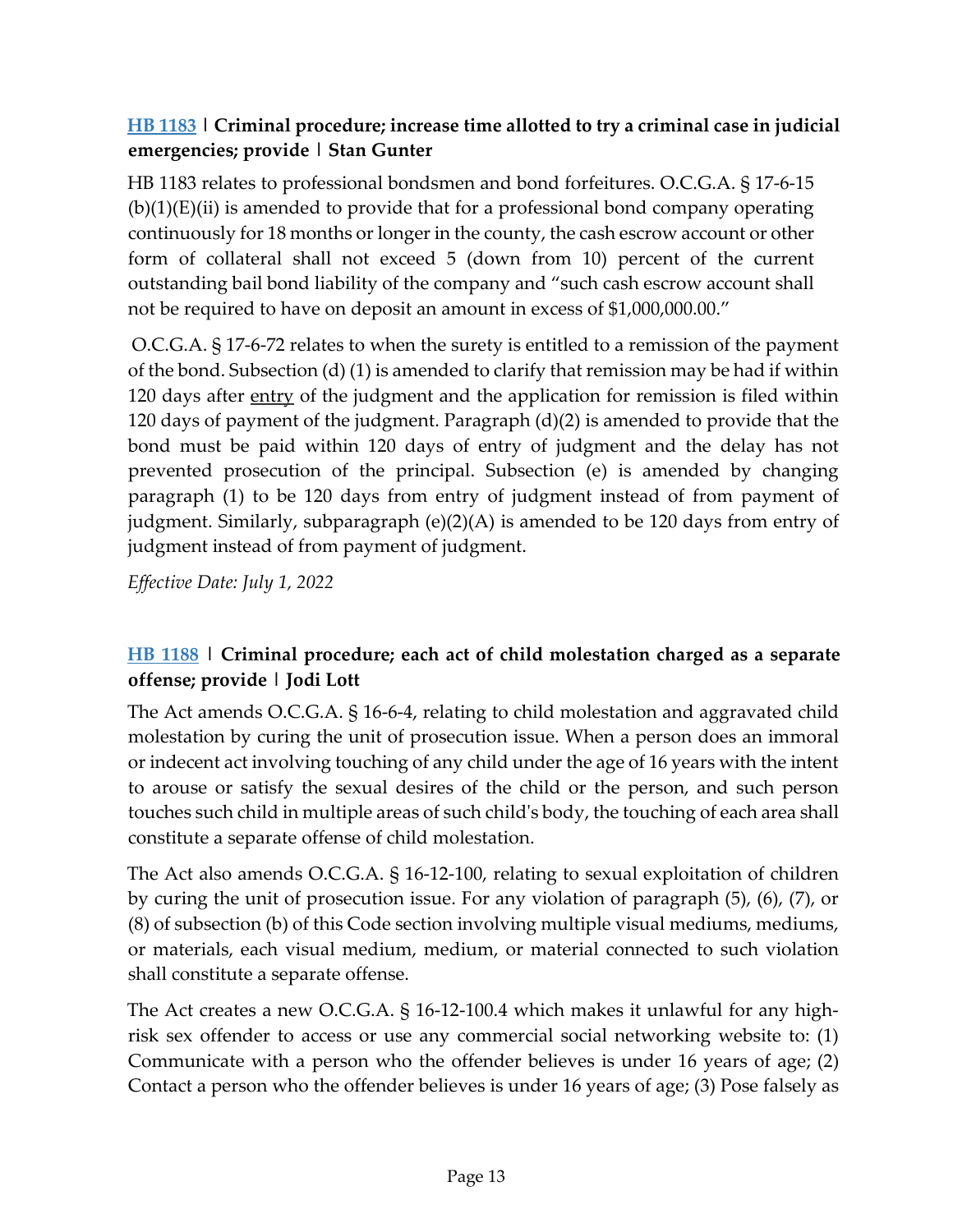a person under 16 years of age; or (4) Gather information about a person who the offender believes is under 16 years of age. For purposes of determining jurisdiction, an offense shall be deemed to be committed in this state if the transmission that constitutes the offense either originates in this state or is received in this state. The offense is a felony and, upon conviction, shall be punished by imprisonment for not less than one nor more than ten years and by a fine of not more than \$10,000.00.

*Effective Date: Applies to any crime committed on or after July 1, 2022.*

#### **[HB 1191](https://www.legis.ga.gov/legislation/61693) | Bremen, City of; Municipal Court; charge technology fee | Tyler Smith**

After July 1, 2022, HB 1191 allows the Municipal Court of Bremen to impose a technology fee of not more than \$10 as a surcharge on all criminal and quasi-criminal fines paid. Such fee shall be used exclusively to provide for the following technological needs of the court: the purchase, lease, maintenance, and installation of computer hardware and software; and the purchase, lease, maintenance, and installation of equipment and software used for imaging, scanning, facsimile, communications, projections, and printing. It may also be used to reimburse the City of Bremen for technology services provided to the Court.

*Effective Date: July 1, 2022*

# **[HB 1194](https://www.legis.ga.gov/legislation/61733) | Motor vehicles; federal regulations regarding safe operation of commercial motor vehicles and carriers; update reference date | Clint Crowe**

HB 1194 is an Act that makes the annual amendment to O.C.G.A. § 40-1-8 (a)(3) on the definition of "Present Regulations" affecting commercial motor vehicles, motor carriers, and hazardous materials transporters. Under the bill - "Present Regulations" would mean regulations in 49 C.F.R. in force on January 1, 2022.

*Effective Date: July 1, 2022*

### **[HB 1216](https://www.legis.ga.gov/legislation/61772) | Traffic offenses; enhanced penalties for violations of fleeing or attempting to elude a police officer; provide | Lauren McDonald**

HB 1216 is an Act that amends O.C.G.A. § 40-6-395, (fleeing and attempting to elude officer.) It adds language making a fourth or subsequent conviction for this offense a felony, and increases punishments for prior offenses, which are now as follows:

• 1st offense - fine of \$1,000 - \$5,000 (previous minimum was \$500), and 30 days - 1 year in jail (previous minimum 10 days)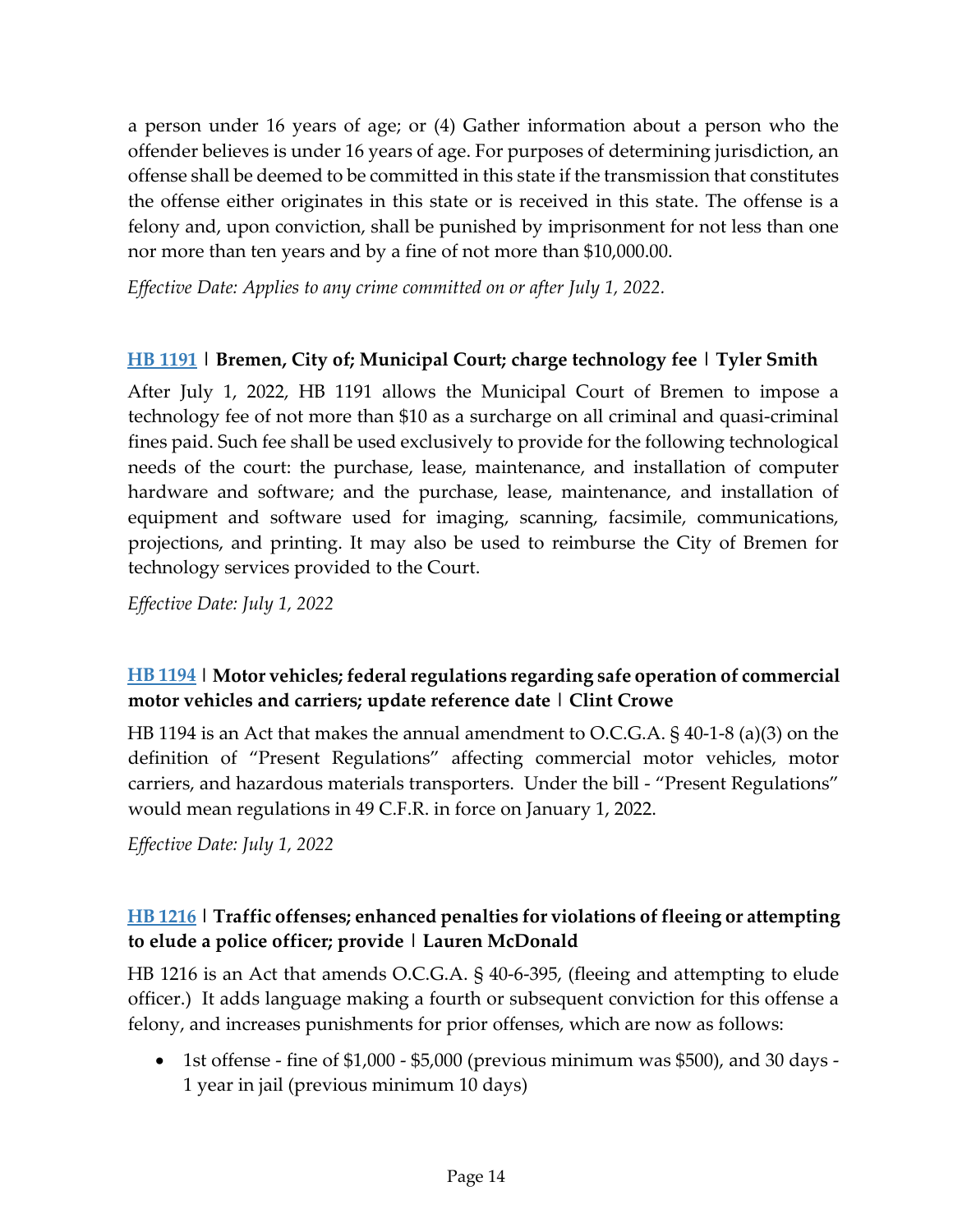- 2nd offense \$2,500 \$5,000 fine and 90 days 1 year in jail. (Previous minimums \$1,000 and 30 days.)
- 3rd offense \$4,000 \$5,000 fine and 180 days 1 year in jail. (Previous minimums \$2,500 and 90 days.)
- 4th and subsequent offenses will be punished by a fine of \$5,000 \$10,000 and incarceration from 1 - 10 years.

The section delineating aggravating factors that make fleeing a felony is now O.C.G.A. § 40-6-395 (c), with subsequent sections moving accordingly. In addition to the current aggravating factors currently in the statute, fleeing is now a felony if the driver:

- Is the proximate cause of an accident;
- Violates O.C.G.A. § 40-6-144 (Failure to stop/yield upon emerging from an alley/driveway/building/driving on sidewalk)
- Violates O.C.G.A. § 40-6-163 (Passing a stopped school bus)
- Violates O.C.G.A. § 40-6-251 (Laying Drags)
- Violates O.C.G.A. § 40-6-390 (Reckless Driving)
- Violates O.C.G.A. § 40-6-390.1 (Reckless Stunt Driving)
- Violates any provision of O.C.G.A. § 40-6-391 (a) (Previous language allowed only a *per se* alcohol Driving Under the Influence under O.C.G.A. § 40-6-391 (a) $(5)$  to aggravate to a felony.)

Former O.C.G.A. § 40-6-395 (c) is now O.C.G.A. § 40-6-395 (e) in the Act which adds having a blue light on the vehicle to the ways a driver can illegally impersonate a law enforcement officer.

*Effective Date: July 1, 2022; applies to offenses committed on or after that date.*

### **[HB 1233](https://www.legis.ga.gov/legislation/61824) | Natural Resources, Department of; earliest effective date for certain rules and regulations; delay | Trey Rhodes**

HB 1233 is an Act that reauthorizes the Rules, Regulations, and Authority of the Department of Natural Resources allowing it to, among other things, establish criminal violations of their Rules and Regulations. In addition, HB 1223 now prohibits the hunting of all migratory game birds, not just ducks, geese, and swan by someone 16 and over unless they have the proper license and stamp or be the property owner or family member of the land where the birds are being hunted. The Act also limits shotguns to a capacity of three shells and the plug cannot be removed when hunting migratory game birds. Finally, limitations on fishing certain kinds of bass are removed.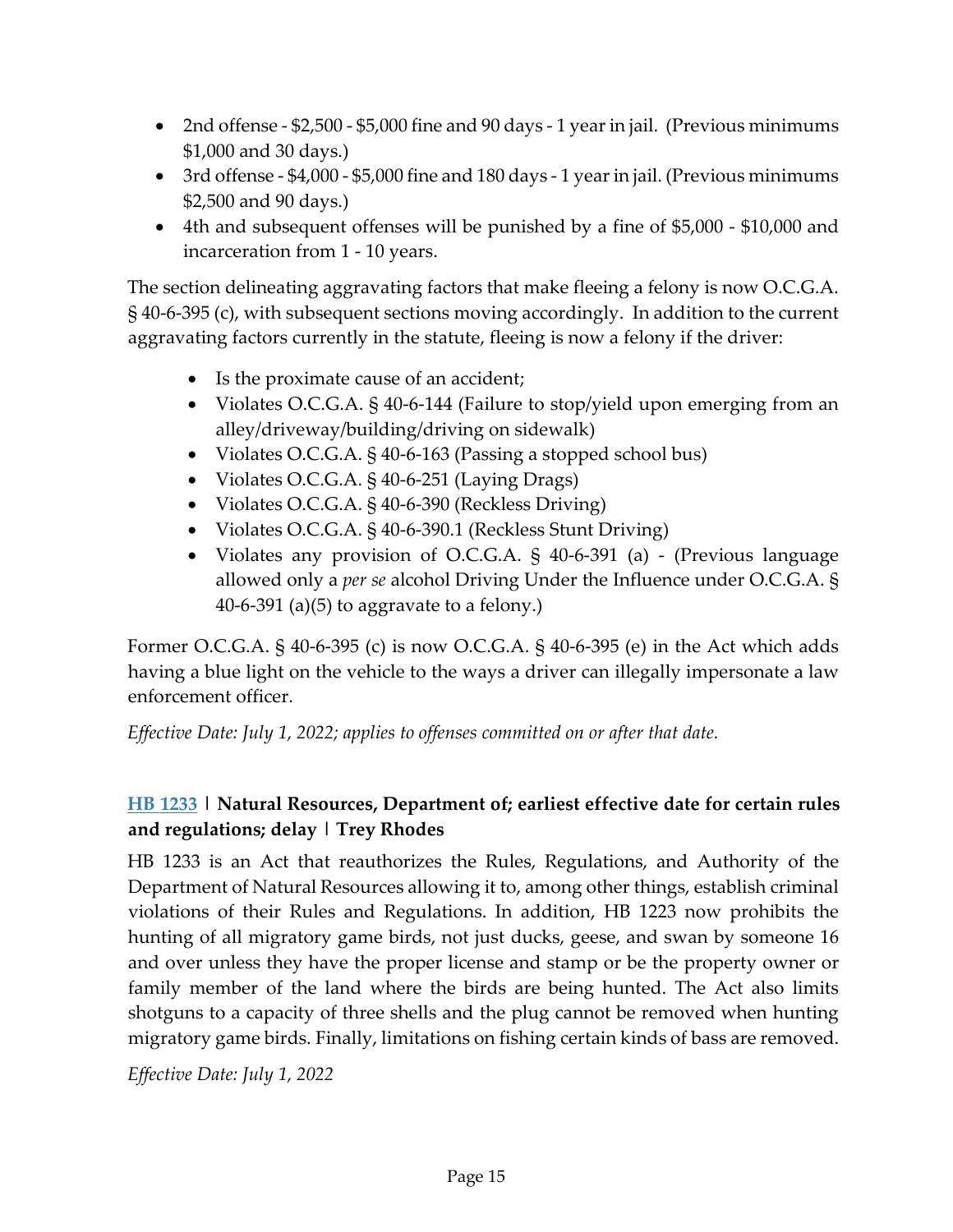### **[HB 1270](https://www.legis.ga.gov/legislation/61880) | Atkinson County; Probate Court; authorize collection of technology fee | James Burchett**

HB 1270 allows the Probate Court of Atkinson County to impose a \$5 technology fee on every civil case filed and a \$5 surcharge on all fines imposed. The Probate Court can use the funds collected for (1) Computer hardware and software purchases; (2) Lease, maintenance, and installation of computer hardware; and (3) Purchase, lease, maintenance, and installation of imaging, scanning, facsimile, communications, projection, and printing equipment and software needs of the Court. The fees and surcharges can be imposed from July 1, 2022 until July 1, 2031. Any funds that remain in the account after July 1, 2031 can be used by Atkinson County for their technology needs.

*Effective Date: July 1, 2022*

#### **[HB 1275](https://www.legis.ga.gov/legislation/61888) | Local government; appointment and removal of municipal court judges; revise provisions | Bonnie Rich**

HB 1275 modifies O.C.G.A. § 36-32-2 by stating that unless provided for by a municipal corporation, a municipal court judge shall serve for a minimum one-year term. The municipality's charter may provide for a longer term. In the event of a vacancy on a municipal court, the governing authority of the municipal corporation is authorized to appoint an individual to serve the remainder of an unexpired term created by such vacancy, provided the appointee is qualified by law to serve.

The bill provides for a removal proceeding which can be initiated by written petition signed by one or more members of the governing authority of the municipal corporation. The bill details due process requirements for said removal proceeding. The governing authority of the municipality shall decide whether or not to remove the judge from office.

*Effective Date: July 1, 2022*

### **[HB 1299](https://www.legis.ga.gov/legislation/61937) | Elbert County; Probate Court judge also serves as chief magistrate judge of Magistrate Court; provide | Rob Leverett**

Pursuant to HB 1299, there will not be an election for Magistrate Court Judge in Elbert County in 2022. Instead, the Probate Court Judge of Elbert County will begin serving as both the Chief Magistrate Judge and the Probate Court Judge on January 1, 2023.

*Effective Date: January 1, 2023*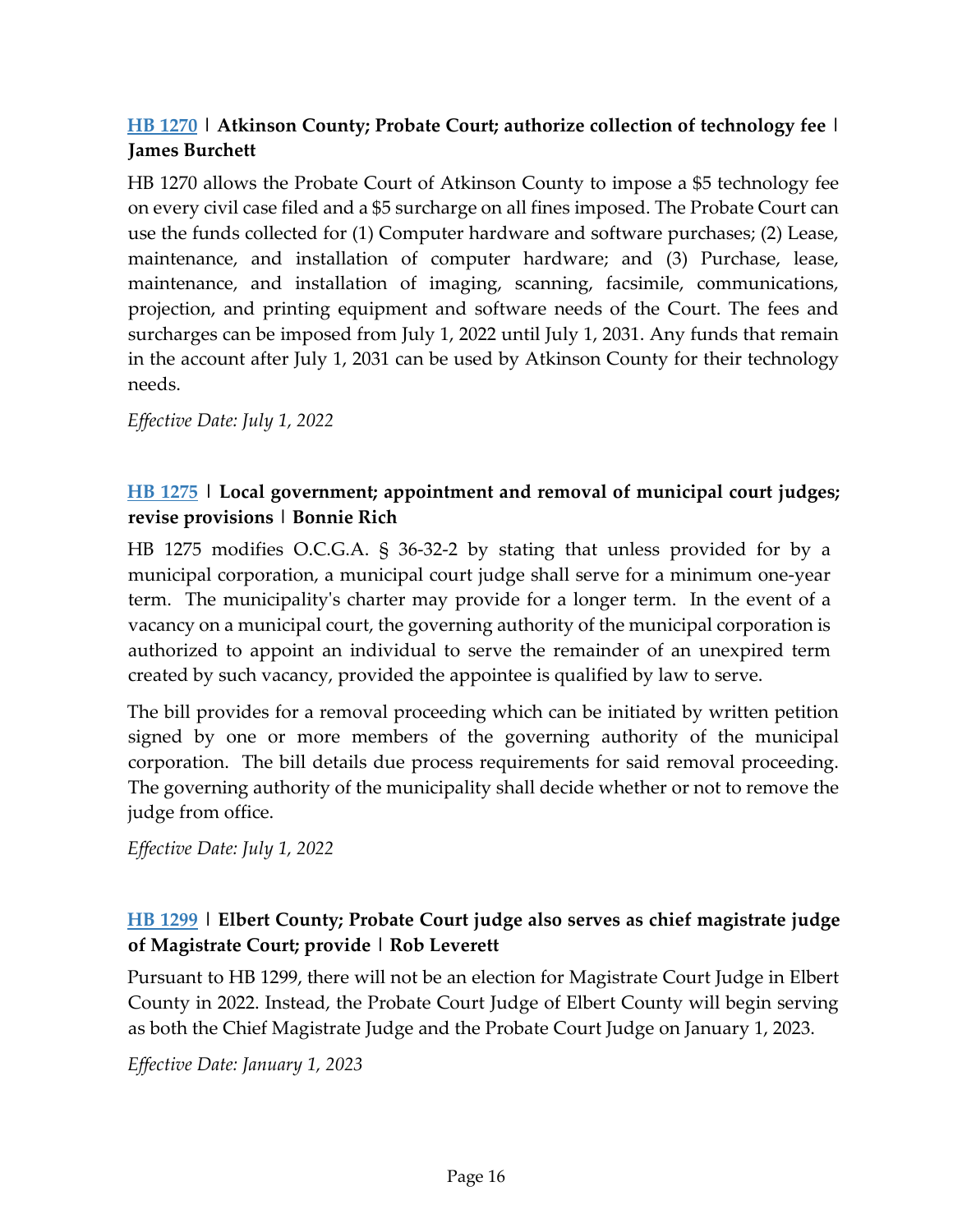### **[HB 1364](https://www.legis.ga.gov/legislation/62120) | Cobb County; State Court; change compensation of judges | Teri Anulewicz**

HB 1364 makes changes to the compensation of the Cobb County State Court Judges, last changed by HB 851 in 2020. Effective July 1, 2022, the Chief Judge's supplement goes from \$9,872.38 to \$10,168.55 per annum. The salaries for the Judges of Division 1 go from \$189,228.74 to \$194,905.60.

*Effective Date: July 1, 2022*

### **[HB 1391](https://www.legis.ga.gov/legislation/62219) | Criminal procedure; compensation for public defenders and assistant public defenders; revise | Stan Gunter**

HB 1391 increases the salary of the 44 Circuit Public Defenders from \$99,526 to \$127,473 (the same as the District Attorney) including any cost-of-living adjustments authorized by the General Assembly for which the District Attorneys are eligible. The Act also increases the maximum cap on the state salary of an Assistant Public Defender IV from 90% of the Circuit Public Defender's compensation to 95% of their compensation.

*Effective Date: July 1, 2022*

# **[HB 1411](https://www.legis.ga.gov/legislation/62252) | Putnam County; State Court; district attorney shall represent the state in all criminal prosecutions and perform the duties of solicitor-general; provide | Trey Rhodes**

HB 1411 abolishes the office of the Solicitor-General for Putnam County. No election will be held in November 2022 for a new term of office. Starting on January 1, 2023 the District Attorney for the Ocmulgee Judicial Circuit will handle all criminal matters in the State Court of Putnam County.

*Effective Date: July 1, 2022*

# **[HB 1433](https://www.legis.ga.gov/legislation/62333) | Criminal Justice Coordinating Council; revise and update composition of advisory board | Mandi Ballinger**

HB 1433 changes the composition of the Criminal Justice Coordinating Council. Youth workers involved with programs that are alternatives to incarceration are removed in favor of representatives of those programs. Individuals with special experience and competence in addressing problems related to learning disabilities, emotional difficulties, child abuse and neglect, and youth violence are removed in favor license or certified persons with expertise and competence in preventing and addressing mental health and substance abuse issues in youth. Finally HB 1433 adds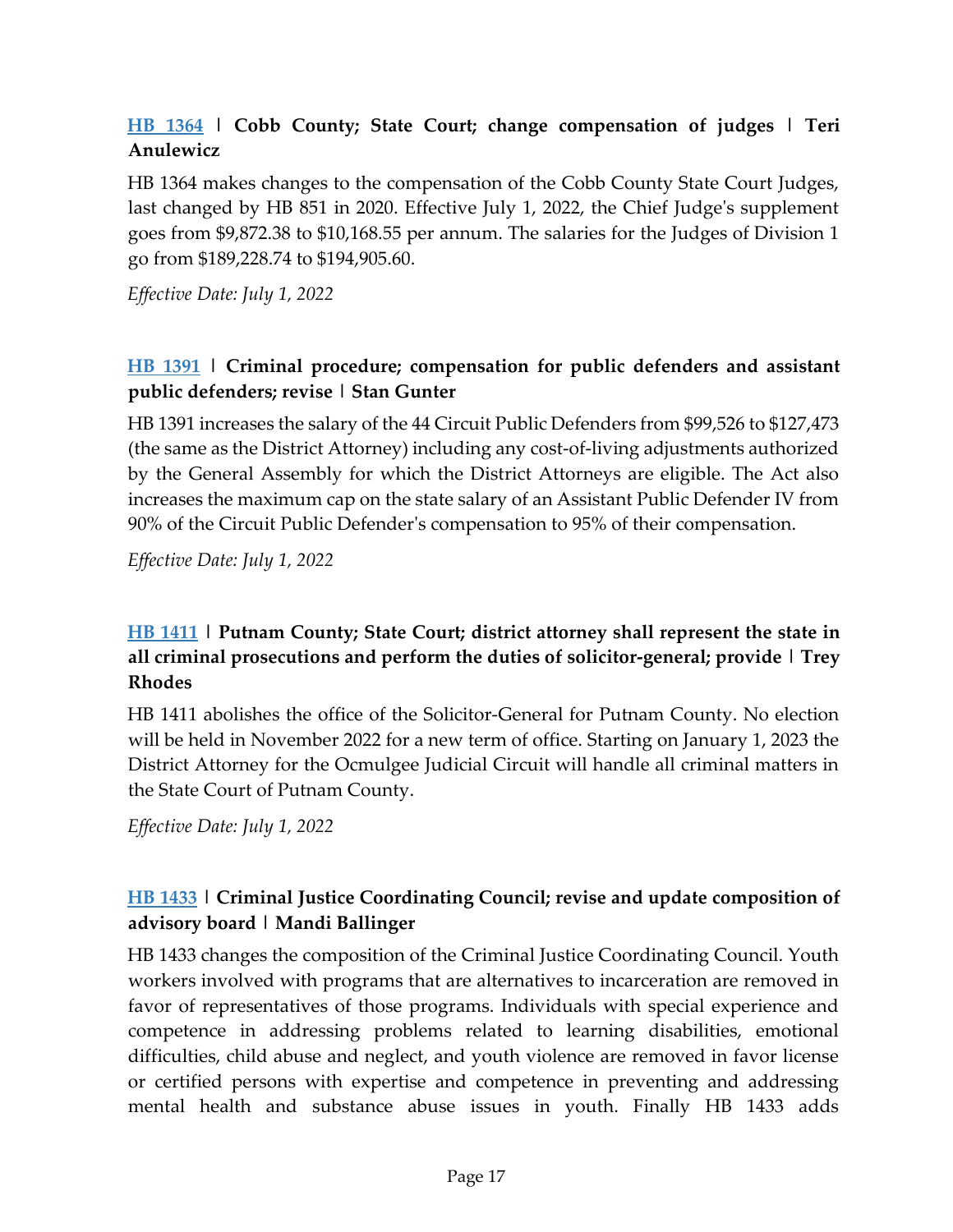representatives of victim or witness advocacy groups with at least one individual; with expertise in working with sexual abuse and related trauma, particular for youth to the Council's membership.

*Effective Date: July 1, 2022*

#### **[HB 1441](https://www.legis.ga.gov/legislation/62350) | Professions and businesses; exempt a certified peace officer employed as an independent contractor from certain requirements | J Collins**

HB 1441 deletes paragraphs in O.C.G.A. § 43-38-7 that require POST certified individuals to obtain a license from the board that licenses private detectives and private security guards.

Instead, POST certified individuals will be listed as exempt from the licensing requirement if they are employed by a private detective business or private security business as an independent contractor. For the exemption to apply, the individual must have a current and valid POST certificate.

The net effect of this bill is that instead of having to do paperwork to get a private detective license or private security license, a person with valid POST certificate will be able to engage in the independent contractor employment in these sectors more easily.

*Effective Date: July 1, 2022*

# **[HB 1444](https://www.legis.ga.gov/legislation/62363) | Coweta Judicial Circuit; Superior Court; change supplemental salaries for judges | Randy Nix**

HB 1444 increases the supplements paid to the Superior Court Judges of the Coweta Judicial Circuit, last amended in 2009. After July 1, 2022 the supplement for the 7 judges increases from \$30,000 to \$50,000.

*Effective Date: July 1, 2022*

### **[HB 1452](https://www.legis.ga.gov/legislation/62372) | Domestic relations; dating violence protective orders; revise a definition | Houston Gaines**

This Act amends O.C.G.A. § 19-13A-1 to clarify the language regarding the definition of dating violence, extending the relationship time requirements from 6 months to 12 months.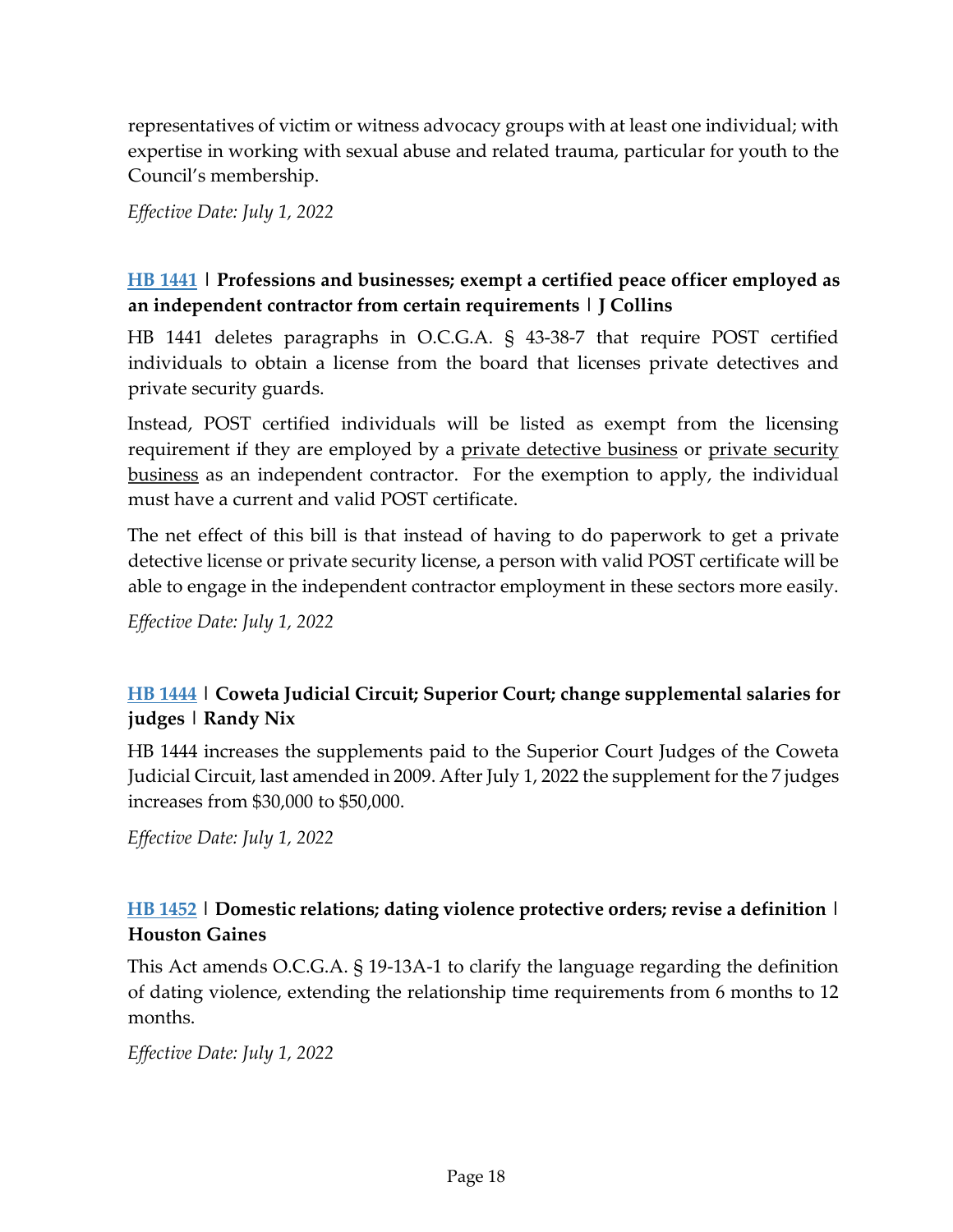### **[HB 1466](https://www.legis.ga.gov/legislation/62424) | Dougherty County; Magistrate Court; impose and collect county law library fees | Gerald Greene**

HB 1466 authorizes the Magistrate Court of Dougherty County to impose a law library fee on all matters docketed upon the official dockets of the court and have a case number assigned by the court. Any funds collected can be used as provided in Chapter 15 of Title 36.

*Effective Date: Applies to all matters docketed on or after May 25, 2022.*

# **[HB 1529](https://www.legis.ga.gov/legislation/62630) | Atlantic Judicial Court; minimum supplement each county shall provide to the judges of the superior court; provide | Al Williams**

HB 1529 provides for minimum supplements paid to the Superior Court Judges of the Atlantic Judicial Circuit as follows:

(1) Bryan County - \$900.00 per month; (2) Evans County - \$300.00 per month; (3) Liberty County - \$1,500.00 per month; (4) Long County - \$350.00 per month; (5) McIntosh County - \$400.00 per month; and (6) Tattnall County - \$600.00 per month

The Counties may pay more than the amounts listed.

*Effective Date: July 1, 2022*

# **[HB 1566](https://www.legis.ga.gov/legislation/62809) | Berrien County; Probate Court; authorize assessment and collection of technology fee | Penny Houston**

HB 1566 authorizes the Probate Court of Berrien County to charge and collect a technology fee not to exceed \$10. The fee is to be imposed for the filing of each civil action in the court as well as a surcharge imposed on every fine. Any funds created by the fee and surcharge may be used by the Court for its needs for (1) Computer hardware and software purchases; (2) Lease, maintenance, and installation of computer hardware; and (3) Purchase, lease, maintenance, and installation of imaging, scanning, facsimile, communications, projection, and printing equipment and software. The court can start imposing the fee and surcharge on July 1, 2022 and their ability to impose the fee and surcharge ends on July 1, 2031. At that time, any remaining funds created by the fee and surcharge may be used by Berrien County for its technology needs.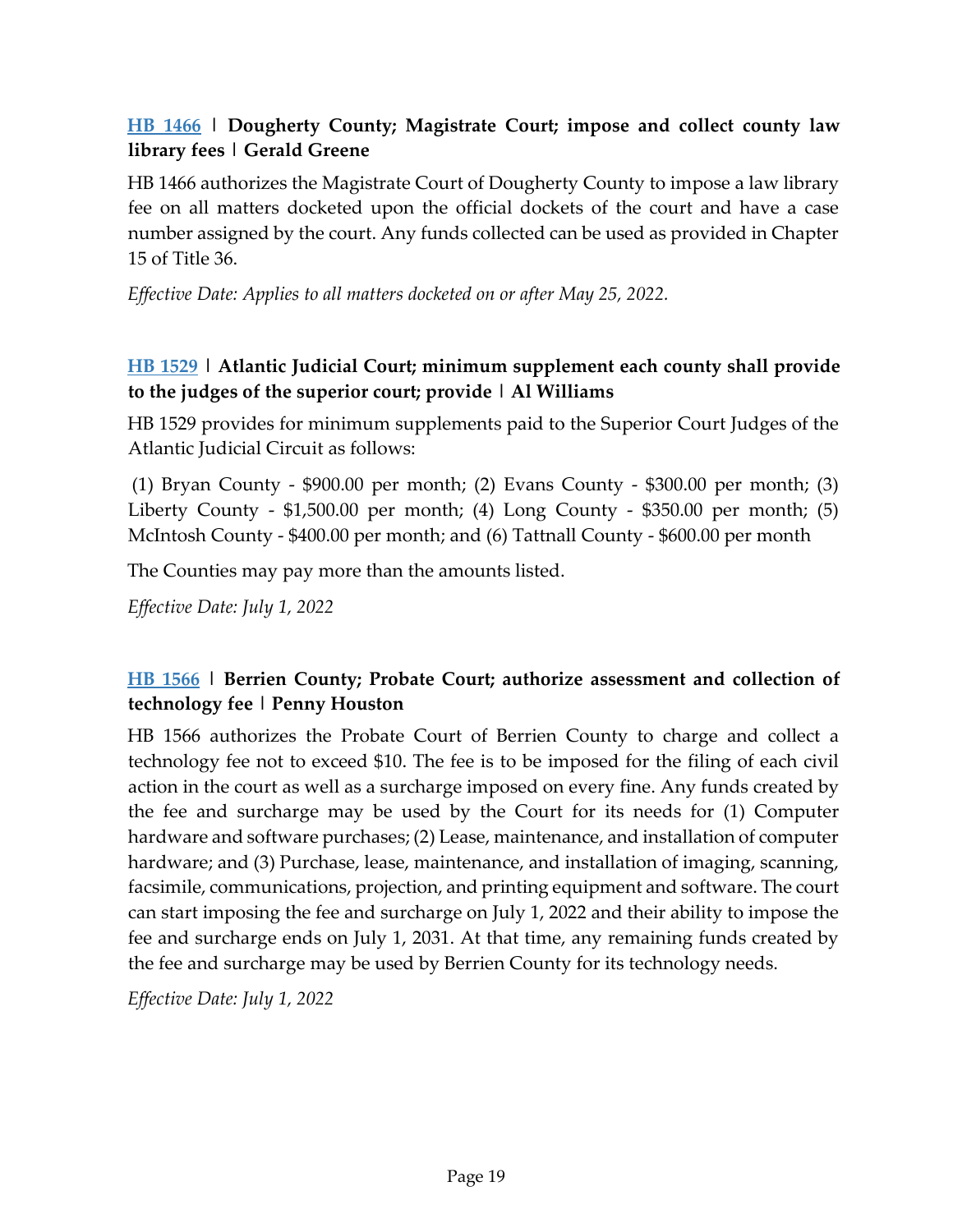### **[HB 1570](https://www.legis.ga.gov/legislation/62904) | Gwinnett County; State Court; provide for additional judge | Chuck Efstration**

HB 1570 increases the number of Judges in the Gwinnett County State Court from 6 to 7 effective January 1, 2023. The Governor will make the initial appointment and the election will be held in November 2024.

*Effective Date: January 1, 2023*

### **[HB 1578](https://www.legis.ga.gov/legislation/62941) | Ocmulgee Judicial Circuit; chief judge; provide for designation | Trey Rhodes**

HB 1578 provides for the selection of the Chief Judge of the Ocmulgee Judicial Circuit starting on January 1, 2025. The judge who has been in office the longest is selected as the Chief Judge. The term lasts for four years. In case of a tie, the judge who joined the State Bar of Georgia first would be deemed the most senior.

*Effective Date: January 1, 2025*

### **[HB 1585](https://www.legis.ga.gov/legislation/62961) | Cherokee County; State Court; modify compensation of judges | Wesley Cantrell**

HB 1585 increases the compensation for the Judges of the Cherokee County State Court Their salary was last amended in 1996. After July 1, 2022, the Judges will now get 95% of the base salary for a Superior Court Judge instead of 90% as well as 95% of any county supplement that they might receive instead of 90%. State Court Judges also receive a \$6,000 supplement for operating accountability courts.

*Effective Date: July 1, 2022*

### **[HB 1595](https://www.legis.ga.gov/legislation/63008) | Fayette County; State Court; change compensation of judge and solicitor | Josh Bonner**

HB 1595 makes changes to the salaries of the Solicitor-General and Judge of the State Court of Fayette County. (Ga. L. 2008, p. 3834) After July 1, 2022, the Judge will receive 90% of the base salary of the Superior Court Judges of the Griffin Judicial Circuit as well as 90% of the supplement paid to the Superior Court Judges. Additionally, the Judge shall get 5% of their salary multiplied by the number of completed 4-year terms as an additional lump sum supplement paid on January 1st, after completing a 4-year term of office. The Solicitor-General of Fayette County will receive 75% of base salary of the Superior Court Judges of the Griffin Judicial Circuit as well as 75% of the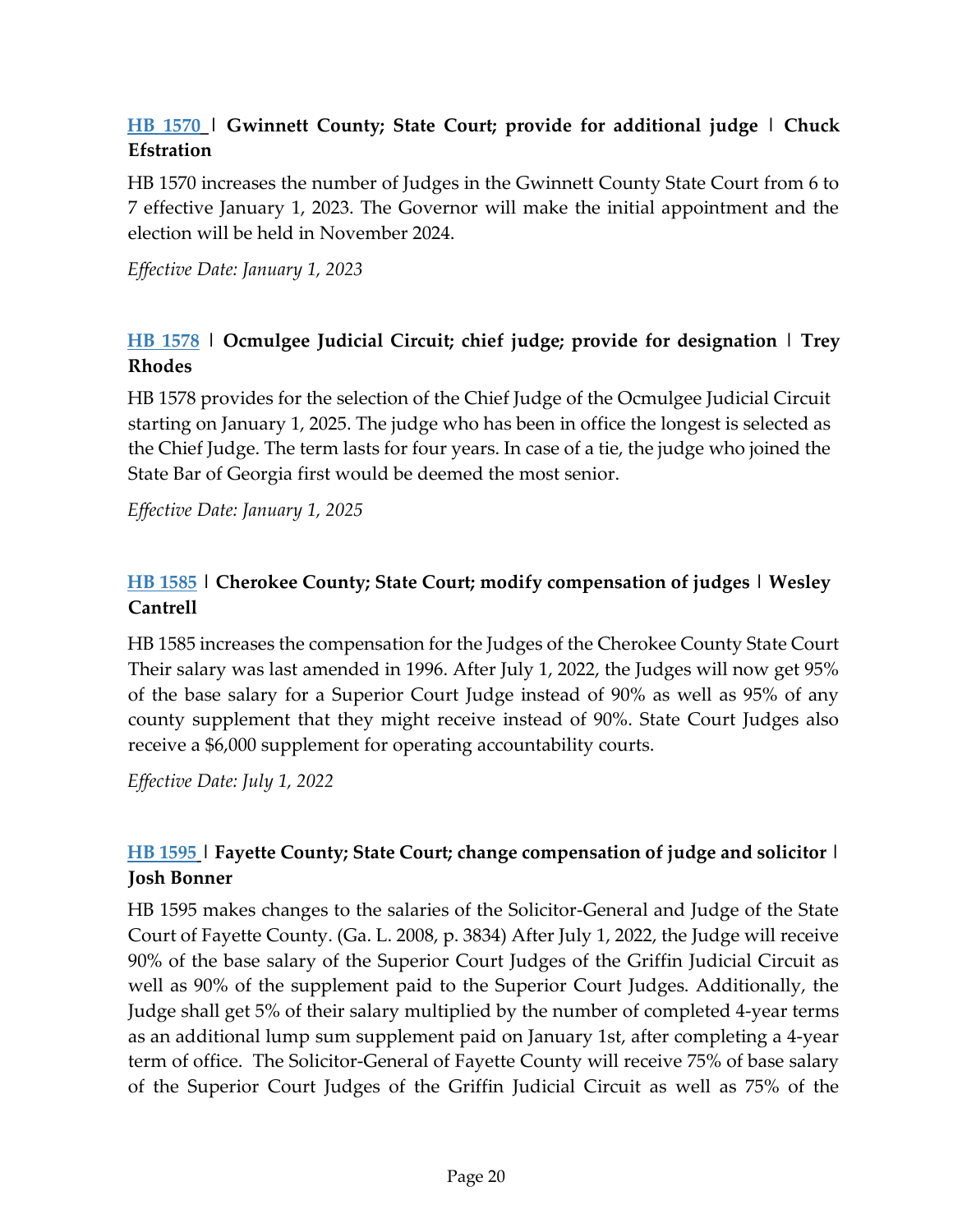supplement paid to the Superior Court Judges. Additionally, the Solicitor-General shall get 5% of their salary multiplied by the number of completed 4-year terms as an additional lump sum supplement paid on January 1st, after completing a 4 year term of office.

*Effective Date: July 1, 2022*

### **[HB 1596](https://www.legis.ga.gov/legislation/63009) | Fayette County; State Court; authorize assessment and collection of technology fee | Josh Bonner**

HB 1596 authorizes the Clerk of State Court of Fayette County to collect a \$5.00 technology fee on each civil case filed as well as a surcharge on each criminal fine paid in the State Court. The fees shall be used for (1) Computer hardware and software purchases; (2) Lease, maintenance, and installation of computer hardware and software; and (3) Purchase, lease, maintenance, and installation of imaging, scanning, facsimile, communications, projection, and printing equipment and software. The clerk of probate court shall maintain the funds in a segregated account.

*Effective Date: July 1, 2022*

#### **[HR 0593](https://www.legis.ga.gov/legislation/61189) | Perry, Mr. Dennis Arnold; compensate | Don Hogan**

On the evening of March 11, 1985, someone shot and killed Harold and Thelma Swain inside Rising Daughter Baptist Church in Waverly, Georgia. In January 2000, Dennis Arnold Perry was arrested for their murders. He was tried and found guilty on February 14, 2003 to those charges. In exchange for the State not seeking the death penalty, Dennis Perry waived his appellate rights. In 2019 new DNA evidence that exonerated Dennis Perry was presented to the Superior Court in Camden County. In July 2020, the Court granted a motion for new trial and the State dismissed the charges. This resolution calls for the State of Georgia to pay Dennis Perry \$1,230,000.00 as compensation for his time spent in prison. The payments start with a lump sum and then monthly payments over 20 years.

*Effective Date: May 2, 2022*

#### **[HR 0626](https://www.legis.ga.gov/legislation/61350) | Robinson, Kerry; compensate | Scott Holcomb**

Kerry Robinson was convicted of a 1993 rape by a Colquitt County jury and was sentenced to 20 years to serve.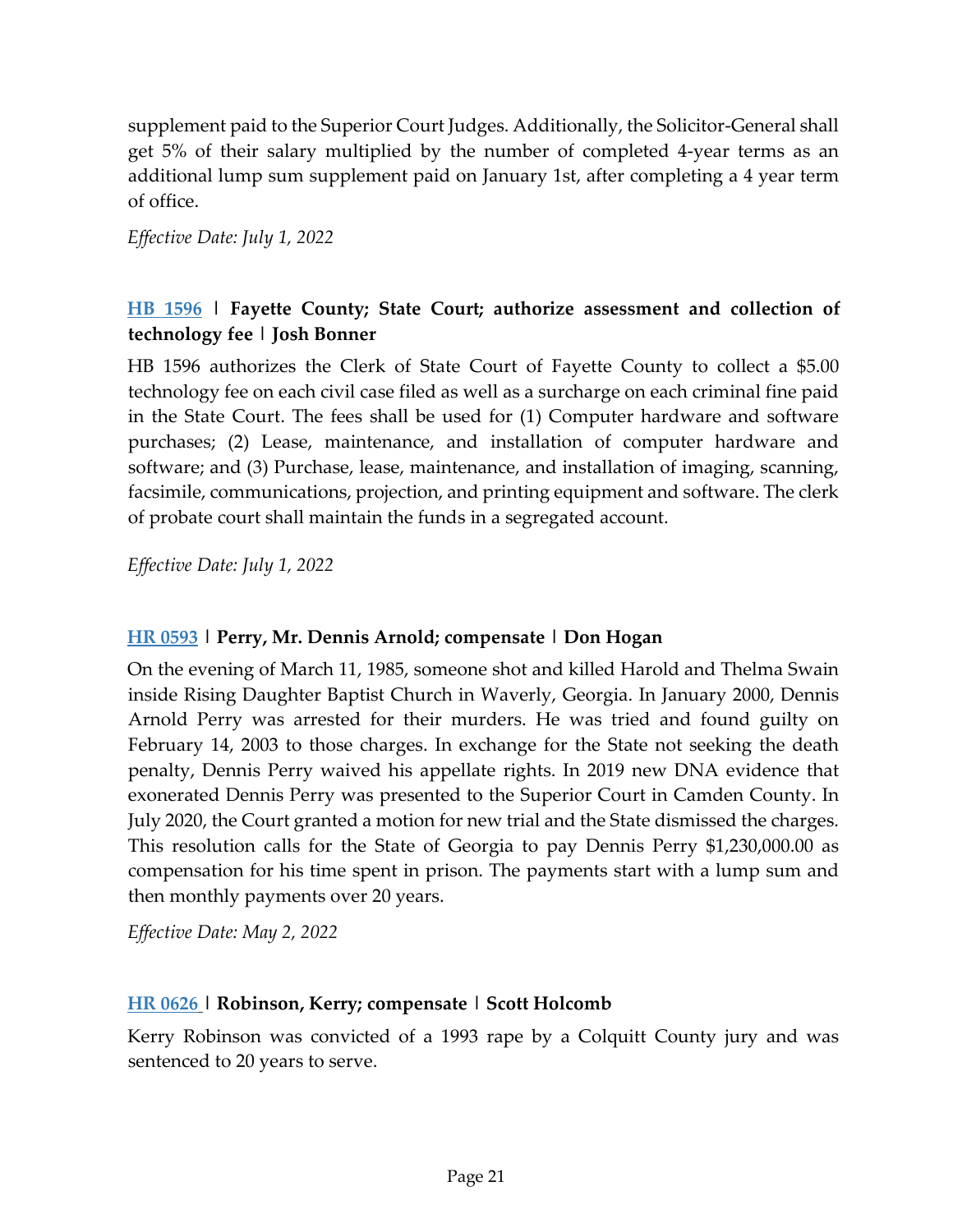Robinson was tried with co-defendant Sedrick Moore, who was convicted of rape, armed robbery, burglary, and three counts of possession of a firearm during the commission of a crime. His conviction was affirmed by the Court of Appeals in *Robinson v. State*, 259 Ga. App. 555, 578 S.E.2d 214 (2003). In 2019 he filed an amended Extraordinary Motion for New Trial in Colquitt County claiming his innocence and using information from the DNA evidence in his case which was re-examined using current Georgia Bureau of Investigation technology and practices. As a result of this testing, it was determined that it was actually 1,800 times more likely that a random African-American's DNA was in the complex DNA mixture present in the rape kit than Kerry Robinson's DNA. With an agreement from the Southern Judicial Circuit's District Attorney's Office, the motion was granted and the charges were dismissed. This resolution calls for the State of Georgia to pay Kerry Robinson \$480,000 as compensation for his incarceration. Part of it will be paid in a lump sum and the remainder paid out over 20 years.

*Effective Date: May 2, 2022*

#### **[HR 1082](https://www.legis.ga.gov/legislation/63037) | House Study Committee on State and Local Law Enforcement Salaries; create | Mike Cheokas**

HR 1082 creates a House Study Committee on State and Local Law Enforcement Salaries. The purpose is to study Law Enforcement Officers' salaries in Georgia and other states to compare them and hopefully ensure Georgia salaries are competitive enough to keep Law Enforcement Officers in the field. The Speaker shall appoint five members. If the committee makes any findings, the chairperson shall file a report of same. The committee shall stand abolished on Dec 31, 2022.

*Effective Date: April 4, 2022*

#### **[SB 0010](https://www.legis.ga.gov/legislation/58927) | "Jaye Mize Law"; promoting illegal drag racing and laying drags; provide for an offense | Emanuel Jones**

SB 10 is an act that is significantly changed from previous versions. The version signed into law by the Governor makes the following changes:

- O.C.G.A. § 16-10-23 (Impersonating a public officer or employee) is modified to add "himself or herself" to the definition and adds "officer of the court" as an official that may be illegally impersonated.
- O.C.G.A. § 16-11-62, (eavesdropping) has new subsection (7) added, which makes it illegal to "intentionally and in a clandestine manner place, or direct someone else to place" an electronic monitoring device on a motor vehicle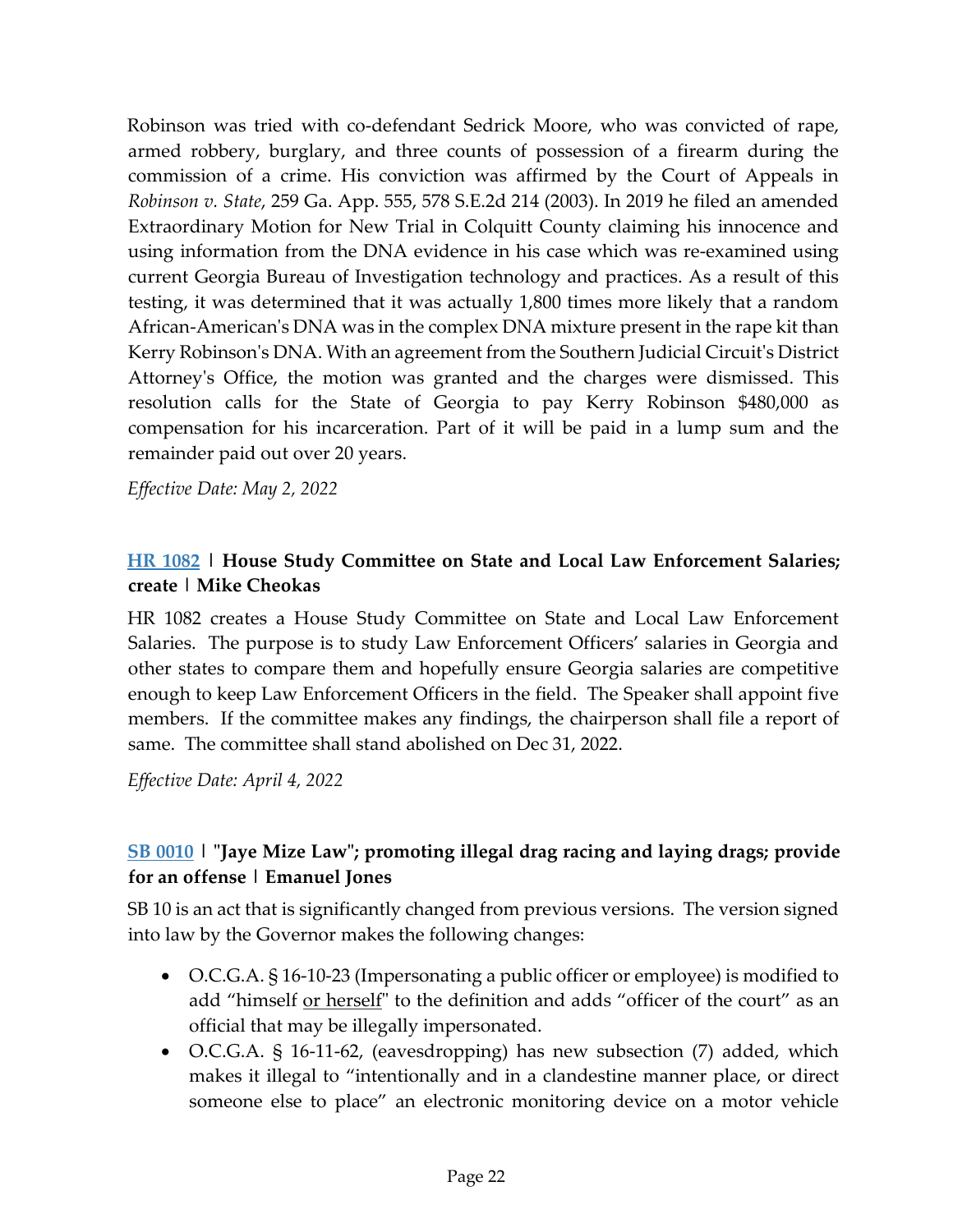owned or leased by another person without their consent when such person has a protective order against the person placing or ordering the placement of said device. (Lawful electronic monitoring under Title 31 is exempted from this code section.) Current subsection (7) is renumbered as subsection (8)

- O.C.G.A. § 17-6-11 (Display of driver's license / failure to appear) is amended to hold that the currently mandatory suspension of a driver's license upon the defendant's failure to appear shall take place "unless otherwise ordered by the court." The court is also given discretion to order reinstatement of a driver's license, and to waive the restoration fee if they choose.
- O.C.G.A. § 40-5-56 (Failure to appear suspensions) is amended to harmonize with the new provisions in O.C.G.A. § 17-6-11.

#### *Effective Date: July 1, 2022*

### **[SB 0084](https://www.legis.ga.gov/legislation/59268) | Peace Officers' Annuity and Benefit Fund; certain communications officers shall be eligible for membership in such fund; provide | John Albers**

Amends Title 47 Chapter 17 - relating to the Peace Officer's Annuity and Benefit Fund by adding **Communications Officers** to the list of those professionals falling under the definition of "peace officer" regarding the availability of benefits and participation under the program.

Further, OCGA § 38-3-186.17 is amended to reduce the percentage of prepaid wireless 9-1-1 charges collected by the Department of Revenue to defray the administrative costs of such collection from 1.0 percent to .25 percent.

This Act becomes effective on July 1, 2022, only if it is determined to have been concurrently funded, otherwise, it shall not become effective and shall be automatically repealed in its entirety on July 1, 2022.

*Effective Date: July 1, 2022*

# **[SB 0120](https://www.legis.ga.gov/legislation/59473) | Solicitors-General of State Courts; honorary office of solicitor-general emeritus; provide | Lindsey Tippins**

SB 120 was significantly changed and no longer reflects the caption.

SB 120 is titled the "Ethics in Government Act of 2021." It amends Chapter 5 of Title 21, renaming it as "the Georgia Government Transparency and Campaign Finance Act."

O.C.G.A. § 21-5-3 (22) redefines "public officer"; defines "loan" in new paragraph (16.2) and in new paragraph (25) defines "staff attorney" as a member of the Georgia Bar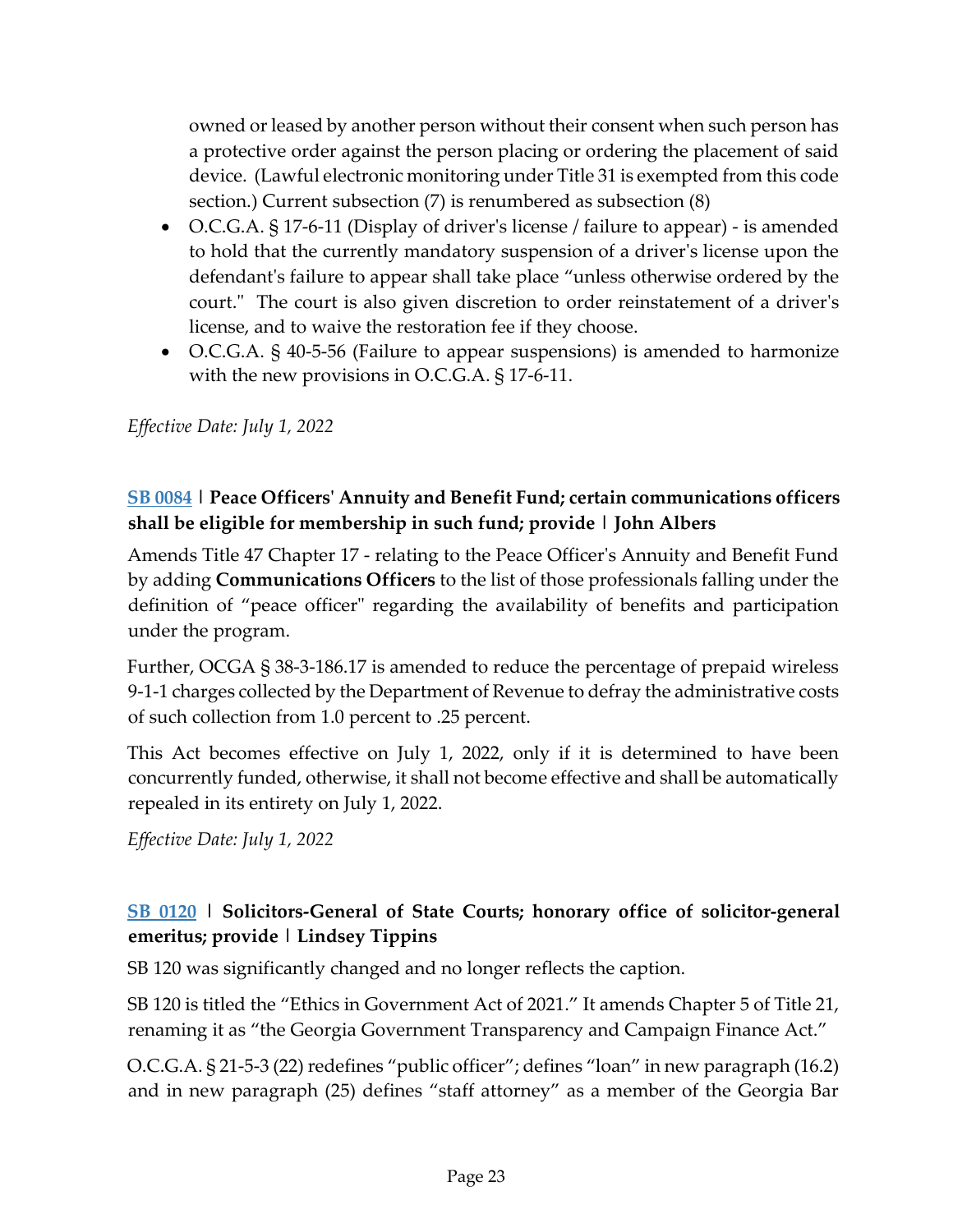employed by the Georgia Government Transparency and Campaign Finance Commission.

O.C.G.A. § 21-5-5 provides that the commission is assigned for administrative purposes only to the State Accounting Office (previously, it was assigned to be the Secretary of State).

O.C.G.A. § 21-5-6 (a) (7) provides that the commission "shall not require the reporting or disclosure of more information on any campaign contribution disclosure report or personal financial disclosure statement than is expressly required to be reported or disclosed by this chapter." Also, in making investigations and conducting preliminary investigations, the commission may include a staff attorney hired by the commission.

O.C.G.A. § 21-5-7 allows the use of staff attorneys but holds the attorney to the same requirements of the commission. It also *deletes* the language that "[n]othing in this Code section, however, shall be construed to limit or encumber the right of the commission to initiate on probable cause an investigation on its own cognizance as it deems necessary to fulfill its obligations under this chapter."

New O.C.G.A. § 21-5-9.1 provides: "No person who has served or is serving as a member of the General Assembly shall be eligible to qualify to seek election or reelection to the General Assembly until and unless all fines and fees owing to the commission have been paid, all disclosure reports due have been filed, and all outstanding taxes have been paid."

O.C.G.A. § 21-5-13 is a statute of limitations section. First, under subsection (a), an action alleging a violation of this chapter must be commenced within 3 years after the date on which the violation, wrongful act or omission occurred. Subsection (b) and (c) are exceptions to this rule. Subsection (b) provides that for actions alleging a violation involving a person serving a term of 4 to 6 years., or a person seeking an office with a term of 4 to 6 years., the action must be commenced within 5 years. Subsection (c) provides that if the office holder or the candidate having or seeking a term of six or more years, the action must be commenced within 7 years.

O.C.G.A. § 21-5-32 (c) relating to record keeping of accounts by candidates or campaign committee treasurers is amended as to the time one has to keep such records: for a term of less than 4 years., preserve for 3 years.; between 4 and 6 year. terms, preserve for 5 years.; for a term of 6 or more years., preserve for 7 years.; and for a proposed constitutional amendment referendum, local issue or recall vote, preserve for 3 years.

O.C.G.A. § 21-5-33 (b) (1) relating to disposition of contributions, adds new subparagraph (b)(1) (F) which allows for transfer without limitation to one or more political action committees. However, new paragraph (b)(2) provides that the Code section does not permit or authorize a candidate to utilize campaign funds for the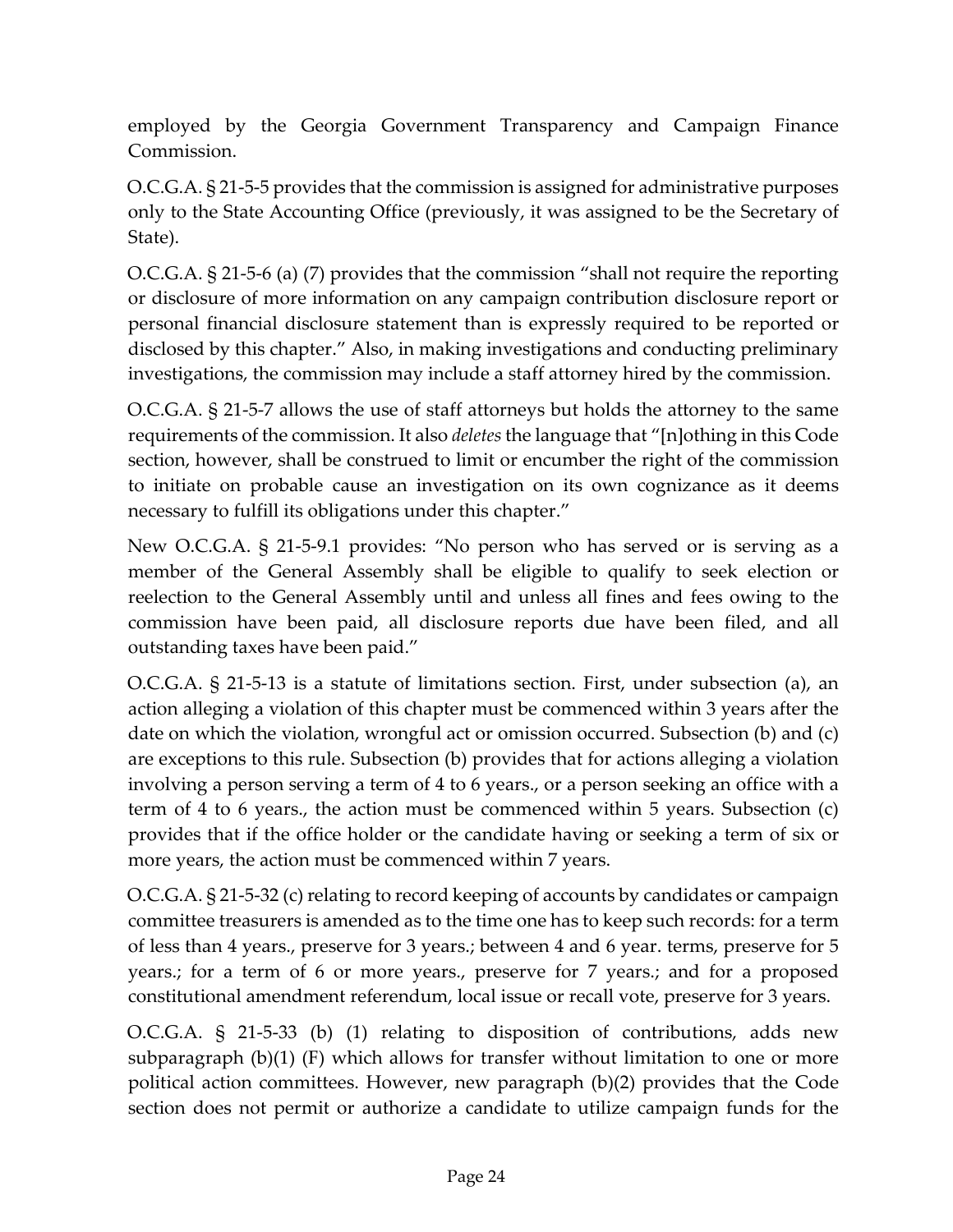purpose of making gifts, loans, or investments directly to: (A) The candidate; (B) A member of the candidate's family; (C) Any business in which the candidate or a member of the candidate's family has an ownership interest; (D) The candidate's trust or a trust of a member of the candidate's family; or (E) Any nonprofit organization of which the candidate or a member of the candidate's family is on the payroll or has a controlling interest.

O.C.G.A. § 21-5-41 amends subsection (k) to provide that at the end of each gubernatorial election cycle the contribution limitations shall be raised or lowered in increments of \$100.00.

O.C.G.A. § 21-5-43 is amended to provide that subsection (c) applies in any election in which the candidate appears on the ballot while subsection (d) applies in any election in which the candidate does not appear on the ballot. New subsection (e) provides: "For purposes of separate accounting, a candidate shall be deemed to have advanced to the next election in the election cycle upon the official certification of the election result by the Secretary of State, or upon the concession of the candidate's election opponents, or upon receiving a preliminary consolidated election return of 50 percent plus one for advancement to a general election, or upon receiving a preliminary consolidated election return of 50 percent or less for a runoff election and placing in one of the two spots that will advance to the runoff election, whichever event shall first occur. In the event that the official certification of the election result by the Secretary of State differs from or is in conflict with a preliminary consolidated election return for advancement to a general or runoff election, the official certification of the election result by the Secretary of State shall control for purposes of this Code section."

O.C.G.A. § 21-5-50 relating to filings by public officers, amends paragraph (a)(2) to provide that if a "public officer" has previously filed a financial disclosure statement with the commission pursuant to O.C.G.A. § 21-5-50 (a)(2) and the statement covers the same calendar year as would be covered by the affidavit required by this Code Section, the public officer shall be exempt from filing an affidavit. Paragraph (a) (3.1) now applies to both public officers and candidates for election as a public officer.

O.C.G.A. § 21-5-50 (c) (3) is amended to require that the financial disclosure statement must be accompanied by a financial statement of the candidate's financial affairs for five years (as opposed to just the last year). New paragraph (c) (3.1) states that "[t]he financial disclosure statement required by paragraph (1) of this subsection shall include the source or sources of the candidate's income for the five calendar years prior to the year in which the election is held and the first quarter of the calendar year in which the election is held."

*Effective Date: March 2, 2022*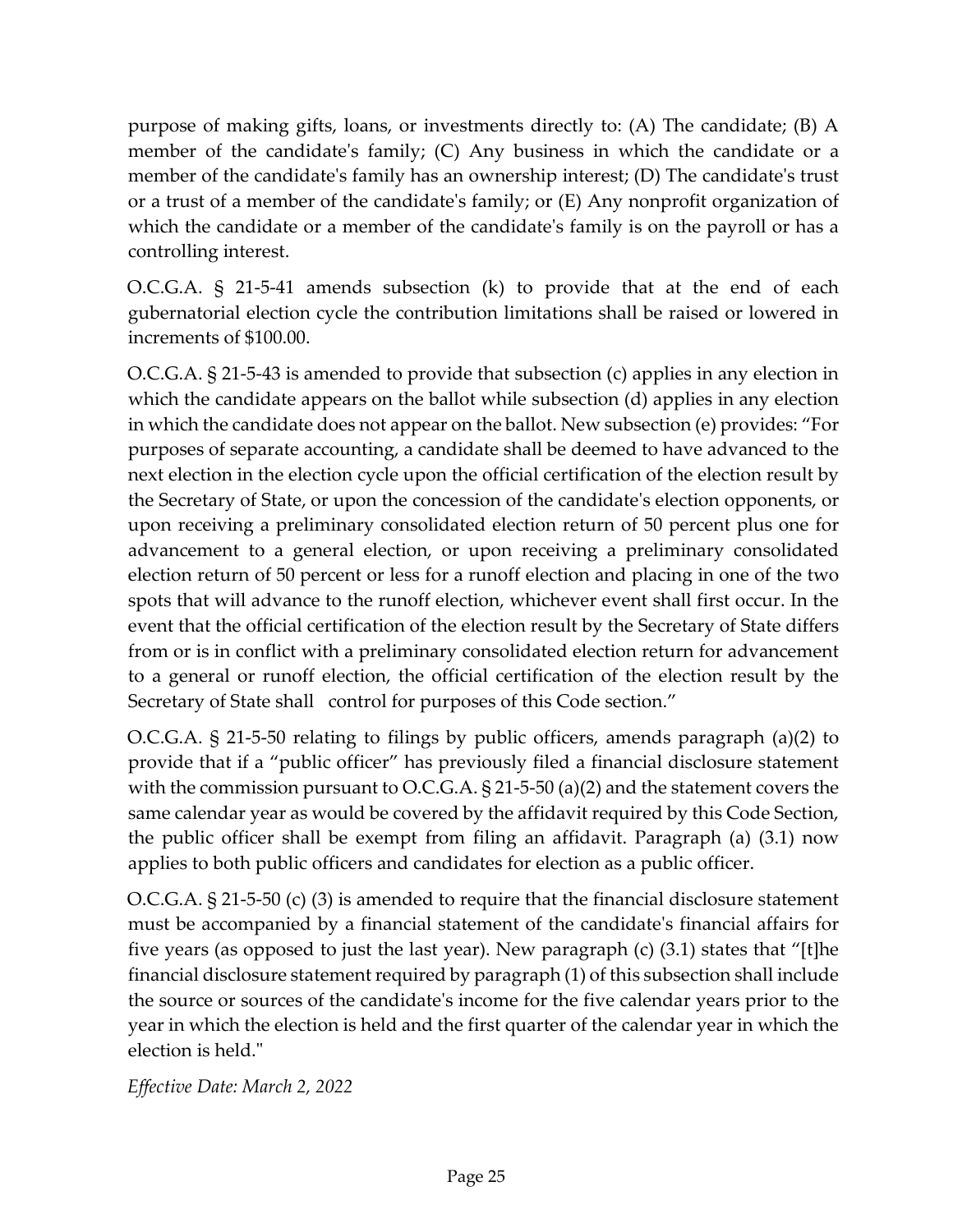### **[SB 0164](https://www.legis.ga.gov/legislation/59624) | HIV Tests; modernization of HIV related laws to align with science; provide | Chuck Hufstetler**

The Act amends O.C.G.A. § 16-5-60 relating to Reckless Conduct causing harm to or endangering the bodily safety of another by defining 'person living with HIV' as a person who has a confirmed positive HIV test, whether or not that person has AIDS, or who has been clinically diagnosed as having AIDS.

It also revises what constitutes the crime of Reckless Conduct with regard to HIV transmission. Prosecutors must now prove that when the person living with HIV engaged in a sexual act, they did so with the specific intent to transmit HIV, the did not disclose their status, and the sexual act that they engaged in has a significant risk of transmission based on scientifically supported levels of risk of transmission whether or not they engaged in such act for money. Knowingly sharing needles while being HIV infected is no longer included in this Section. Neither is soliciting another person to perform an act of sodomy for money without disclosing their HIV status or donating blood or other bodily fluids or organs without disclosing HIV status. Additionally, the felony for an HIV or hepatitis infected person assaulting peace officers with bodily fluids and substances is repealed.

Finally, the Act removes hypodermic needles and syringes from the definition of Drug Related Object found in O.C.G.A. §§ 16-13-1, -32, -32.1, and -32.2.

*Effective Date: July 1, 2022*

# **[SB 0211](https://www.legis.ga.gov/legislation/59905) | Probate Court of Crisp County; office of judge; future elections; provide | Carden Summers**

SB 211 provides that any election after July 1, 2022 for Probate Court Judge in Crisp County will be a nonpartisan election.

*Effective Date: July 1, 2022*

# **[SB 0226](https://www.legis.ga.gov/legislation/59932) [|](https://www.legis.ga.gov/legislation/59932) Sale or Distribution of Harmful Materials to Minors; provisions of Code Section 16-12-103 shall be applicable to libraries operated by schools; provide | Jason Anavitarte**

SB 226 creates O.C.G.A. § 20-2-324.6 which defines "harmful to minors" as something involving nudity, sex, sexual excitement and s/m depiction when it--appeals to shameful (etc.) sense, patently offensive to adult standards of acceptability for minors, and lacks value. Provides for schools to create a compliant complaint system by January 1, 2023. The Department of Education shall create a model policy for such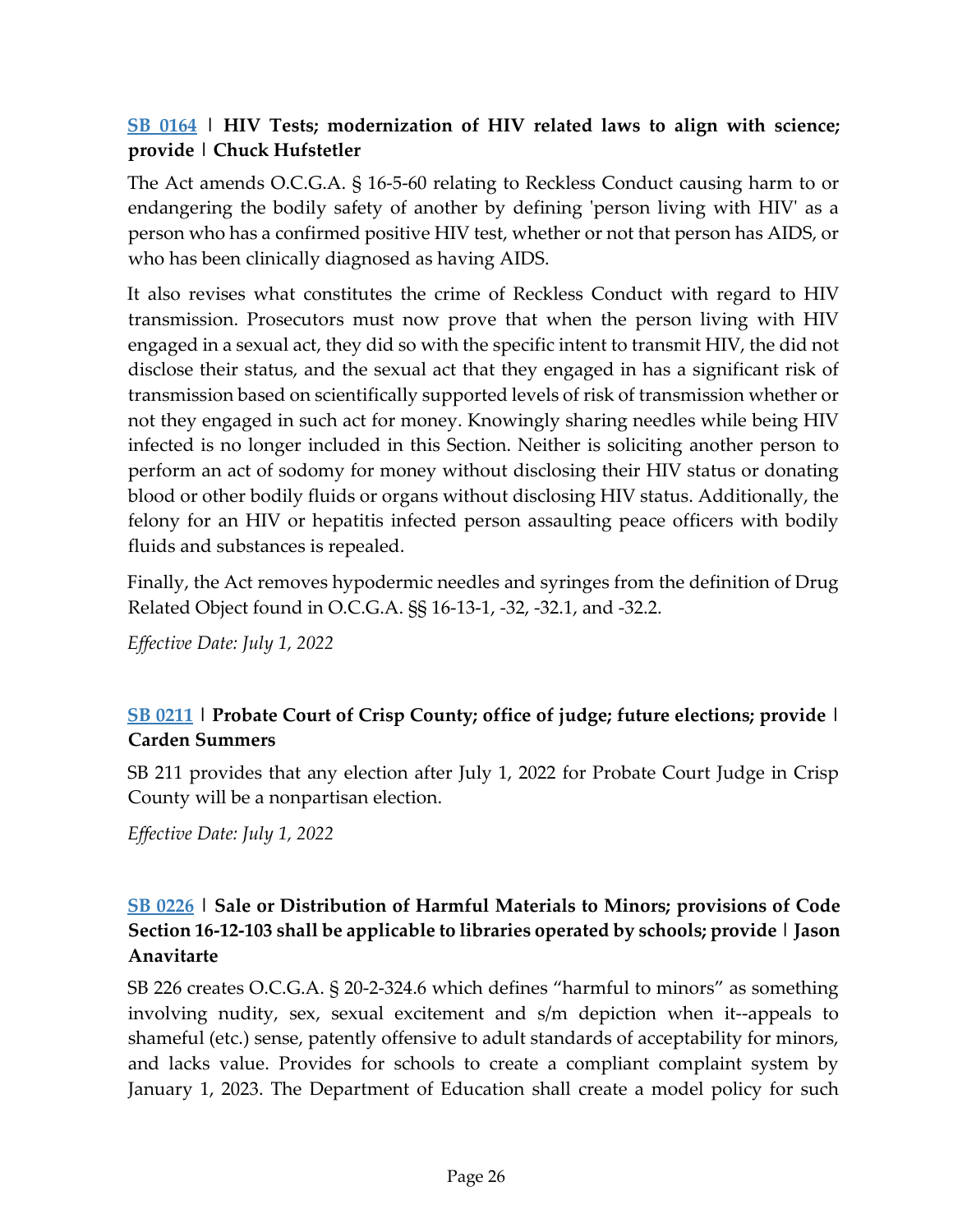complaints. The statute lays out requirements for the process including time requirements. Also see HB 516 for other reference points.

*Effective Date: July 1, 2022*

#### **[SB 0319](https://www.legis.ga.gov/legislation/60797) [|](https://www.legis.ga.gov/legislation/60797) "Georgia Constitutional Carry Act of 2021"; enact | Jason Anavitarte**

SB 319, the "Constitutional Carry" bill, revises Georgia's laws on carrying firearms in public. For many years, a Georgia Weapons Carry License ("GWCL") was required to carry a firearm on one's person outside of one's home, vehicle, or business. The GWCL allowed open or concealed carry, except as modified by campus carry rules, which required concealed carry. SB 319 introduces the concept of a "lawful weapons carrier" ("LWC"). A LWC now stands in the same legal position as a person possessing a GWCL. A LWC is anyone who is licensed (has a GWCL or foreign state recognized by reciprocity) or eligible for a GWCL and not otherwise prohibited by law from possessing a weapon or long gun.

Under Georgia Law, "weapon" means a knife or handgun. A "knife" is defined as a cutting instrument with a blade over 12 inches in length. A "handgun" is a firearm with a barrel not exceeding 12 inches. O.C.G.A. § 16-11-125.1.

O.C.G.A. § 12-3-10 is modified to remove the prohibition on possession of firearms other than handguns in parks, historic sites, or recreational areas. The statute is changed to make it unlawful for anyone to use or possess in any park, historic site, or recreational area any weapon or long gun unless such person is a LWC.

O.C.G.A. § 16-11-126 is modified to state clearly that anyone not a prohibited person may carry a weapon or long gun on their property or inside their home, vehicle, or business, may have or carry on their person a long gun, and any LWC may transport a handgun or long gun in any private passenger vehicle. Any person licensed to carry a weapon in any other state whose laws recognize a GWCL shall be authorized to carry a weapon in Georgia.

The subparagraph dealing with allowing a new resident of Georgia with a foreign carry license to carry in Georgia is deleted, because it is assumed such a person is a LWC once they enter Georgia. The statute clarifies that as before, a person possessing a GWCL could carry a weapon, long gun, or knife while engaged in legal hunting, fishing, or sport shooting, and this rule continues, except that the requirement for a GWCL is deleted, the law assuming anyone possessing such arms to be a LWC.

A LWC may carry a weapon in parks, historic sites, or recreational areas, including all buildings therein. If someone who is not a LWC carries a weapon, they violate the statute, which is a misdemeanor, second offense in 5 years is a felony.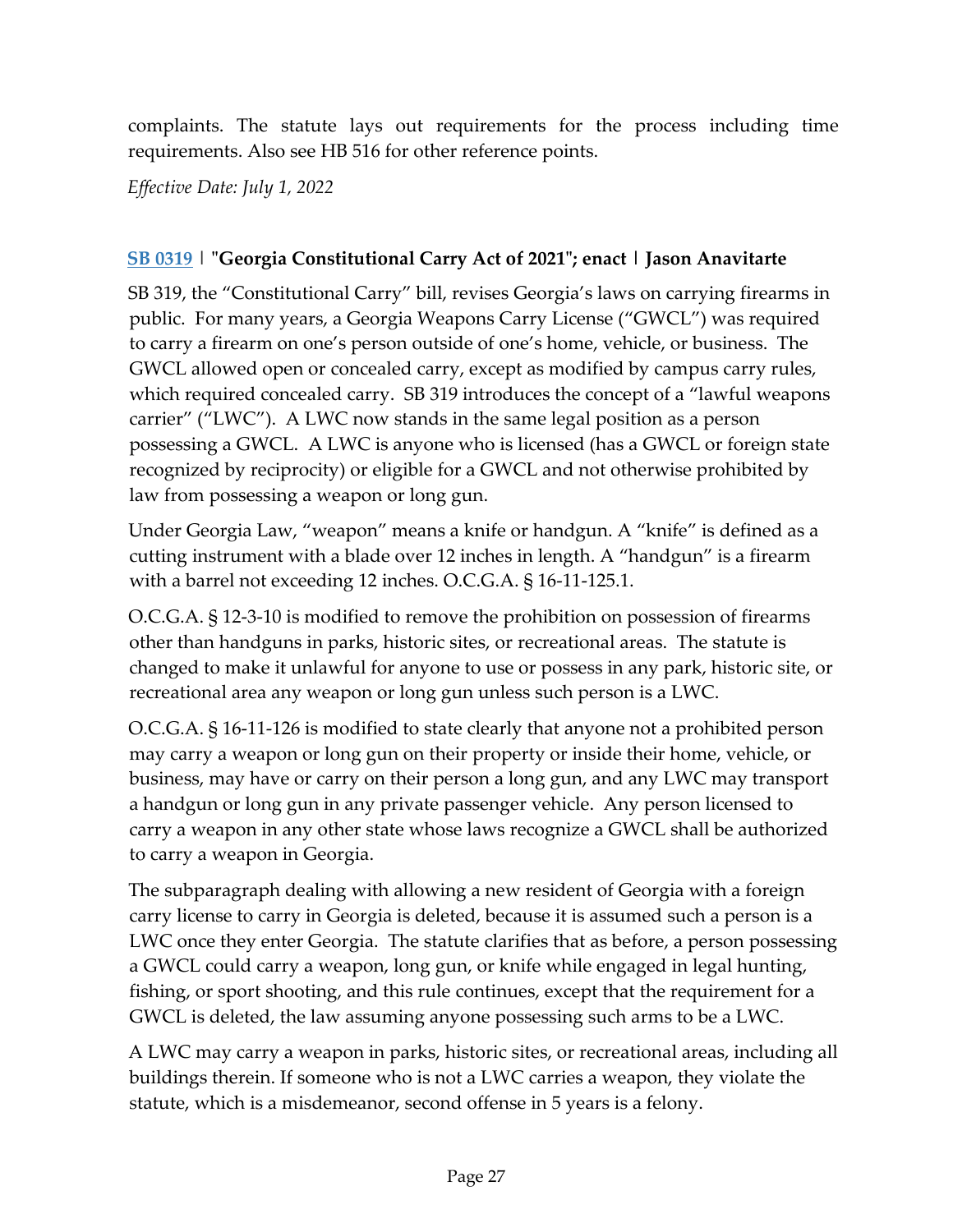Prohibited places. A LWC may carry a weapon or long gun in a government building, unless there is a security checkpoint. A LWC may not carry a weapon or long gun in a courthouse, jail or prison, place of worship, state mental health facility, premises of a nuclear power facility, or within 150 feet of a polling place. These rules mirror the prior rules applying to a GWCL holder.

School safety zones. Prior law provided for a misdemeanor punishment for a GWCL holder who carried a weapon within a school safety zone. The same rule now applies to a LWC. If a person carries a weapon inside a school safety zone and is not a LWC, the violation is a felony. As before, if the LWC has a weapon in a vehicle parked or in transit through a school safety zone, there is no violation.

A LWC enjoys the same post-secondary campus carry privileges previously held by a GWCL holder. A LWC may carry a concealed firearm on a post-secondary school campus, including any building or land, but may not carry in sporting events, student housing, childcare spaces, disciplinary proceedings, etc. See O.C.G.A. § 16-11-127.1.

The special licensing paragraph (O.C.G.A. § 16-11-129(2)(B)) for members of the armed forces stationed in Georgia is deleted.

A LWC enjoys the same privilege to store a weapon in a locked vehicle compartment while on the property of an employer who does not allow the employee to carry in the building as before.

The paragraph at O.C.G.A. § 16-11-137 requiring a GWCL holder to possess their physical license while carrying a weapon is deleted.

A person carrying a weapon may not be subject to detention for the sole purpose of investigating whether or not the person is a LWC.

Prosecutors cannot charge a LWC for the offense of hijacking merely because they carried a weapon or long gun on a bus or rail vehicle.

Carry weapon law exemptions for public officials remain unchanged. The most comprehensive exemption statute is O.C.G.A. § 16-11-130. Peace officers, retired peace officers, persons in the military service of Georgia or the United States, District Attorneys, their investigators, ADAs, PAC attorneys and investigators, retired versions of same, Solicitors-General, their investigators, assistant solicitor-general, and other public officials are exempt from all weapon restrictions found in O.C.G.A. § 16-11-126 through 16-11-127.2, including the school zone statute at 16-11-127.1.

*Effective Date: April 12, 2022*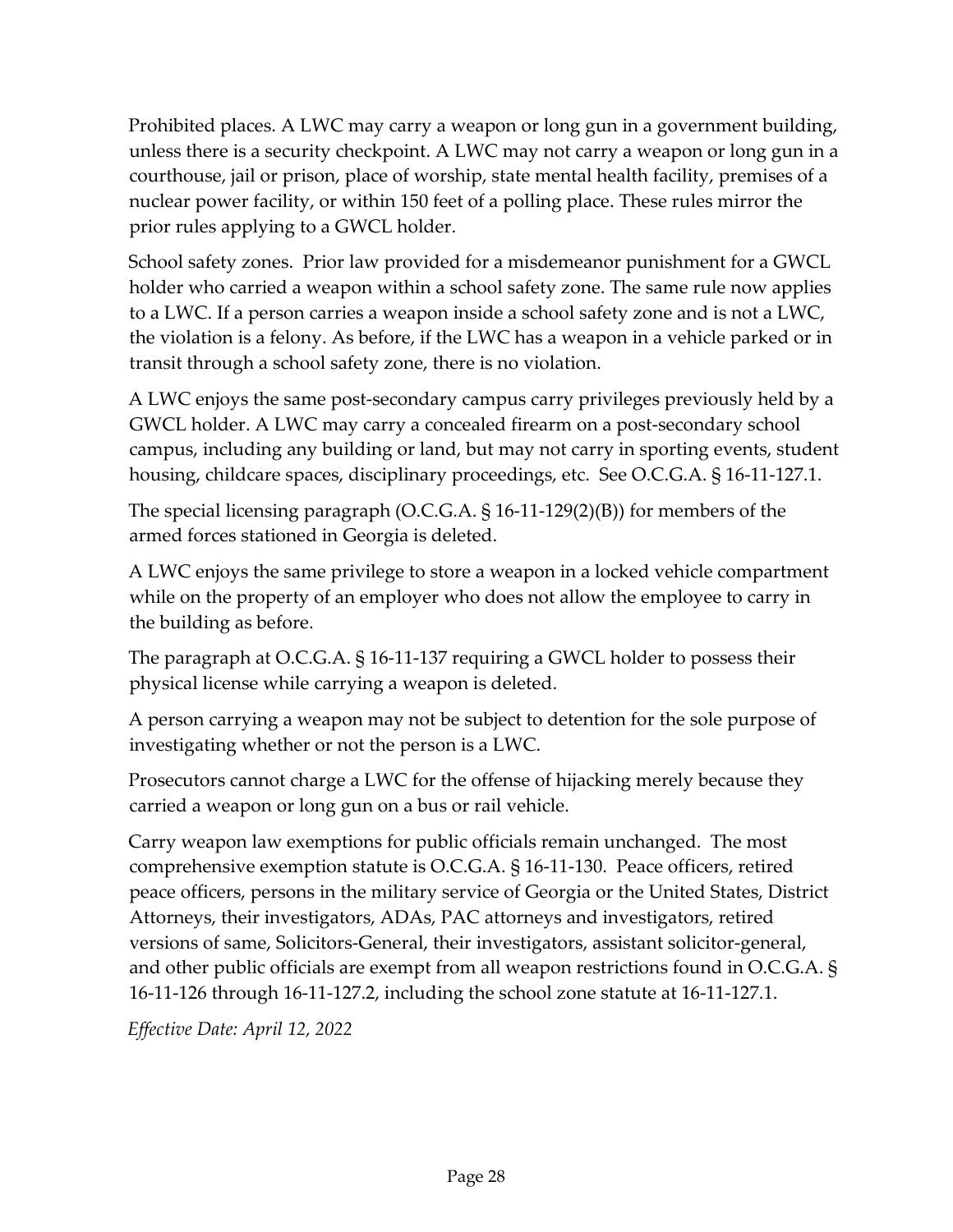### **[SB 0337](https://www.legis.ga.gov/legislation/61147) [|](https://www.legis.ga.gov/legislation/61147) Public Officers; suspension of compensation because of indictment for a felony; provide | Larry Walker**

When certain elected public officials are indicted for a felony which relates to the performance of their duties in office, the Governor has the authority to suspend the official from office upon the recommendation of a three-member commission. SB 337 makes a change in the law so that any official suspended by the Governor after July 1, 2022 is suspended without pay. If the official is reinstated after the suspension, but their term of office has expired, he or she may be reinstated only so that they can be awarded back pay but the election result will be honored.

*Effective Date: July 1, 2022*

### **[SB 0343](https://www.legis.ga.gov/legislation/61176) | Retirement; prohibition of granting postretirement benefit adjustments to any individual who became a member on or after July 1, 2009; remove | Chuck Hufstetler**

SB 343 amends Title 47 relating to retirement and pensions. Specifically, O.C.G.A. § 47- 2-91 (b) (2) relating to credit for accumulations of forfeited and sick leave provides that it is limited to retirements that become effective prior to July 1, 2022. Subsection (d) of O.C.G.A. § 47-2-357 creates new paragraph (1) to provide that on or after July 1, 2022, for any participating member who contributes a percentage of his or her salary into the 401(k) plan for a pay period, the employer shall contribute an equal amount into his or her 401(k) account up to a maximum of 5 percent except as otherwise provided in paragraph (2) of this subsection. And new paragraph (2) provides that if the participating member has 5 or more years. of credible service and contributes at least 5 percent of his or her salary into his or her 401(k) account, such member's employer shall contribute an additional amount equal to 0.5 percent of the member's compensation for each year of such member's creditable service that exceeds five years; provided, however, that the total rate of any employer's contribution pursuant to this subsection shall not exceed 9 percent of the member's compensation. Paragraph (3) provides that employer contributions must be subject to the limitations imposed by federal law.

*Effective Date: July 1, 2022*

### **[SB 0358](https://www.legis.ga.gov/legislation/61216) [|](https://www.legis.ga.gov/legislation/61216) Georgia Public Safety Training Center; reimbursement of certain costs incurred by active duty, retired, or honorably discharged members of the US armed forces who are attending basic law enforcement training; provide | Kay Kirkpatrick**

The Act amends O.C.G.A. § 35-5-5, which authorizes reimbursement of certain costs incurred when attending training at the Georgia Public Safety Training Center, by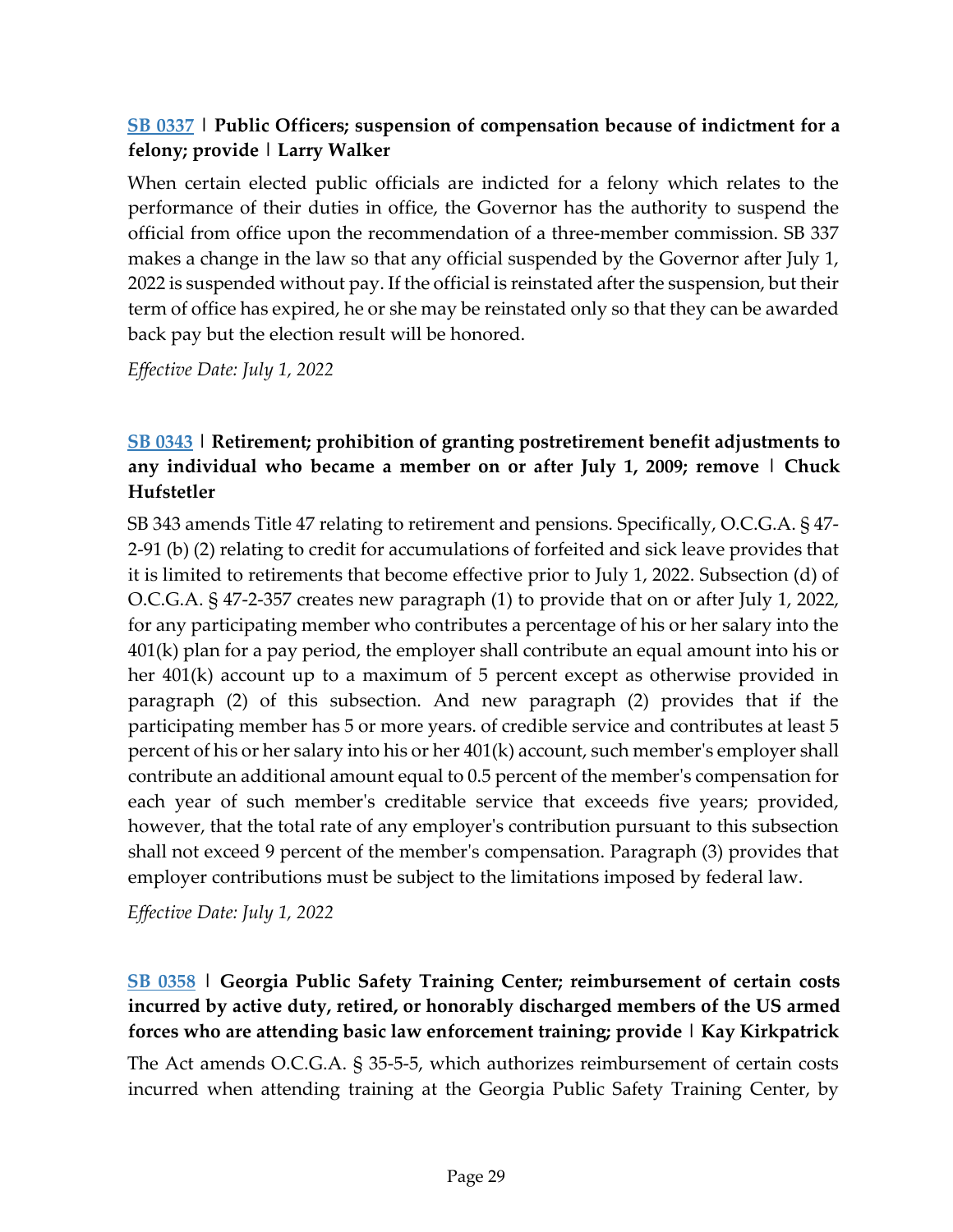authorizing the reimbursement of basic law enforcement training tuition costs for active duty, retired, or honorably discharged veterans of the US Armed Forces. The reimbursement is contingent upon the appropriation of adequate funds by the General Assembly. If sufficient funds are not appropriated for a fiscal year to fund the full cost, then the amount which would otherwise be payable shall be reduced pro rata on the basis of the funds actually appropriated.

The Act also amends the code section to strike meals and lodging as reimbursable expenses for service members personnel.

*Effective Date: July 1, 2022*

### **[SB 0361](https://www.legis.ga.gov/legislation/61292) | "Law Enforcement Strategic Support Act" or "LESS Crime Act"; enact | Larry Walker**

SB 361/AP is the "Law Enforcement Strategic Support Act" ("LESS Crime Act") which appears to be a way in which law enforcement agencies will receive millions of dollars that would otherwise be paid as income taxes to the State.

Chapter 7 of Title 48 relating to income tax is amended by creating new O.C.G.A. § 48- 7-29.25. First, it creates "law enforcement foundations" which are non-profit 501 (c) (3) corporations "with the sole function of supporting **one** local law enforcement unit through a formal relationship recognized by such local law enforcement unit." A "local law enforcement unit" is a defined term. The local law enforcement unit will then be "affiliated" with the law enforcement foundation.

Taxpayers will receive tax credits for "qualified contributions" to these law enforcement foundations (Single - \$5,000; Married – \$10,000, corporations can also receive tax credits). Total tax credits for any year shall not exceed \$100 million.

To be qualified, these contributions must be pre-approved by the Tax Commissioner on a first come-first served basis. To do this, the taxpayer must electronically notify the Commissioner who will have 30 days to pre-approve, deny or prorate the request. If approved, the taxpayer has 60 days to contribute the amount approved to the law enforcement foundation.

Law enforcement foundations must also be qualified by the Tax Commissioner. Qualified law enforcement foundations receiving qualified contributions may use this money only for "qualified expenditures" to the law enforcement unit affiliated with it. "Qualified expenditures" are defined as 1) salary supplements to be paid no more than twice annually or training provided directly to LEOs employed by the local law enforcement unit affiliated with such qualified law enforcement foundation; 2) purchase, lease, maintenance, or improvement of equipment to be used by such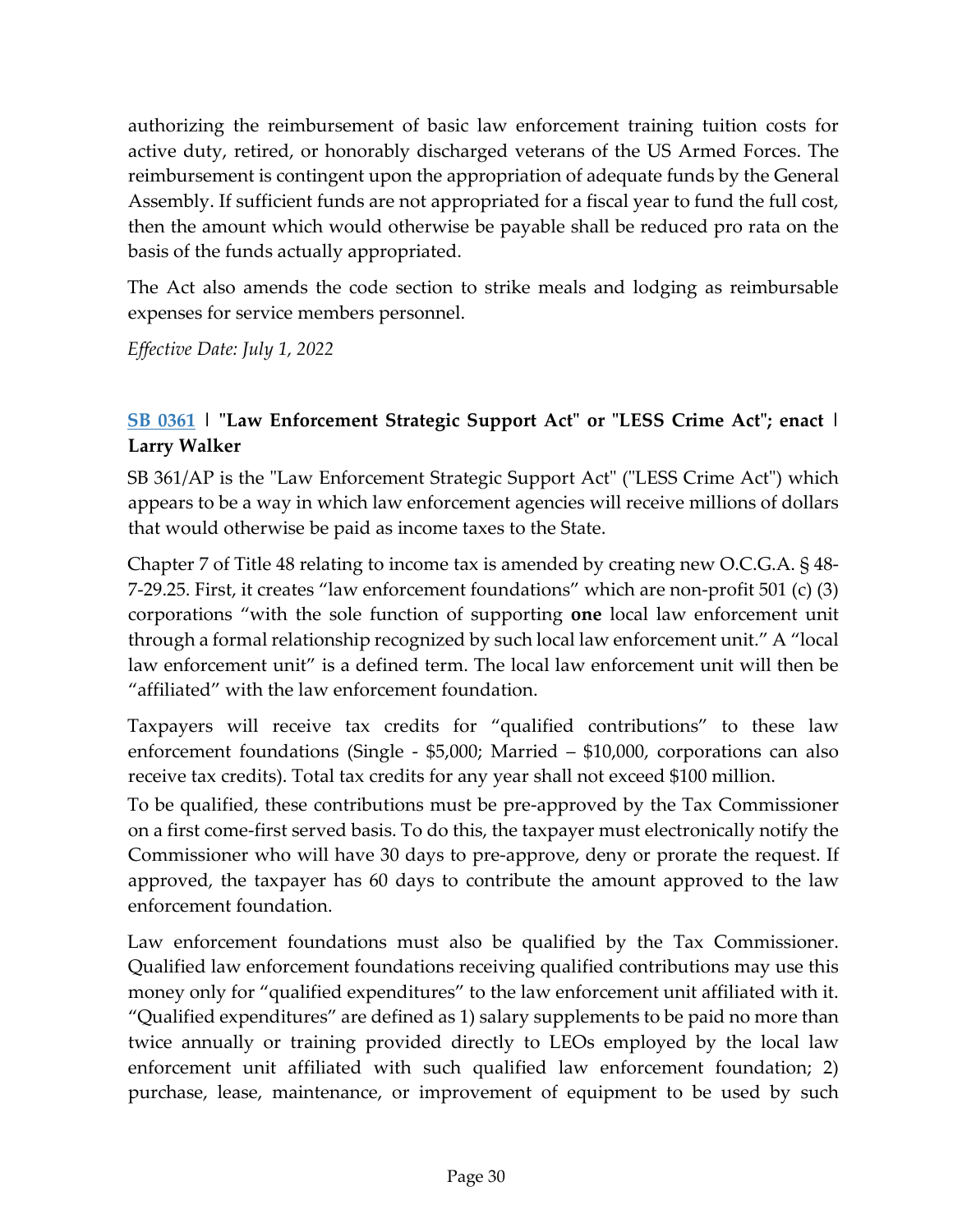officers; or 3) costs incurred by the local law enforcement unit for the operation of an emergency response team that combines law enforcement officers and behavioral health specialists (costs does not include salaries or other regular compensation). Each qualified law enforcement foundation shall be limited to accepting \$3 million per year of contributions made under this new Code Section. It is further provided that "[n]othing in this Code section shall be construed to limit the ability of a local law enforcement unit to receive gifts, grants, and other benefits from any source allowed by law; provided, however, that no local law enforcement unit shall, under this Code section, accept or receive more than \$3 million in contributions in any calendar year."

Qualified law enforcement foundations must make annual reports to the Department of Revenue. Some information is to be published by the Commissioner on the Department's website. All other information provided is to be considered confidential taxpayer information and not subject to public disclosure, regardless of whether such information relates to the contributor or the qualified law enforcement foundation.

If a qualified law enforcement foundation fails to comply with the terms of the Code Section, the Department must notify the foundation by certified mail and the foundation has 90 days of receipt of the notice to "correct all deficiencies." If it does not, the Department must revoke its qualified status; the foundation must "immediately cease all expenditures of funds received relative to this Code section, and shall transfer all of such funds that are not yet expended, to a properly operating qualified law enforcement foundation" within 30 days.

*Effective Date: July 1, 2022; applicable to taxable years beginning on or after January 1, 2023.*

### **[SB 0395](https://www.legis.ga.gov/legislation/61436) | Mountain Judicial Circuit; third judge of the superior courts; provide | Bo Hatchett**

SB 395 increases the number of Superior Court Judges in the Mountain Judicial Circuit starting January 1, 2023 from 2 to 3. The Governor makes the initial appointment and the election would take place in 2024.

*Effective Date: January 1, 2023*

# **[SB 0403](https://www.legis.ga.gov/legislation/61506) [|](https://www.legis.ga.gov/legislation/61506) "Georgia Behavioral Health and Peace Officer Co-Responder Act"; enact | Ben Watson**

This Act is designed to address issues that arise and the intersection of mental health concerns, criminal actors, and law enforcement. The act modifies existing statutes and creates a new section of statutes that together accomplish several purposes.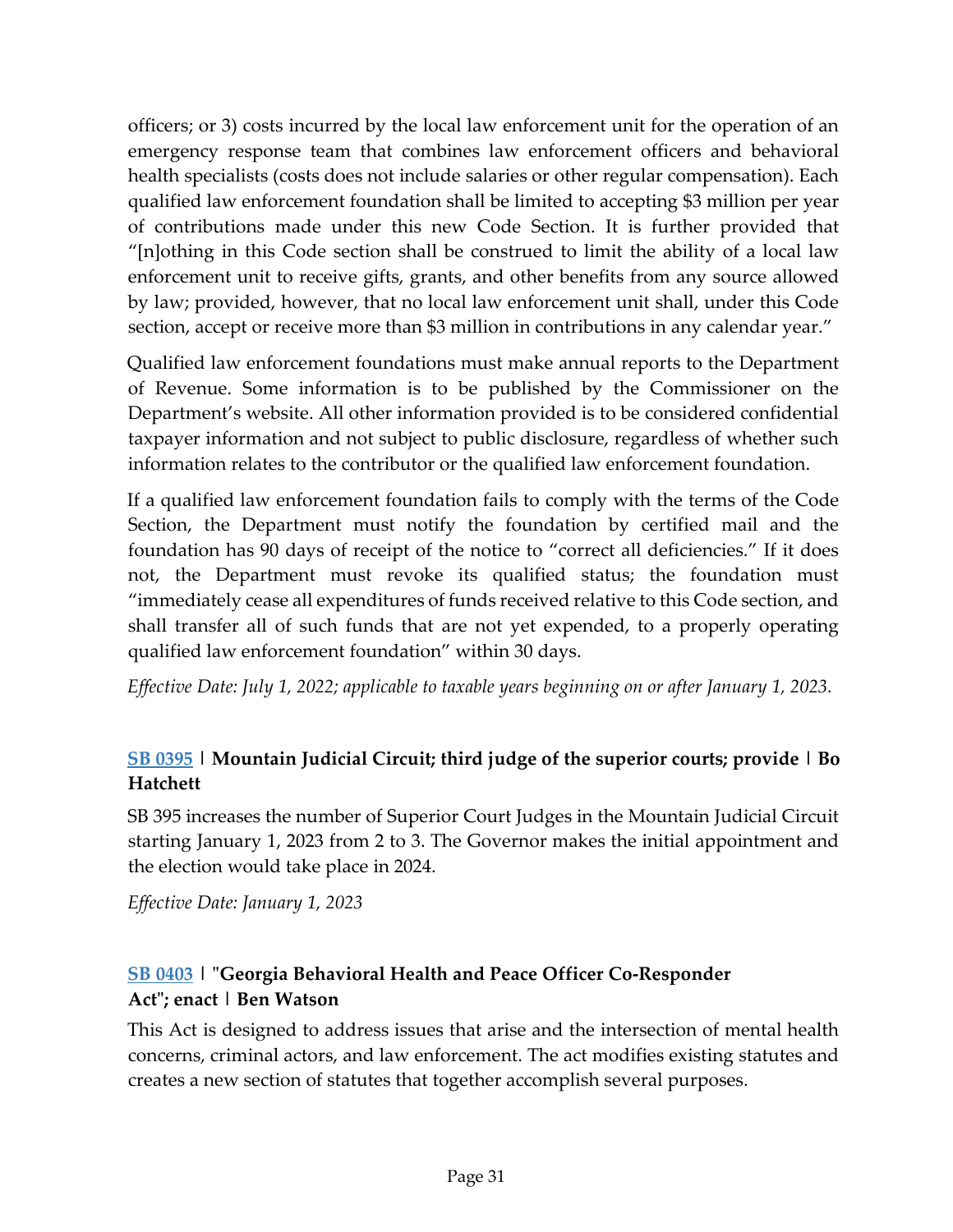First, O.C.G.A. §§ 37-3-4 and 37-7-5 have been updated to provide for criminal and civil liability for professionals acting in good faith, including those who transport a patient to a physician or facility, to provide certain services to persons suffering from behavioral disabilities including against any lawsuits for injuries or damages incurred by the patient or their personal representative.

Second, the Act creates a new Chapter, Chapter 11, and Code Sections O.C.G.A. § 37- 11-1 through O.C.G.A. § 37-11-13 that is entitled "Psychiatric Advance Directive Act". This Chapter is intended to provide guidance on formation, funding, and governance of community service boards and co-responder programs.

Each law enforcement agency must either (1) enter into a co-responder partnership with a community service board and designate one or more peace officers to participate on the co-responder team or (2) in the event they do not enter into a co-responder partnership, still designate one peace officer to review behavioral health incidents and to serve as the primary point of contact with the community service board.

Officer team members may elect to receive crisis intervention team training as approved by the Georgia Police Officer Standards and Training Council. All training undertaken in accordance with this Code section shall be provided at the expense of the [Georgia Police Officer Standards and Training Council] and at no expense to any law enforcement agency, public safety agency, or community service board.

Community service board team members may request access to evaluate currently incarcerated individuals for the purpose of identifying individuals who may be treated more effectively within the behavioral health system rather than the criminal justice system and law enforcement agencies are expected to provide access and information consistent with the statutory provisions.

Law enforcement agency incident reports shall specify whether an incident arose from a behavioral health crisis and whether a co-responder team was dispatched. Each law enforcement agency shall maintain such incident reports and shall forward a copy thereof to the department upon request. Additionally, community service boards shall document each incident in which there was participation as part of a co-responder team, shall maintain a data base or file thereof, and shall forward a copy thereof to the department, upon request.

The data collected from the reporting on each of these incident reports shall be entered into a database for the purpose of assisting co-responder teams, community service boards, and other peace officers in determining appropriate action should an individual have a future behavioral health crisis, even if the individual has changed locations within the state.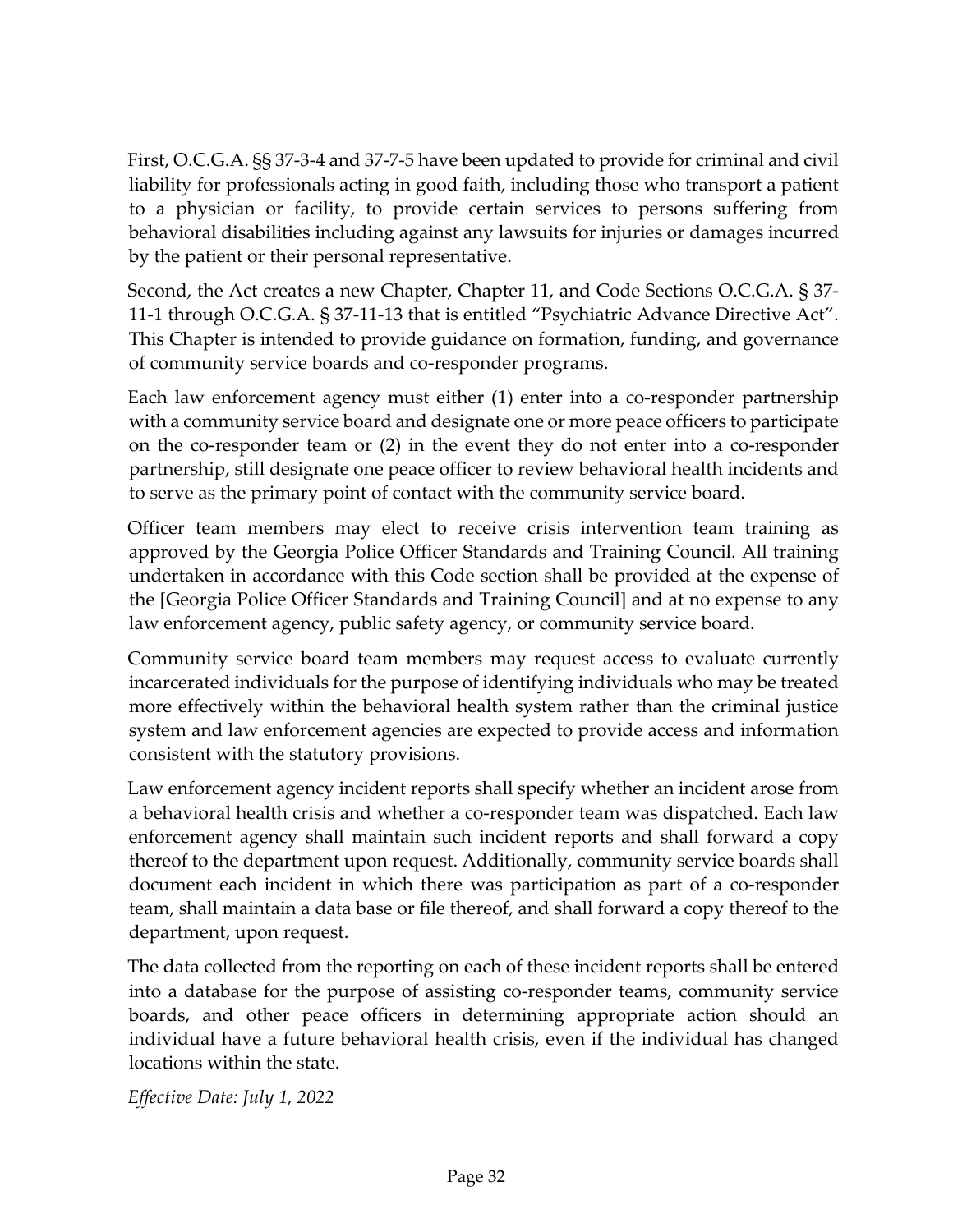# **[SB 0441](https://www.legis.ga.gov/legislation/61690) | Courts; reestablishment of the Criminal Case Data Exchange Board as an advisory board to The Council of Superior Court Clerks of Georgia; provide | Bo Hatchett**

The purpose of the Act is to create a uniform system to enter and submit accurate criminal record information to GCIC. The state's current system for sharing criminal case data is not adequate to provide to interested parties, including, but not limited to, law enforcement agencies and officers, courts, crime victims and other impacted individuals, housing providers, and employers, complete criminal case data.

The Act reestablishes the Criminal Case Data Exchange Board and requires courts, clerks, judges, prosecutors, and other stakeholders to assist with providing data to insure complete criminal case data. The Board has a District Attorney and the Executive Director of the Prosecuting Attorneys' Council of Georgia as its members.

GCIC is now required to provide quarterly reports to each clerk of superior court detailing the number of open criminal charges, time expired restricted charges, and closed criminal charges for each county, respectively. Judges and Prosecutors can get the report upon request.

Additionally, the duties of a District Attorney and the duties of a Solicitor-General, are amended to include ensuring disposition information is submitted to GCIC when a final disposition decision is made by a district attorney or a solicitor-general.

*Effective Date: July 1, 2022*

# **[SB 0461](https://www.legis.ga.gov/legislation/61748) [|](https://www.legis.ga.gov/legislation/61748) Bails, Bonds; human trafficking as a bailable offense; add the offense | Clint Dixon**

The Act amends O.C.G.A. § 17-6-1 relating to when offenses are bailable, by providing that any violation of O.C.G.A. § 16-5-46, Human Trafficking, is bailable only before a Superior Court Judge.

*Effective Date: July 1, 2022*

### **[SB 0469](https://www.legis.ga.gov/legislation/61881) | Watercraft; certain watercraft to have day and night visual distress signals on board when on coastal waters of Georgia; require | Tyler Harper**

This Act makes changes to O.C.G.A. § 52-7-3 about the general provisions of Operating Watercraft. The definition of Personal Flotation Device is amended to no longer have classes but to include any lifesaving device classified and approved by the Commandant of the US Coast Guard. If boating between sunset and sunrise, the vessel must carry a US Coast Guard approved night visual; distress signal. If carrying a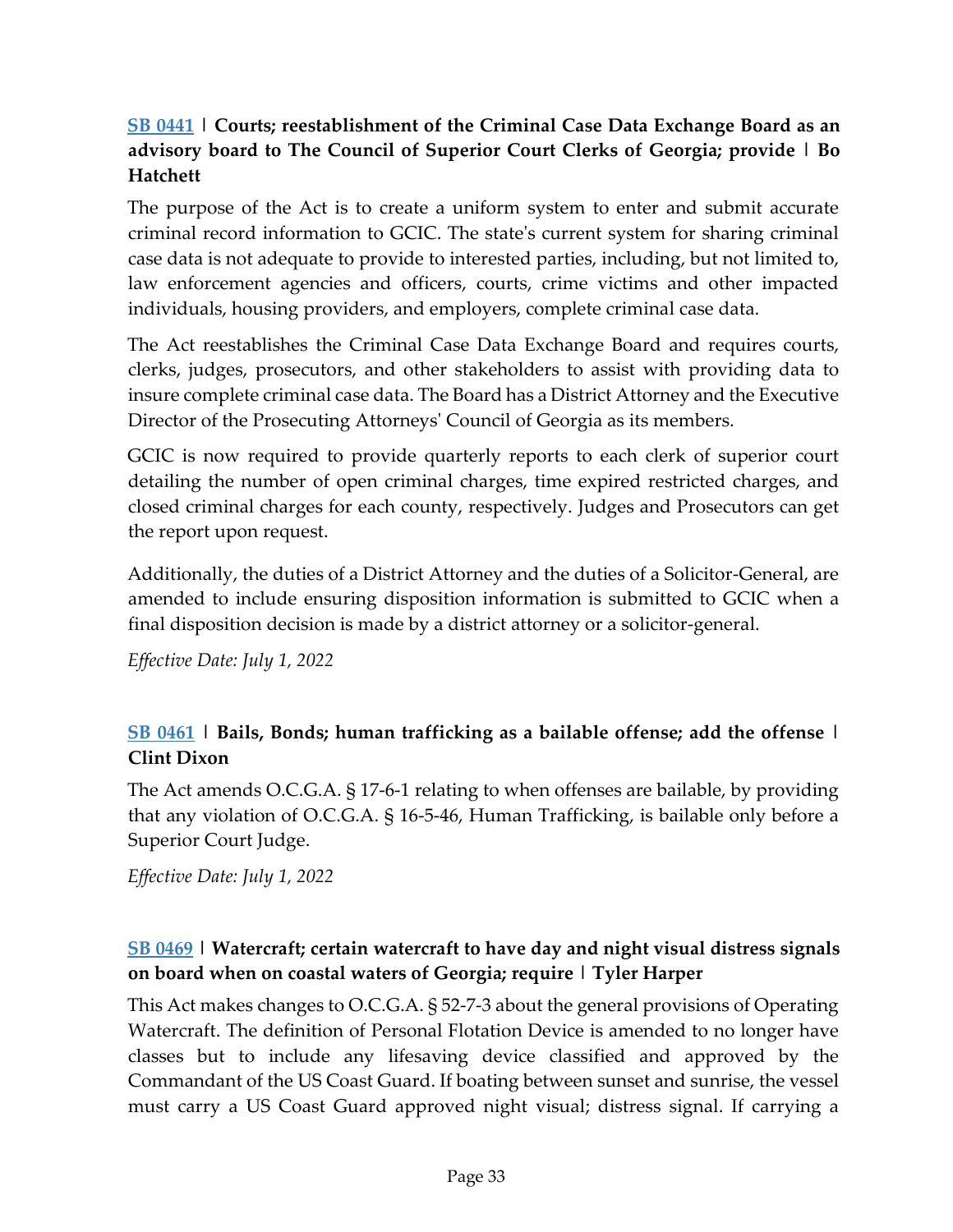pyrotechnic signal, the vessal must carry a minimum of three unexpired visual distres signals. However, one electric distress signal satisfies this requirement. Operators of a recreational vessel greater than 16 feet or a non-motorized open sailboat less than 26 feet in length or manually operated vessel like a canoe when operated between sunrise and sunset must have a visual distress signal that is approved and required by the commandant of the United States Coast Guard for the purpose of indicating a vessel in distress, including flares, smoke signals, and non-pyrotechnic signals. A single orange flag meets the daytime requirement.

*Effective Date: July 1, 2022*

# **[SB 0479](https://www.legis.ga.gov/legislation/61936) [|](https://www.legis.ga.gov/legislation/61936) Firearms by Convicted Felons and First Offender Probationers; each firearm in the possession or attempted possession of certain offenders shall be charged as a separate offense; specify | Bo Hatchett**

This bill amends 16-11-131 Possession of a Firearm by Convicted Felon/First Offender Probationer by adding a (g) section which means if someone under this code section had multiple weapons, each weapon could be a charge, each carrying a 5 year sentence.

*Effective Date: July 1, 2022; applies to all crimes committed after that date.*

# **[SB 0496](https://www.legis.ga.gov/legislation/62024) [|](https://www.legis.ga.gov/legislation/62024) Death Investigations; medical examiner's inquiry when a pregnant female dies and an inquest; require | Dean Burke**

SB 496 amends O.C.G.A. § 45-16-24 to require a medical examiner's inquiry (through a perinatal center to be designated by Department of Public Health) when a pregnant female or any woman who was pregnant within 365 days of her death dies. Females who die by incidental or accidental cause, such as motor vehicle accidents, or any other event or condition that the death was not causally related to the care of or physiology of pregnancy or its maintenance would be exempted. Additionally, unattended by a physician now includes anyone who has not been seen or treated by a physician within 180 days of their death.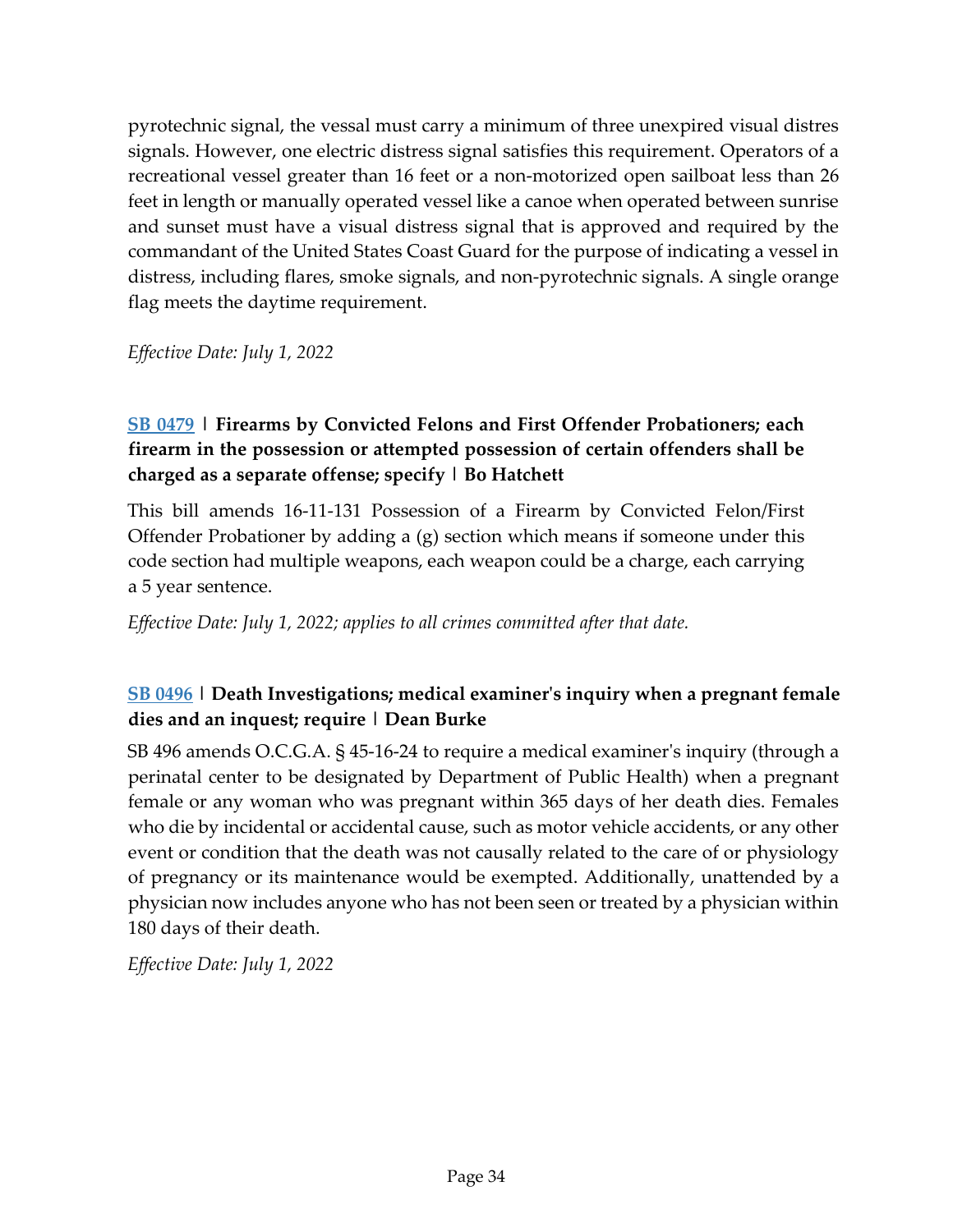### **[SB 0500](https://www.legis.ga.gov/legislation/62029) | Commerce; a litigation bar on governmental entities regarding certain statewide opioid litigation; provide | Brian Strickland**

SB 500 is a statutory response to national opioid litigation. Once the State of Georgia, through the Attorney General's Office has entered into a settlement agreement as part of a national lawsuit concerning illegal or tortious conduct in the manufacturing, marketing, promotion, sale, distribution, or dispensing of opioids, all similar and related claims on behalf of a government agency in Georgia are barred. Only "bellwether" claims are allowed as part of a bellwether trial that has been selected by the Ohio court are not impacted by this litigation bar.

*The litigation bar goes into effect May 2, 2022.*

### **[SB 0505](https://www.legis.ga.gov/legislation/62052) | Communications Officers; 9-1-1 communications officers receive training in the delivery of high-quality telephone cardiopulmonary resuscitation; require | Randy Robertson**

SB 0505 amends O.C.G.A. § 35-8-23, the training of 911 operators. After January 1, 2024, "communications operators" shall complete training in "high quality telephone cardiopulmonary resuscitation (T-CPR)" in addition to all other basic training already required.

*Effective Date: January 1, 2024*

### **[SB 0539](https://www.legis.ga.gov/legislation/62246) [|](https://www.legis.ga.gov/legislation/62246) Wiretapping, Eavesdropping, Surveillance; use of any device to photograph or record patients in a health care facility shall be unlawful; provide | Bo Hatchett**

This act amends O.C.G.A. § 16-11-62 "the surveillance statute" by adding a subsection 7 which provides a ban on nonconsensual videoing of patients in a facility operated by county board of health saying that such acts are legal pursuant to 2A-D of the same code section.

*Effective Date: July 1, 2022*

#### **[SB 0543](https://www.legis.ga.gov/legislation/62298) | Wrongful Death; a parent who is determined to be responsible for the homicide of his or her child shall have no right of recovery against the value of the child's life; provide | Sonya Halpern**

This bill would prohibit a parent who is found responsible for the homicide of his or her child from recovering from their estate under a wrongful death claim.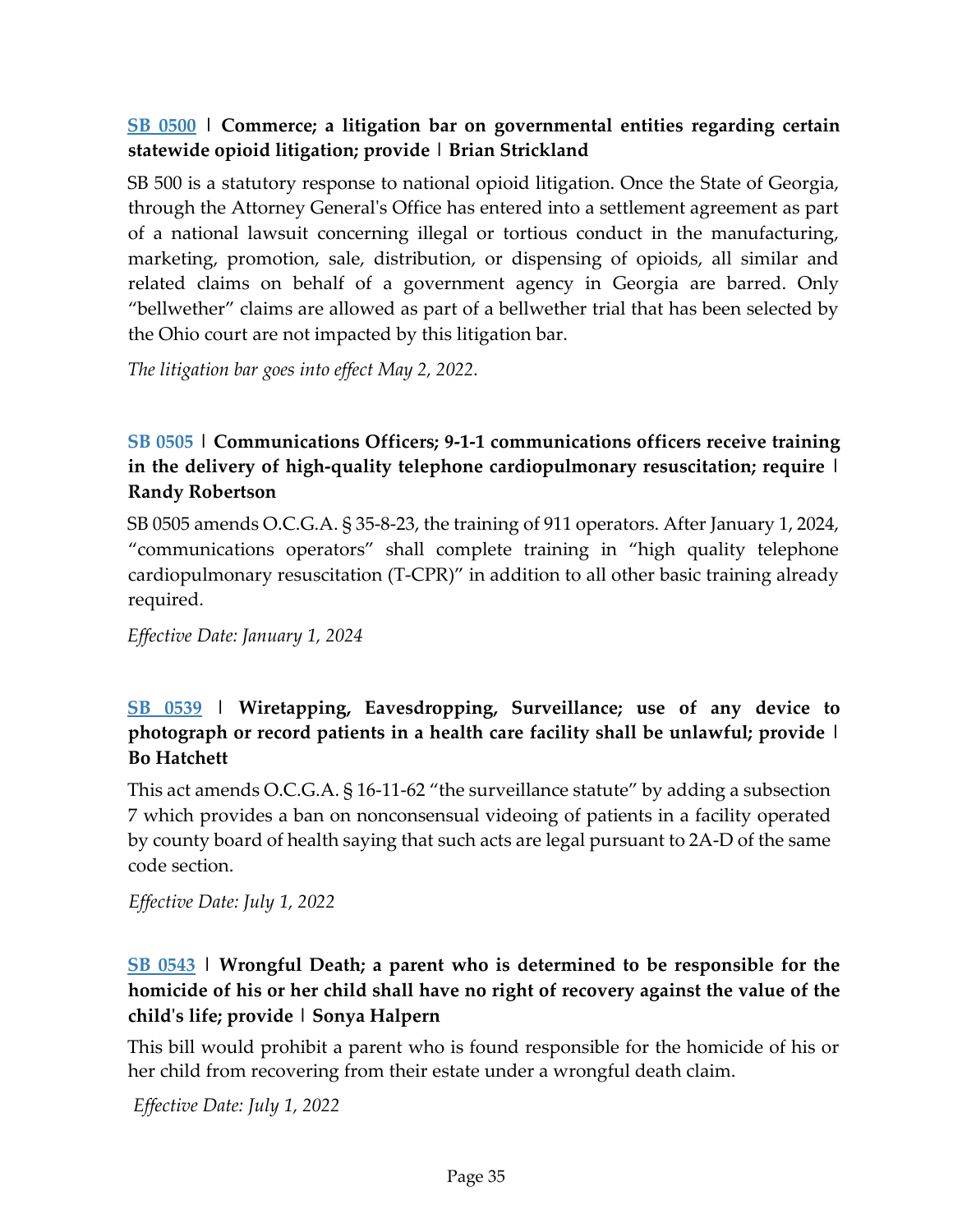**[SB 0565](https://www.legis.ga.gov/legislation/62411) [|](https://www.legis.ga.gov/legislation/62411) Sentence and Punishment; any time after conviction; defendant convicted of an offense and sentenced as a direct result of being a victim of trafficking for labor or sexual servitude may petition the sentencing court to grant the relief of vacatur; provide | Brian Strickland**

The Act amends O.C.G.A. § 17-10-21, which allows the victim of human trafficking who was convicted of an offense while being trafficked to have their convictions vacated. When the victim files the petition to vacate, it shall be served on the prosecuting attorney at any time following conviction and sentencing rather than having to wait six months. Additionally, felony convictions are now covered.

When the court enters an order vacating a sentence, the court vacating a sentence shall include in the order to vacate an order for the return of any fines and fees paid by the defendant under such sentence in the amount paid by the defendant. The Georgia Crime Victims Emergency Fund, as provided for in Chapter 15 of Title 17, shall be responsible for the return to the defendant of fines and fees paid by the defendant.

*Effective Date: May 9, 2022*

### **[SB 0635](https://www.legis.ga.gov/legislation/63001) | Henry County; compensation of such judge of the Probate Court; change the provisions | Brian Strickland**

SB 635 increases the compensation of the Probate Judge of Henry County. Under Act 303 (1989 HB 979), the Probate Judge of Henry County made \$36,000. After July 1, 2022, the Probate Judge will make 90% of the total compensation of the Flint Judicial Circuit Superior Court Judges, including any supplements. Additionally, the Probate Court Judge will also get a \$5000 supplement because the Chief Judge of the Superior Court of the County receives one as well.

*Effective Date: July 1, 2022*

# **[SR 0741](https://www.legis.ga.gov/legislation/62908) [|](https://www.legis.ga.gov/legislation/62908) Senate Study Committee on the Creation of a Georgia Cybersecurity Force; create | Jason Anavitarte**

Creates a Senate Study Committee on the creation of a Georgia Cybersecurity Force. Committee will dissolve by end of 2022

*Effective Date: April 1, 2022*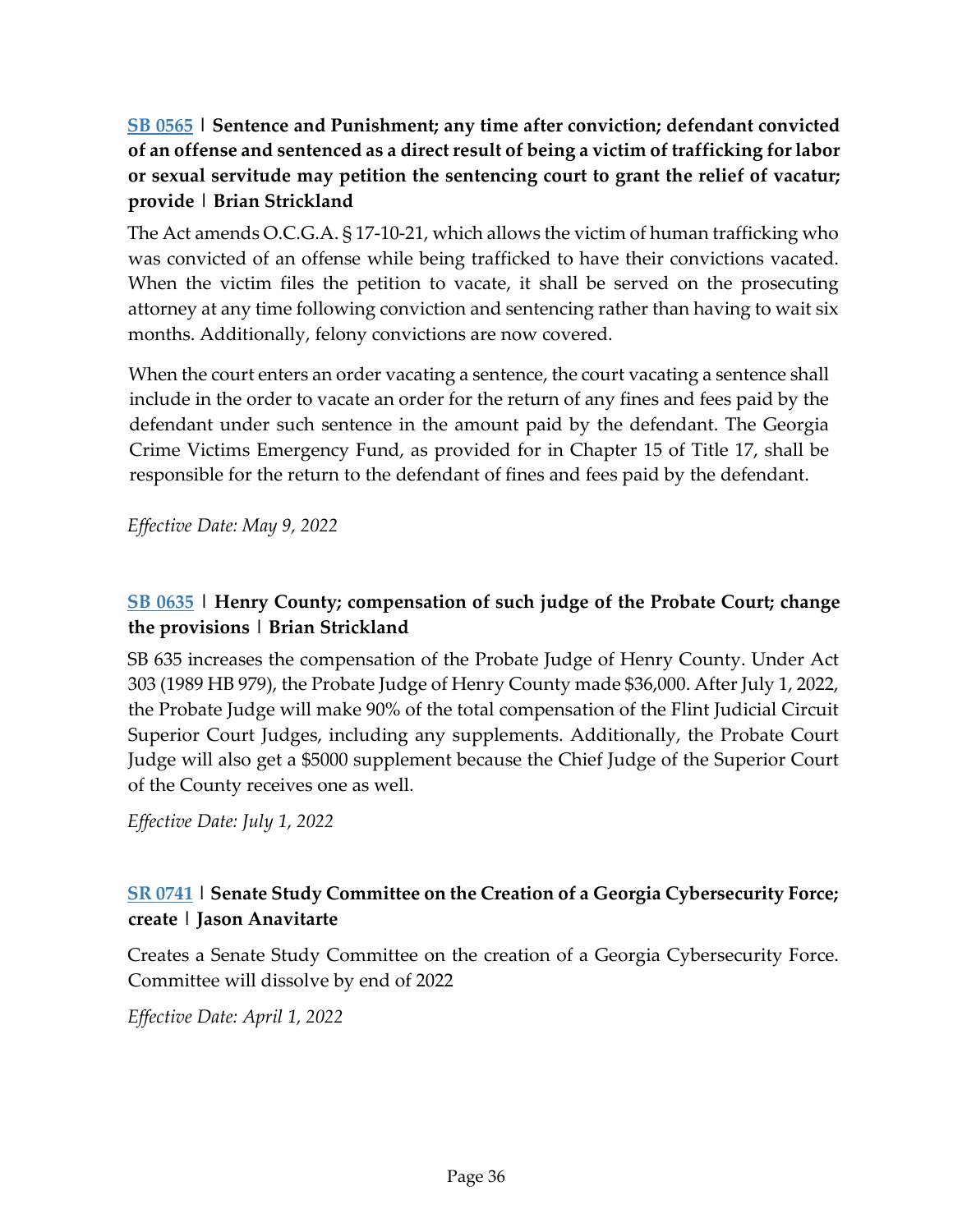# **Conclusion**

During the 2021-2022 Legislative Session, we reviewed and tracked 1208 Bills and Resolutions that had or would have had an impact on the criminal justice system. Below is a breakdown of what happened to those bills.

- *DA & SG Priority*: Bills are being sponsored by the District Attorneys' Association of Georgia (DAAG), the Georgia Association of Solicitors-General (GASG), an individual DA or SG, or have been determined by the staff as having an immediate, significant impact on prosecuting attorneys if passed.
- *Other Priority*: Bills have been identified as having a major impact on prosecuting attorneys or the criminal justice system and need prosecutor review and engagement.
- *Monitoring*: Bills have been identified as having a lesser impact than "Other Priority" Bills and are being closely watched.
- *Working*: Bills are those that staff have been asked to review and provide input on from various legislators and stakeholders.

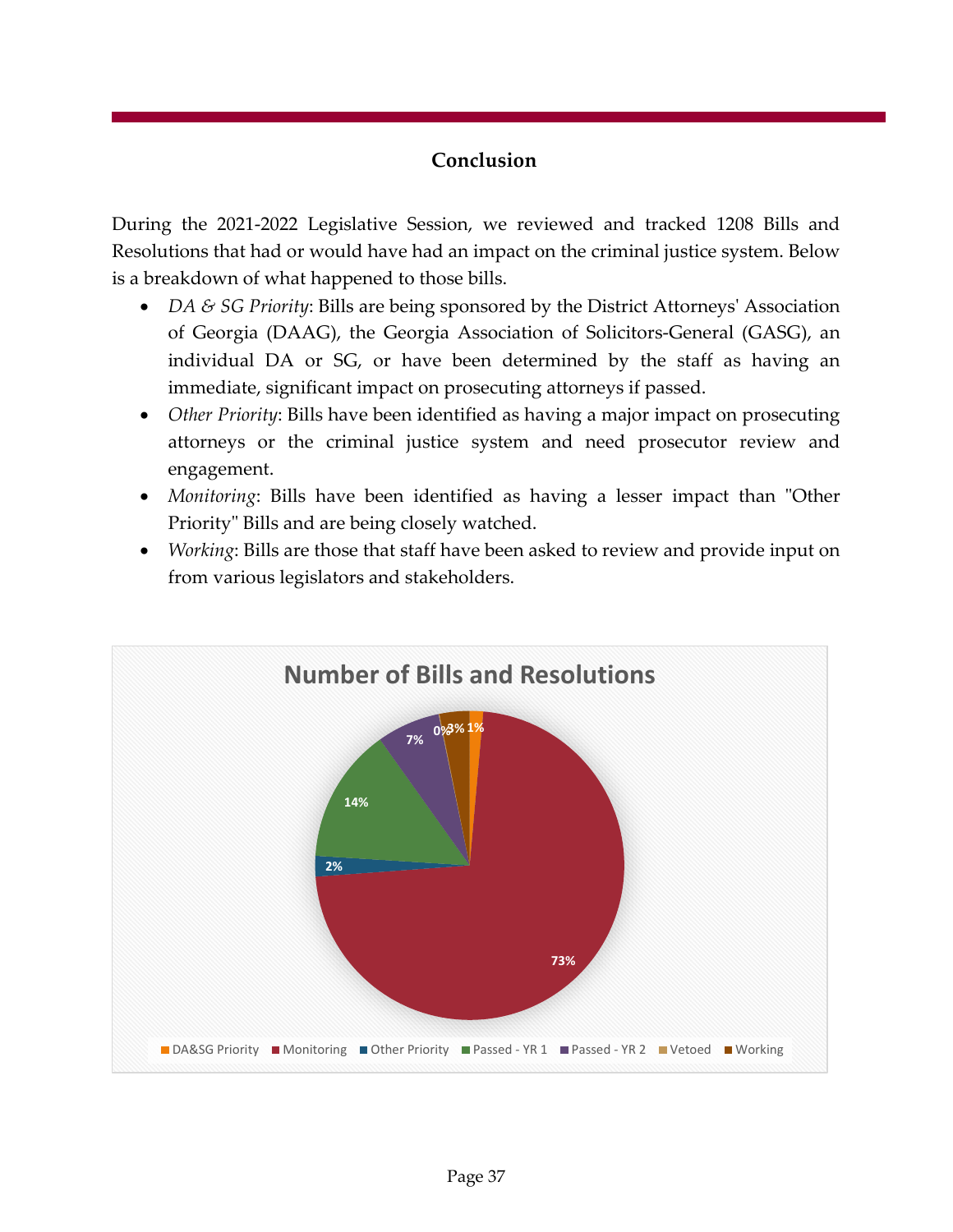#### **Index**

aggravated child molestation, 13 all-terrain vehicle, 10 Atkinson County, 16 Atlantic Judicial Circuit, 19 Attorney General, 1, 3, 4, 11, 35 Berrien County, 19 Blue Ridge Judicial Circuit, 1 Board of Natural Resources, 11 bond forfeitures, 13 Bryan County, 10, 19 Camden County, 21 Cherokee County, 20 Cherokee County State Court, 20 Chief Magistrate Judge, 16 child molestation, 13 Clayton County, 5, 6 Cobb County, 17 Cobb County State Court, 17 Colquitt County, 21, 22 Commission on Accreditation for Marriage and Family Therapy Education, 7 communications officers, 23, 35 conflict, 3, 25 Constitutional Carry, 27 controlled substances, 6, 7 co-responder, 32 Council on Social Work Education, 7 Court of Appeals, 3, 22 Coweta Judicial Circuit, 18 Criminal Case Data Exchange Board, 33 Criminal Justice Coordinating Council, 17 Crisp County, 26 dating violence, 18 *Daubert*, 3, 4 Deer, 12 Department of Administrative Services, 3 Department of Agriculture, 12 Department of Education, 26 Department of Natural Resources, 12, 15

Department of Public Health, 34 Department of Public Safety, 9 Department of Revenue, 23, 31 District Attorney, 3, 17, 22, 28, 33 DNA, 21, 22 Dougherty County, 19 driver's license, 23 Driving Under the Influence, 15 Drug Related Object, 12, 26 eavesdropping, 22 Elbert County, 16 emergency vehicle, 8, 9 Ethics in Government Act of 2021, 23 Evans County, 19 expert opinion, 3 experts, 3 failure to appear, 23 Fayette County, 5, 20, 21 felony, 14, 15, 26, 27, 28, 29, 36 fleeing and attempting to elude, 14 Flint Judicial Circuit, 36 Gang Act, 11 GCIC, 33 General Assembly, 0 Georgia Bureau of Investigation, 22 Georgia Composite Board of Professional Counselors, Social Workers, and Marriage and Family Therapists, 7 Georgia Crime Victims Emergency Fund, 36 Georgia Cybersecurity Force, 36 Georgia Police Officer Standards and Training Council, 6, 18, 32 Georgia State Patrol, 11 Governor, 0, 1, 5, 20, 22, 29, 31 Griffin Judicial Circuit, 5, 20 Gwinnett County, 20 Gwinnett County State Court, 20 Henry County, 36 HIV, 26